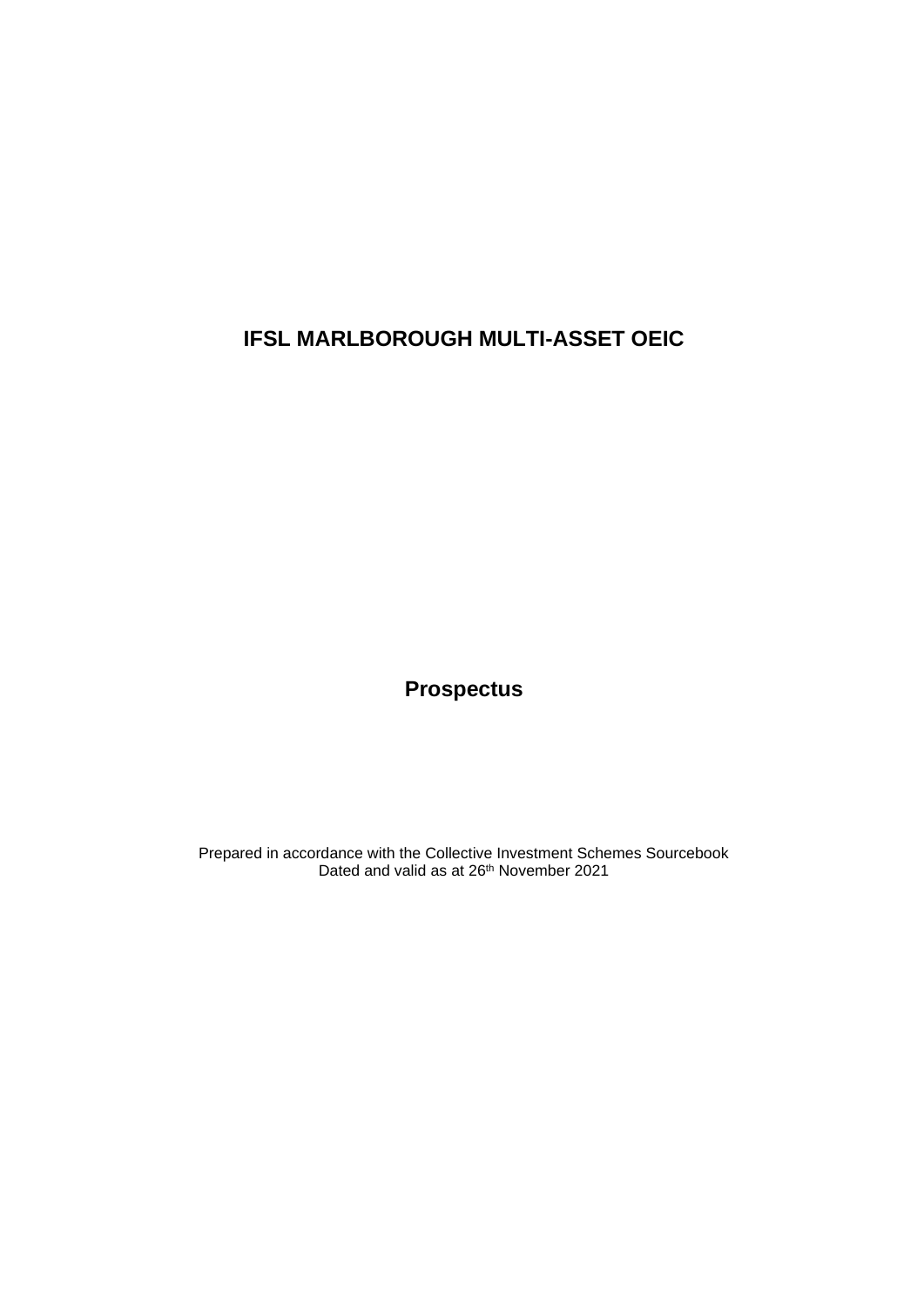# **Authorised Corporate Director**

Investment Fund Services Limited Registered Office and Operating Address: Marlborough House 59 Chorley New Road Bolton BL1 4QP (Authorised and regulated by the Financial Conduct Authority)

# **Registered and Head Office of the Company**

Marlborough House 59 Chorley New Road Bolton BL1 4QP

# **Depositary**

HSBC Bank plc 8 Canada Square London E14 5HQ

# **Investment Manager**

Marlborough Investment Management Limited PO Box 1852 Croxall Lichfield **Staffordshire** WS13 8XU

# **Solicitors**

Burges Salmon LLP One Glass Wharf Bristol BS2 0ZX

#### **Auditors**

Ernst & Young LLP Atria One 144 Morrison Street Edinburgh EH3 8EX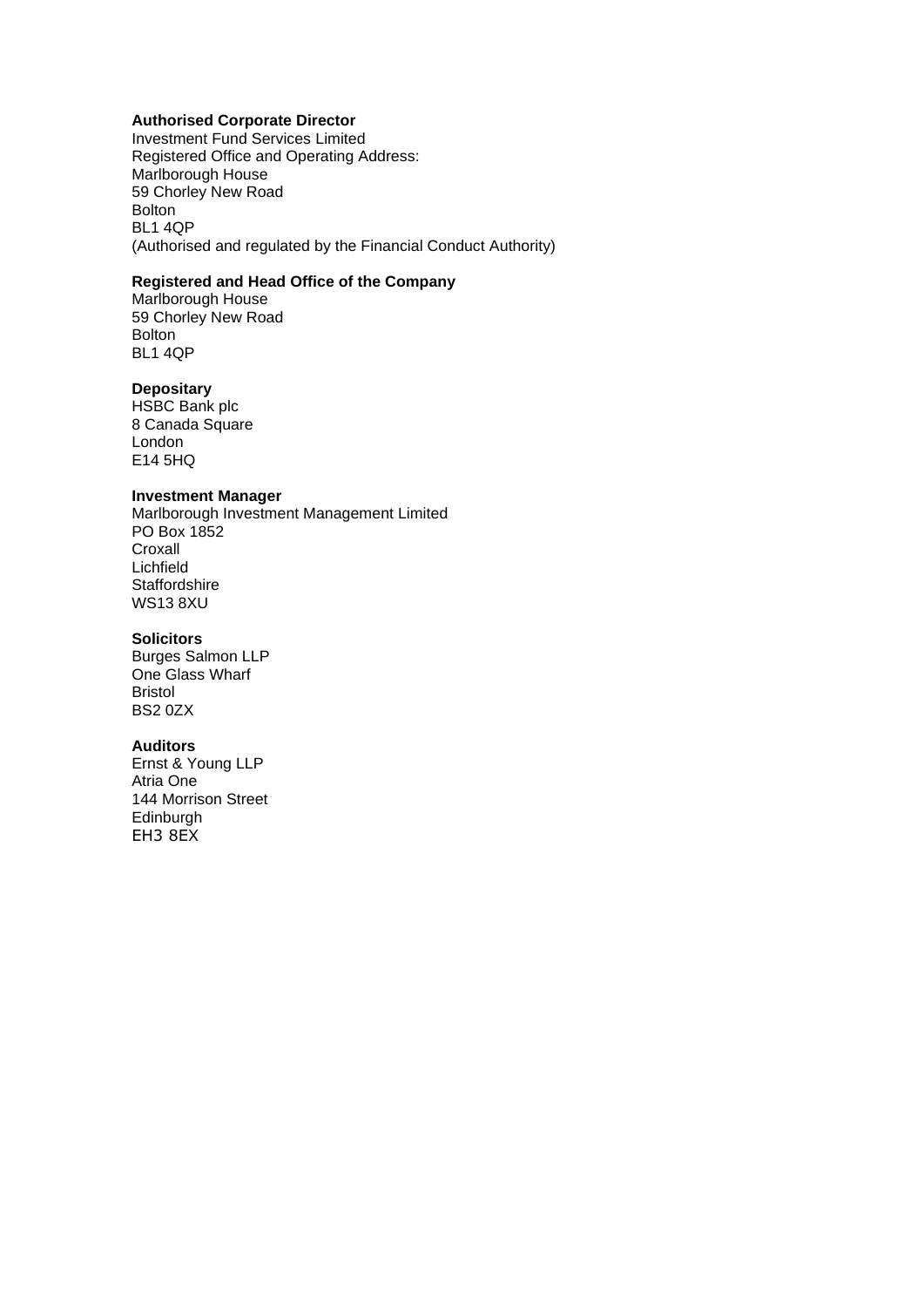# **CONTENTS**

| $\mathbf{1}$            |                                                      |  |
|-------------------------|------------------------------------------------------|--|
| $\overline{2}$          |                                                      |  |
| $\overline{\mathbf{3}}$ |                                                      |  |
| $\boldsymbol{4}$        |                                                      |  |
| 5                       |                                                      |  |
| 6                       |                                                      |  |
| 7                       |                                                      |  |
| 8                       |                                                      |  |
| 9                       |                                                      |  |
| 10                      |                                                      |  |
| 11                      |                                                      |  |
| 12                      |                                                      |  |
| 13                      |                                                      |  |
| 14                      |                                                      |  |
| 15                      |                                                      |  |
| 16                      |                                                      |  |
| 17                      |                                                      |  |
| 18                      |                                                      |  |
| 19                      |                                                      |  |
| 20                      |                                                      |  |
| 21                      | THE FEES, CHARGES AND EXPENSES OF THE DEPOSITARY  29 |  |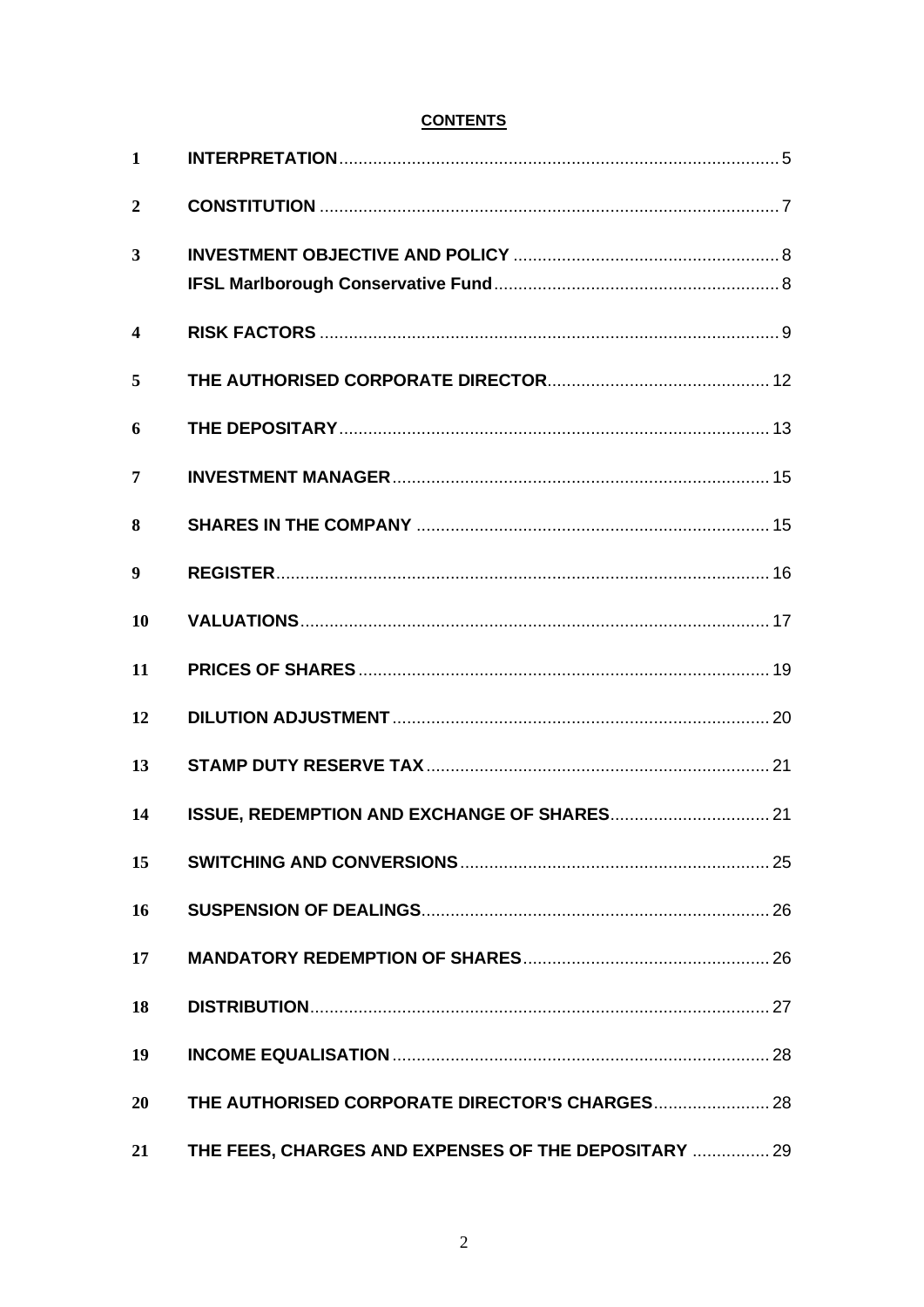| 22 |                                                                |  |
|----|----------------------------------------------------------------|--|
| 23 |                                                                |  |
| 24 |                                                                |  |
| 25 |                                                                |  |
| 26 |                                                                |  |
| 27 |                                                                |  |
| 28 |                                                                |  |
| 29 | <b>WINDING UP OF THE COMPANY AND TERMINATION OF A FUND  39</b> |  |
| 30 |                                                                |  |
| 31 |                                                                |  |
| 32 |                                                                |  |
|    |                                                                |  |
|    |                                                                |  |
|    |                                                                |  |
|    |                                                                |  |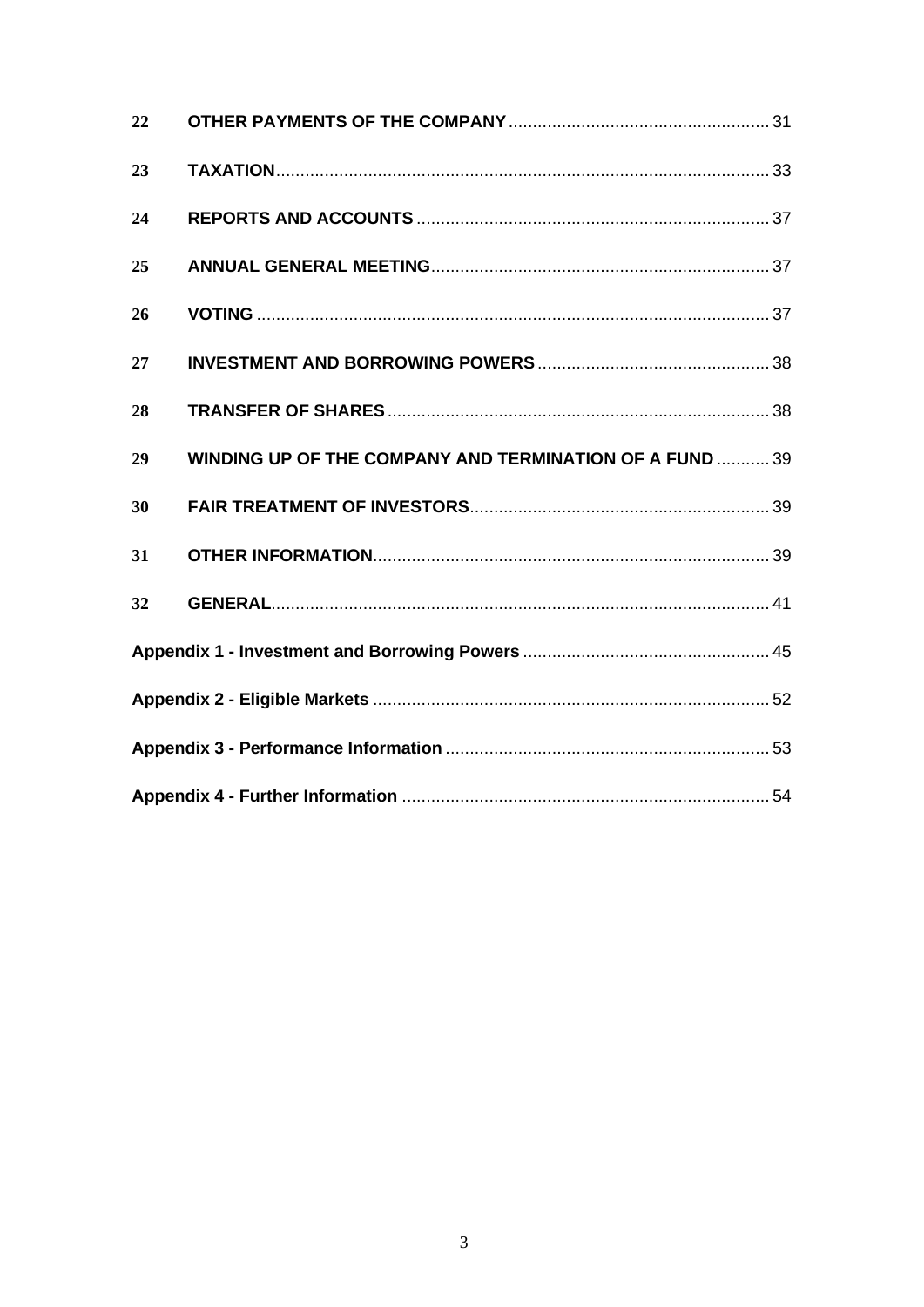#### **THIS PROSPECTUS IS IMPORTANT. IF YOU ARE IN ANY DOUBT AS TO THE MEANING OF ANY INFORMATION CONTAINED IN THIS PROSPECTUS, YOU SHOULD CONSULT THE ACD OR YOUR FINANCIAL ADVISER.**

No person has been authorised by the Company or the ACD to give any information or to make any representations in connection with the offering of shares other than those contained in this Prospectus and, if given or made, such information or representations must not be relied upon as having been made by the Company or the ACD. The delivery of this Prospectus (whether or not accompanied by any reports) or the issue of shares shall not, under any circumstances, create any implication that the affairs of the Company have not changed since the date hereof.

This Prospectus is intended for distribution in the United Kingdom. The distribution of this Prospectus and the offering of shares in certain jurisdictions may be restricted. Persons into whose possession this Prospectus comes are required by the Company to inform themselves about and to observe any such restrictions. This Prospectus does not constitute an offer or solicitation by anyone in any jurisdiction in which such offer or solicitation is not authorised or to any person to whom it is unlawful to make such offer or solicitation.

Potential investors should not treat the contents of this Prospectus as advice relating to legal, taxation, investment or any other matters and are recommended to consult their own professional advisers concerning the acquisition, holding or disposal of shares.

#### **Shareholders are deemed to have taken notice of the provisions of the Instrument of Incorporation which is binding on each of the Shareholders. A copy of the Instrument of Incorporation is available on request from Investment Fund Services Limited.**

This Prospectus has been issued for the purpose of section 21 of the Financial Services and Markets Act 2000 by Investment Fund Services Limited.

This Prospectus is based on information, law and practice as at the date "valid as at date" which appears on the front cover and below. The Company and ACD cannot be bound by a prospectus which is out of date when a new version has been issued. Investors should check with Investment Fund Services Limited that this is the most recently published prospectus.

# **US Tax Reporting**

The Company is required to comply with certain reporting requirements in order to avoid a 30% US withholding tax on interest income and the proceeds of sales of US securities and other US financial instruments. Complying with such requirements may require the Company to request certain information and documentation from Shareholders, and to agree to provide such information and documentation to the IRS if requested to do so. Any Shareholder that fails to provide the required information may be subject to a compulsory redemption of their shares and/or mandatory penalties.

Shares have not been and will not be registered under the United States Securities Act of 1933, as amended. They may not be offered or sold in the United States of America, its territories and possessions, any State of the United States of America and the District of Columbia or offered or sold to US Persons (as defined below). The Company has not been and will not be registered under the United States Investment Company Act of 1940, as amended. The ACD has not been and will not be registered under the United States Investment Advisers Act of 1940.

A "U.S Person" means any citizen or resident of the United States of America, its territories and possessions including the State and District of Columbia and all areas subject to its jurisdiction (including the Commonwealth of Puerto Rico), any corporation, trust, partnership or other entity created or organised in or under the laws of the United States of America, any state thereof or any estate or trust the income of which is subject to United States federal income tax, regardless of source. The expression also includes any person falling within the definition of the term "U.S Person" under Regulation S promulgated under the United States Securities Act of 1933.

This Prospectus is dated and valid as at 26<sup>th</sup> November 2021.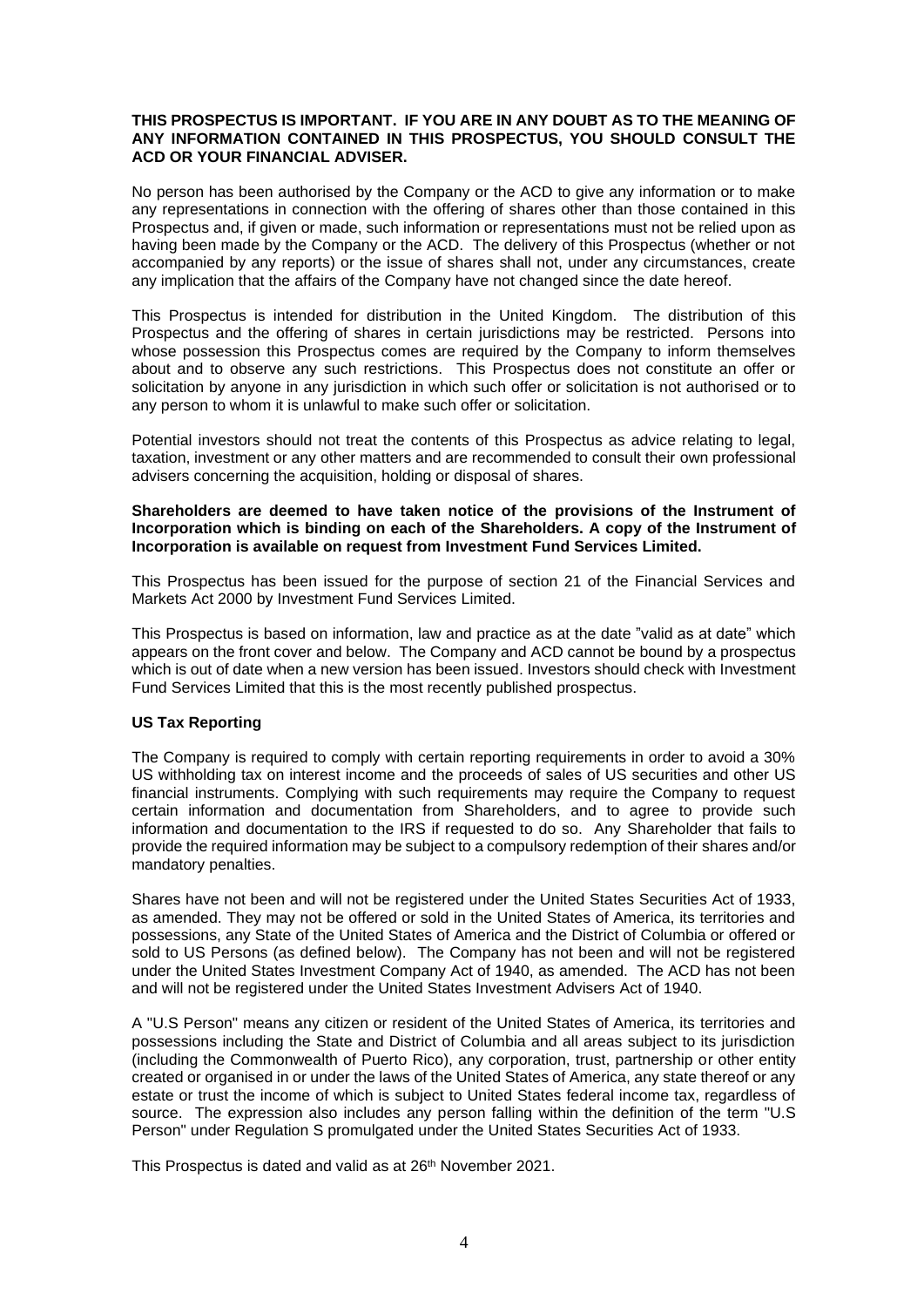# <span id="page-5-0"></span>**1 INTERPRETATION**

In this Prospectus the words and expressions set out in the first column below shall have the meanings set opposite them unless the context requires otherwise. Words and expressions contained in this Prospectus but not defined herein shall have the same meanings as in the Act or Regulations (as defined below) unless the contrary is stated. The definitions are as follows:

| "ACD"                                                      | the Authorised Corporate Director of the Company holding<br>office from time to time pursuant to the Regulations being<br>Investment Fund Services Limited at the date of this<br>Prospectus;                                                                                                                                                                   |  |
|------------------------------------------------------------|-----------------------------------------------------------------------------------------------------------------------------------------------------------------------------------------------------------------------------------------------------------------------------------------------------------------------------------------------------------------|--|
| "Act"                                                      | the Financial Services and Markets Act 2000 as amended,<br>restated, re-enacted or replaced from time to time;                                                                                                                                                                                                                                                  |  |
| "AIFM Directive" or "AIFMD"                                | The Directive 2011/61/EU of the European Parliament and<br>the Council of 08 June 2011 on Alternative Investment Fund<br>Managers and amending Directives 2004/41/EC<br>and<br>2009/65/EC and Regulations (EC) No 1060/2009 and (EU)<br>No 1095/2010;                                                                                                           |  |
| "AIFMD Level 2 Regulation"                                 | means the UK version of Commission delegated regulation<br>(EU) No 231/2013 supplementing Directive 2011/16/EU of<br>the European Parliament and of the Council with regard to<br>exemptions, general operating conditions, depositaries,<br>leverage, transparency and supervision, which is part of UK<br>law by virtue of the EUWA;                          |  |
| "Business Day"                                             | Monday to Friday excluding UK public and bank holidays or<br>any day on which the London Stock Exchange is not open<br>and excluding the last trading day before the 25 <sup>th</sup> December<br>or any day on which the ACD has notified the Depositary that<br>it is not open for normal business or otherwise agreed<br>between the ACD and the Depositary; |  |
| "Collective Investment<br>Schemes Sourcebook" or<br>"COLL" | the Collective Investment Schemes Sourcebook issued by<br>the FCA pursuant to the Act, as amended or replaced from<br>time to time;                                                                                                                                                                                                                             |  |
| "Company"                                                  | IFSL Marlborough Multi-Asset OEIC;                                                                                                                                                                                                                                                                                                                              |  |
| "Dealing Day"                                              | means 9.00 a.m. to 5.00 p.m. on any Business Day during<br>which the ACD will accept requests for the sale and<br>redemption of Shares in the Fund;                                                                                                                                                                                                             |  |
| "Depositary"                                               | the person appointed from time to time by the Company or<br>otherwise as depositary pursuant to the Regulations being<br>HSBC Bank plc at the date of this Prospectus;                                                                                                                                                                                          |  |
| "EEA"                                                      | means the European Economic Area;                                                                                                                                                                                                                                                                                                                               |  |
| "EUWA"                                                     | means the European Union (Withdrawal) Act 2018;                                                                                                                                                                                                                                                                                                                 |  |
| "FCA"                                                      | means the Financial Conduct Authority or any successor<br>entity from time to time;                                                                                                                                                                                                                                                                             |  |
| "FCA Handbook"                                             | the FCA's Handbook of Rules and Guidance, as amended<br>from time to time;                                                                                                                                                                                                                                                                                      |  |
| "Fund" or "Funds"                                          | a sub-fund of the Company (being part of the scheme<br>property of the Company which is pooled separately) to                                                                                                                                                                                                                                                   |  |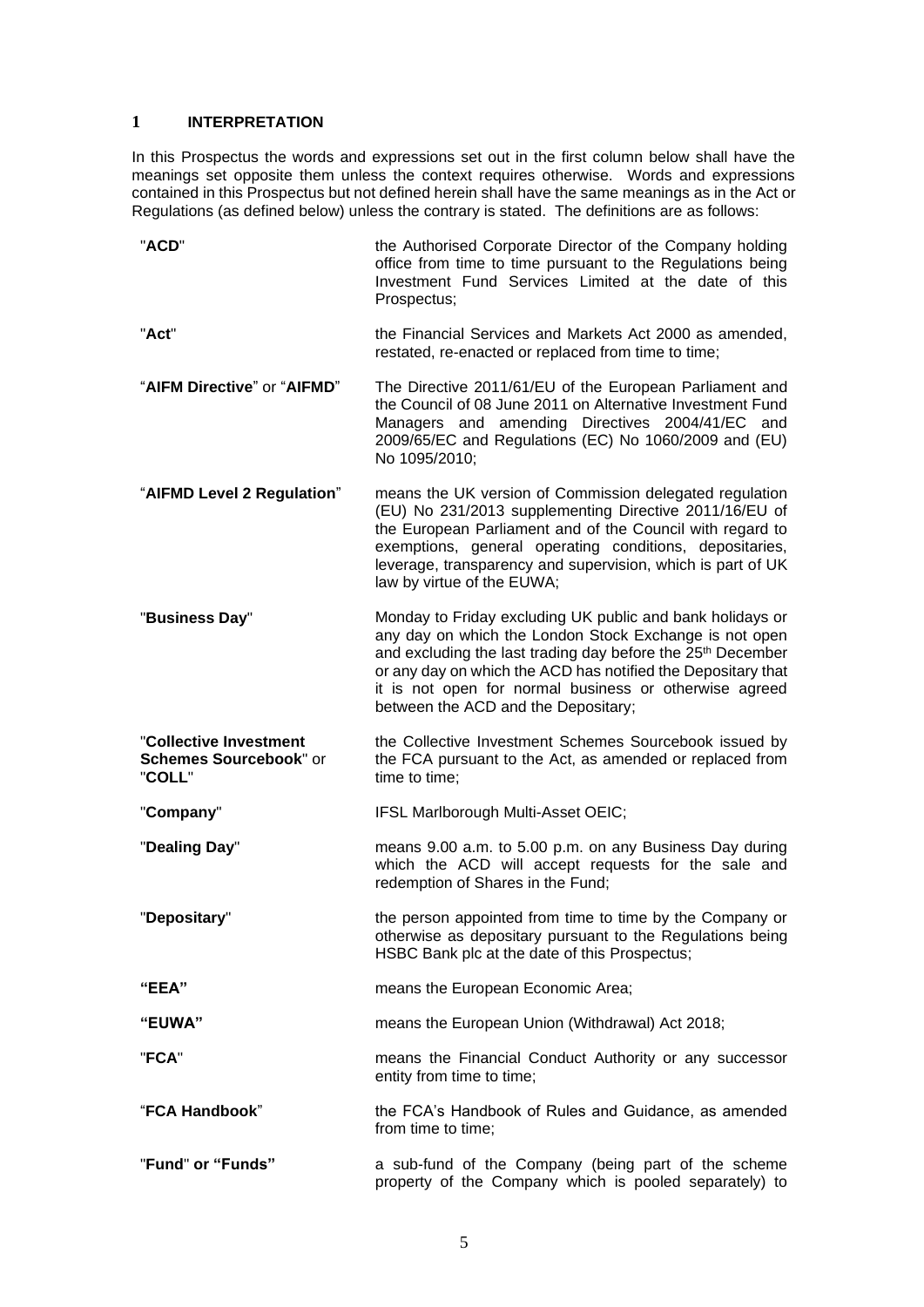|                                                  | which specific assets and liabilities of the Company may be<br>allocated and which is invested in accordance with the<br>investment objective applicable to such sub-fund.                                                                                                                                                                                            |  |
|--------------------------------------------------|-----------------------------------------------------------------------------------------------------------------------------------------------------------------------------------------------------------------------------------------------------------------------------------------------------------------------------------------------------------------------|--|
| Sourcebook"<br><b>"FUND</b><br>or<br>"FUND"      | means the rules contained in the Investment Funds<br>Sourcebook issued by the FCA as amended from time to<br>time;                                                                                                                                                                                                                                                    |  |
| "Instrument of Incorporation"<br>or "Instrument" | the instrument of incorporation constituting the Company, as<br>amended from time to time;                                                                                                                                                                                                                                                                            |  |
| "Investment Manager"                             | Marlborough Investment Management Limited;                                                                                                                                                                                                                                                                                                                            |  |
| "ISA"                                            | an individual savings account under The Individual Savings<br>Account Regulations 1998 (as amended);                                                                                                                                                                                                                                                                  |  |
| "Leverage"                                       | means any method by which exposure of the Company or a<br>Fund is increased whether through borrowing of cash or<br>transferrable securities or leverage embedded in derivative<br>positions or by any other means;                                                                                                                                                   |  |
| "Non-UCITS Retail Scheme"<br>or "NURS"           | means a type of collective investment scheme such as the<br>Company which is authorised by the FCA and therefore<br>meets the standards set by the FCA to enable the Scheme<br>to be marketed to the public within the UK, but which does<br>not comply with the conditions necessary for it to benefit from<br>certain passporting rights under the UCITS Directive; |  |
| "OEIC Regulations"                               | the Open-Ended Investment Companies Regulations 2001<br>as amended;                                                                                                                                                                                                                                                                                                   |  |
| "Professional Liability Risks"                   | shall have the meaning given to it in IPRU(INV) 11.13.12 EU<br>of the FCA Handbook;                                                                                                                                                                                                                                                                                   |  |
| "Regulations"                                    | the OEIC Regulations and the Collective Investment<br>Schemes Sourcebook and/or the FUND Sourcebook, as<br>relevant;                                                                                                                                                                                                                                                  |  |
| "Shareholder"                                    | means, in the context of the Company, a holder of registered<br>Shares in the Company;                                                                                                                                                                                                                                                                                |  |
| "Shares"                                         | means in the context of the Company, a share or shares in<br>the Company;                                                                                                                                                                                                                                                                                             |  |
| "UCITS"                                          | means an Undertaking for Collective Investment in<br>Transferable Securities. This will include a UCITS Scheme<br>or an EEA UCITS scheme, as defined in the Financial<br><b>Conduct Authority Handbook;</b>                                                                                                                                                           |  |
| "UCITS Directive"                                | European Parliament and Council Directive of 13 July 2009<br>on the coordination of laws, regulations and administrative<br>provisions relating to undertakings for collective investment<br>in transferable securities (as amended);                                                                                                                                 |  |
| "UCITS Scheme"                                   | means a UK UCITS, as defined in the FCA Handbook;                                                                                                                                                                                                                                                                                                                     |  |
| "UK AIF"                                         | means an alternative investment fund within the scope of the<br>UK AIFM Regime and as defined in the FCA Handbook;                                                                                                                                                                                                                                                    |  |
| "UK AIFM"                                        | means an alternative investment fund manager established<br>in the UK and with a Part 4A permission to carry on the                                                                                                                                                                                                                                                   |  |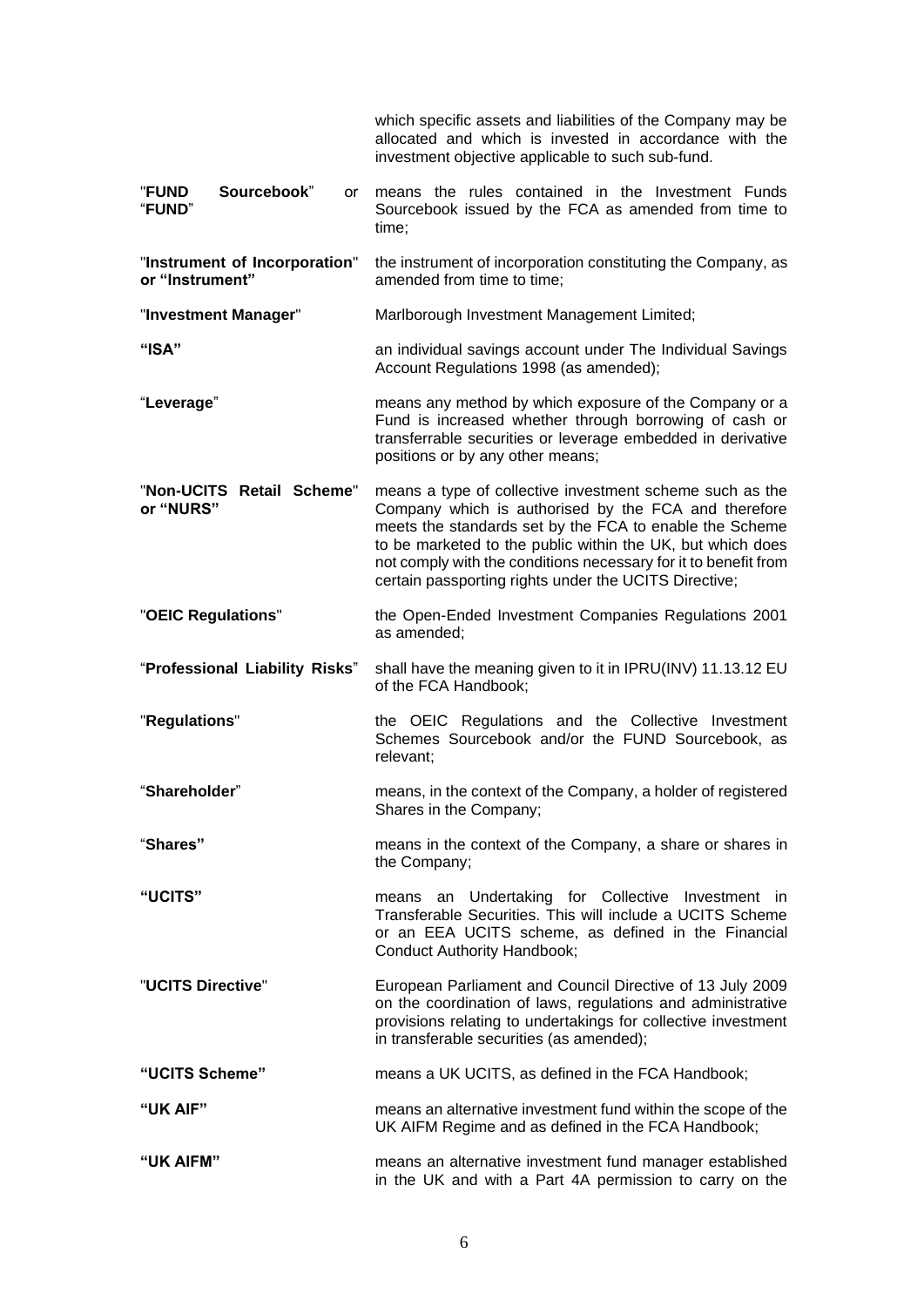regulated activity of managing an alternative investment fund;

- **"UK AIFM Regime"** means the FUND Sourcebook, other rules in the FCA Handbook which when made implemented AIFMD, the AIFMD Level 2 Regulation and the AIFM Regulations;
- **"UK UCITS"** means, in accordance with sections 236A and 237 of the Financial Services and Markets Act 2000, a collective investment scheme which may consist of several sub-funds, which is either an authorised unit trust scheme, an authorised contractual scheme, or an authorised open-ended investment company with the sole object of collective investment of capital raised from the public in transferable securities or other liquid financial assets, operating on the principle of risk-spreading, with units which are, at the request of holders, repurchased or redeemed, directly or indirectly, out of those undertakings' assets, and which has identified itself as a UCITS in its prospectus and has been authorised accordingly by the FCA;

"**VAT**" UK value added tax.

# <span id="page-7-0"></span>**2 CONSTITUTION**

# **General**

The Company is an open-ended investment company with variable capital incorporated under the OEIC Regulations. The Company is a Non-UCITS Retail Scheme as defined in COLL and is also an umbrella company for the purposes of the OEIC Regulations. The Company is an alternative investment fund and a UK AIF for the purposes of the UK AIFM Regime. The Company is incorporated in England and Wales with registered number ICO35607. The head office of the Company is at Marlborough House, 59 Chorley New Road, Bolton BL1 4QP. This is also the address for the service on the Company of notices or other documents required or authorised to be served on it.

The base currency for the Company is pounds sterling. The maximum size of the Company's capital is £100,000,000,000 and the minimum size is £1.

The Company was authorised by an order made by FCA with effect from 11 December 2020 under the Product Reference Number (PRN): 940806. The operation of the Company is governed by the Regulations, the Instrument and this Prospectus.

# **Structure of the Company**

The Company is structured as an umbrella company, in that different Funds may be established from time to time by the ACD with the approval of the FCA and the agreement of the Depositary. On the introduction of any new Fund, a revised prospectus will be prepared setting out the relevant details of each Fund.

The Company currently issues Shares in respect of the **IFSL Marlborough Conservative Fund (PRN:940807)**.

The Company was previously known as Marlborough Multi-Asset OEIC, and IFSL Marlborough Conservative Fund was previously known as Marlborough Conservative Fund. Each of the Company and the Fund was renamed on 26<sup>th</sup> November 2021 to reflect the appointment of Investment Fund Services Limited as ACD.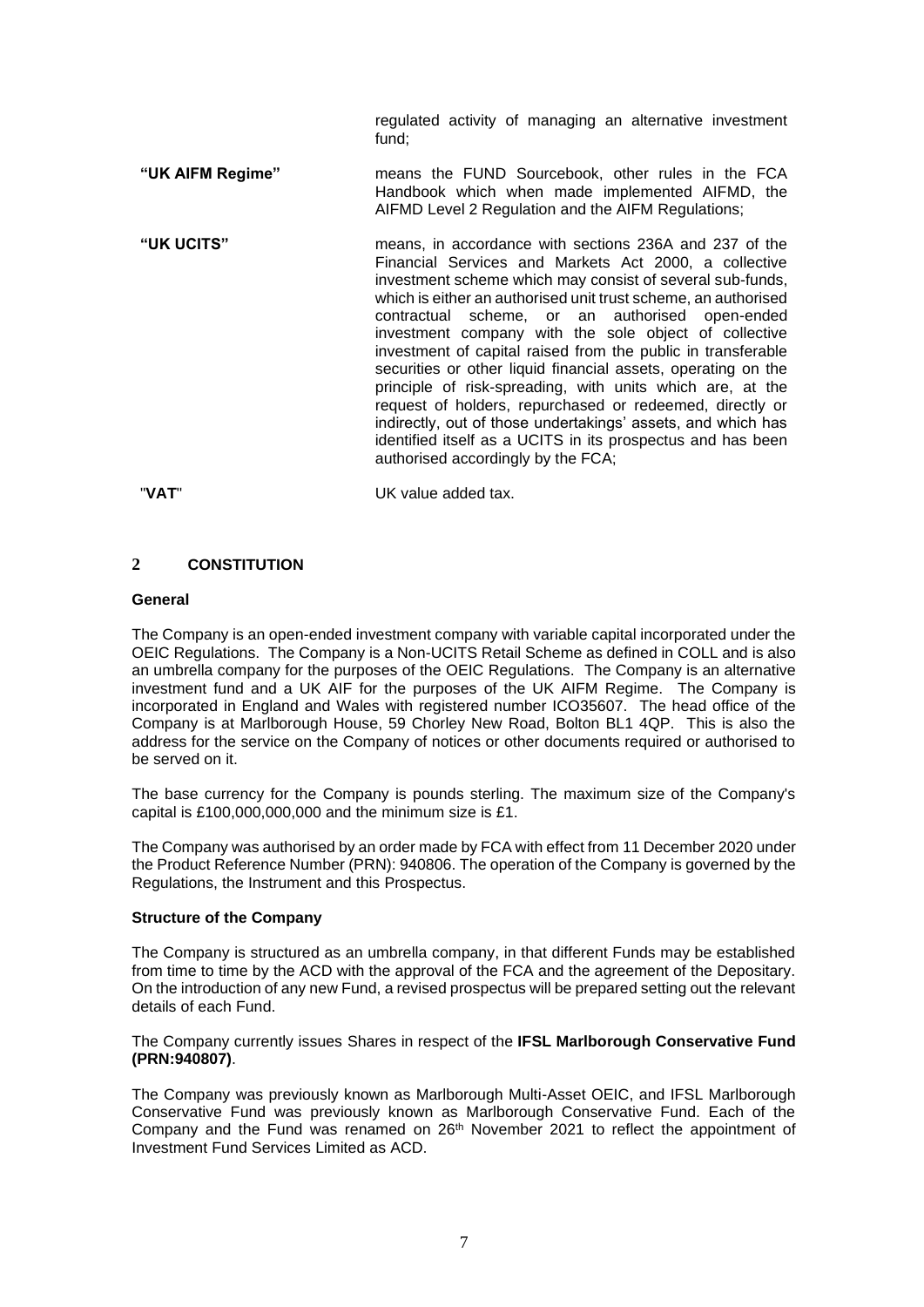The property attributable to the Fund is managed as if the Fund belongs to the "Non-UCITS Retail Scheme" category as specified in COLL. Subject to the terms set out in this Prospectus, holders of Shares in the Fund are entitled to receive the net income derived from the Fund and to redeem their Shares at a price linked to the value of the property of the Fund. Shareholders do not have any proprietary interest in the underlying assets of the Fund. The Shareholders of the Company will not be liable for the debts of the Company.

Where Shares in more than one Fund are available, the assets of each Fund will be treated as separate from those assets of every other Fund and will be invested in accordance with the investment objective and investment policy applicable to that Fund. Each Fund has credited to it the proceeds of all Shares linked to it, together with the assets in which such proceeds are invested or reinvested and all income, earnings, profits or assets deriving from such investments.

Each Fund will be charged with the liabilities, expenses, costs and charges of the Company attributable to that Fund and within a Fund, the charges will be allocated between classes of Shares in accordance with the terms of issue of the Shares of those classes (as applicable). Any assets, liabilities, expenses, costs or charges not attributable to a particular Fund may be allocated by the ACD in a manner which is fair to the Shareholders generally but they will be normally allocated by the ACD to all Funds pro rata to the value of the net assets of the relevant Funds.

Investors should note that (where Shares in more than one Fund are available), the Company's Funds are segregated portfolios of assets and, accordingly, the assets of a Fund belong exclusively to that Fund, and shall not be used to discharge, directly or indirectly, the liabilities of, or claims against, any other person or body, including the Company or any other Fund, and shall not be available for any such purpose.

While the provisions of the OEIC Regulations provide for segregated liability between the Funds, the concept of segregated liability is relatively new. Accordingly, where claims are brought by local creditors in foreign courts or under foreign law contracts, it is not yet known how those foreign courts will react to the OEIC Regulations. It is therefore not free from doubt that the assets of a Fund will always be "ring-fenced" from the liabilities of other Funds of the Company.

In certain circumstances the Company may sue and be sued in respect of a particular Fund and may exercise rights of set-off in relation to that Fund.

# <span id="page-8-0"></span>**3 INVESTMENT OBJECTIVE AND POLICY**

#### <span id="page-8-1"></span>**IFSL Marlborough Conservative Fund**

#### Investment Objective

The aim of the Fund is to increase the value of your investment over any 5 year period, through a combination of capital growth, that is, profit on investments, and some income, that is, money paid out of an investment, such as interest from bonds or dividends from shares.

The Fund aims to outperform the average of the IA Mixed Investment 0-35% Shares sector, after charges, over any 5 year period. However, there is no certainty this will be achieved.

#### Investment Policy

At least 80% of the Fund will be invested in other funds, including exchange traded funds (which typically track an index) and investment trusts.

This may include other funds operated by the Authorised Corporate Director or its associates. Through these investments, the Fund will be exposed to a range of asset classes, creating a low to medium risk portfolio.

Between 0-35% of the Fund will be exposed to shares in companies, both UK and overseas, but typically this will be between 15-30%.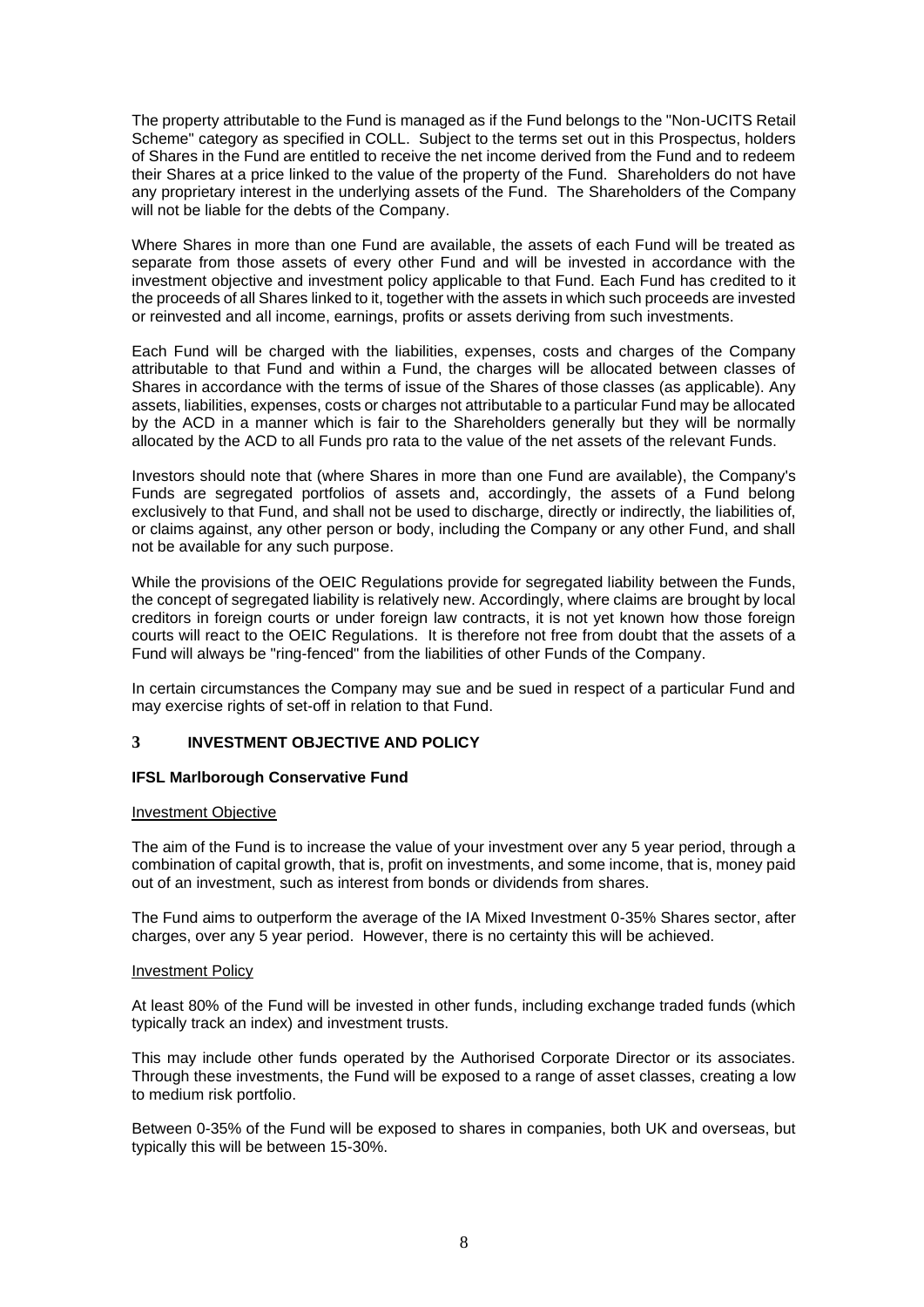At least 45% of the Fund will also be exposed to bonds, which are loans typically issued by companies and governments, and cash. This may include investment grade bonds, where the issuer has a higher capacity to repay the debt, as well as sub-investment grade bonds, which can be more vulnerable to changing market conditions but typically pay a higher rate of interest.

Through investing in funds, the Fund may also be exposed to other asset classes such as property, commodities (such as gold and oil), money market instruments, which are shorter term loans, cash and other permitted investments, such as warrants. Funds purchased may also have the ability to use derivatives (investments whose returns are linked to another asset, market or other variable factor) to varying degrees, including funds which aim to deliver positive returns in a range of market conditions, often referred to as absolute return funds.

The Fund may also invest in these asset classes directly (excluding property and commodities) up to a maximum of 20%.

The Fund is actively managed, which means the Investment Manager decides which investments to buy or sell and when. Investments will span a range of developed and emerging markets globally with no maximum or minimum exposure to any one market or geographical region.

Decisions around asset allocation are based on the Investment Manager's research process which considers the potential for loss as well as the overall return expectations for an asset class.

The Fund may use derivatives or forward transactions whose returns are linked to exchange rates in order to reduce currency risk (also known as hedging), however, this is likely to be infrequent.

#### Performance Target

The performance benchmark is the level of performance the Fund aims to deliver after charges and with income reinvested however there is no certainty this will be achieved.

The Investment Association (IA), the trade body for UK investment managers, has created a number of 'sectors' as a way of dividing funds into broad groups with similar characteristics. This Fund aims to be in the top half of all funds included in the IA Mixed Investment 0-35% Shares sector.

#### Investment Strategy

Subject to the above, the Fund may invest in any asset class and adopt any investment technique or strategy permitted under the rules in COLL as such rules are applied to Non-UCITS Retail Schemes and in accordance with the investment and borrowing powers applicable to Non-UCITS Retail Schemes as summarised in Appendix 1 to this Prospectus.

A description of the types of property the Fund may invest in and a summary of the relevant applicable limits is set out in Appendix 1. A list of the eligible markets is set out in Appendix 2.

# <span id="page-9-0"></span>**4 RISK FACTORS**

Investors should bear in mind that all investment carries risk and in particular should be aware of the following:

- Past performance is not necessarily a guide to future performance. Investments and the income derived from them can fall as well as rise and the investor may not get back the amount originally invested. This can be as a result of market movements and also variations in the exchange rates between currencies. There is no certainty that the investment objectives of the Fund will be achieved.
- If you have any doubts about the suitability of an investment, please contact an authorised financial adviser. Please note Investment Fund Services Limited does not provide investment advice.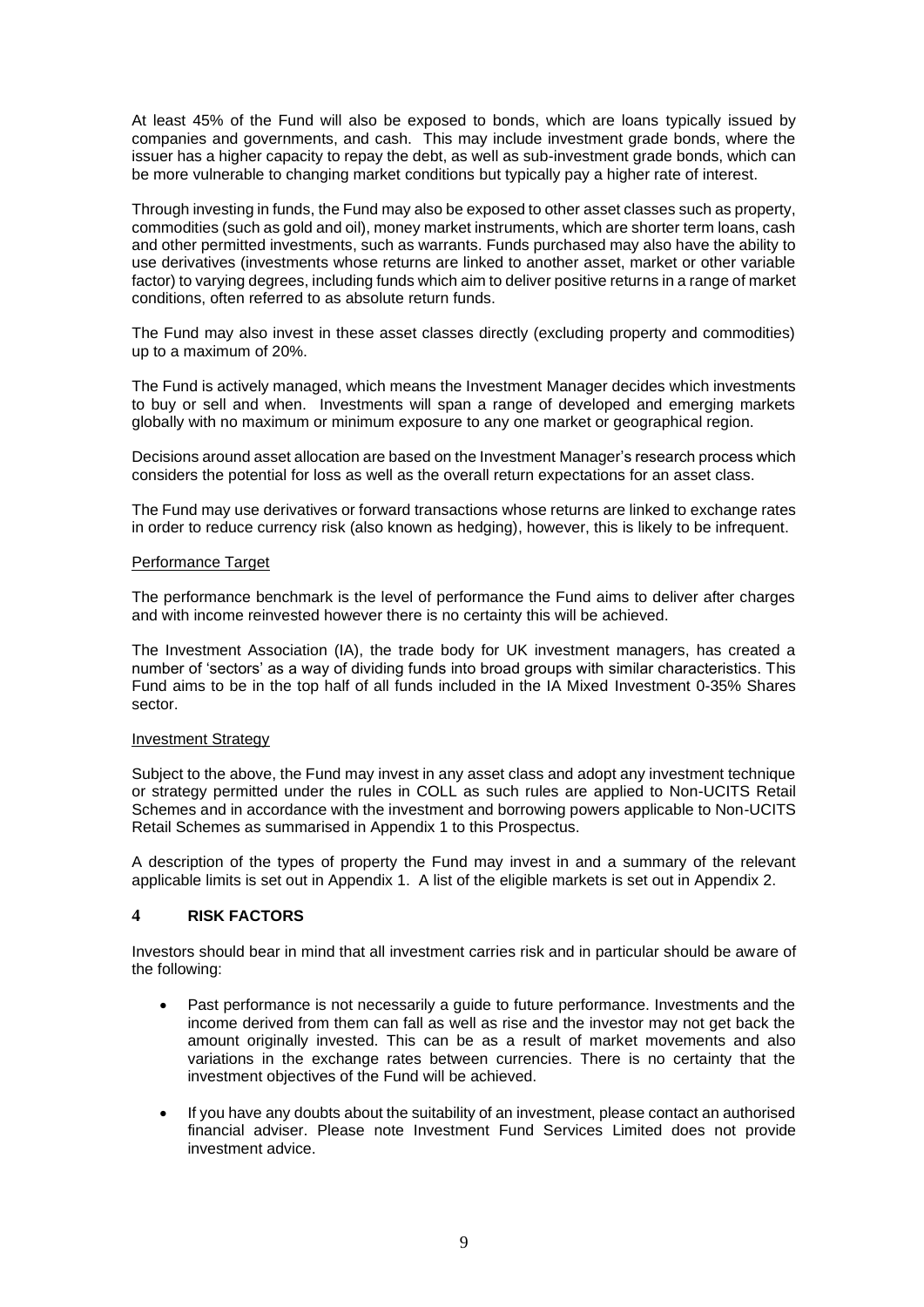- The Fund is subject to an initial charge and consequently charges are not made uniformly throughout the period of an investment. The Fund should therefore be viewed as a long term investment.
- Where the Fund pays out income, the level of income payments may not be constant and may fluctuate.
- Where the annual management charge of the Fund is to be taken from the income generated by the Fund and there is insufficient income within the Fund to meet that charge, the balance will be deducted from the Fund's capital and to that extent may constrain capital growth.
- Whilst equity investments carry potential for attractive returns over the longer term, the volatility of these returns can also be relatively high.
- Changes in exchange rates between currencies may cause the value of both the capital and income of your investment to increase and diminish.
- Inflation may affect the real value of your savings and investments, which may reduce the buying power of the money you have saved and your investments.
- Where cancellation rights are applicable, if you choose to exercise your cancellation rights and the value of your investment falls before notice of cancellation is received by us in writing, a full refund of the original investment may not be provided but rather the original amount less the fall in value.
- ISA Investments The favourable tax treatment of ISAs may not be maintained indefinitely. If you are unsure of your tax position you should consult a tax adviser. A tax reclaim of 20% is available on interest distributions until further notice.
- In certain circumstances, for hedging purposes to reduce or eliminate risk arising from fluctuations in interest or exchange rates and in the price of investments, the Fund may enter into certain derivatives transactions, including, without limitation, forward transactions, futures and options. The value of these investments may fluctuate significantly. By holding these types of investments there is a risk of capital depreciation in relation to certain assets of the Fund. There is also the potential for capital appreciation of such assets. The ACD does not anticipate that the use of derivatives in this way will have any significant effect on the risk profile of the Fund.
- The summary of the UK tax treatment in Section [23](#page-33-0) is based on current law and practice which is subject to change. It does not take into account individual circumstances which may affect the UK tax treatment. In particular the levels of relief from taxation may depend upon individual circumstances.
- The Fund may incur Leverage through borrowing cash up to 10% of the value of the scheme property, in which case the Fund's exposure may be increased by reinvesting such cash borrowings. In the event that the interest costs associated with the borrowings are greater than any investment income and gains earned on investments made through the use of borrowing, the net asset value of the Shares in the Fund may decline more rapidly than would otherwise be the case.
- The Fund is classed as a NURS for the purposes of the Regulations. Such funds can have wider investment and borrowing powers than UCITS funds with higher investment limits in various areas. They can also invest to a greater extent in areas such as property and unregulated funds and have the option to borrow on a permanent basis. Such additional powers can increase potential reward, but may also increase risk.
- Investors are reminded that in certain circumstances their right to redeem Shares (including a redemption by way of switching) may be suspended and/or deferred.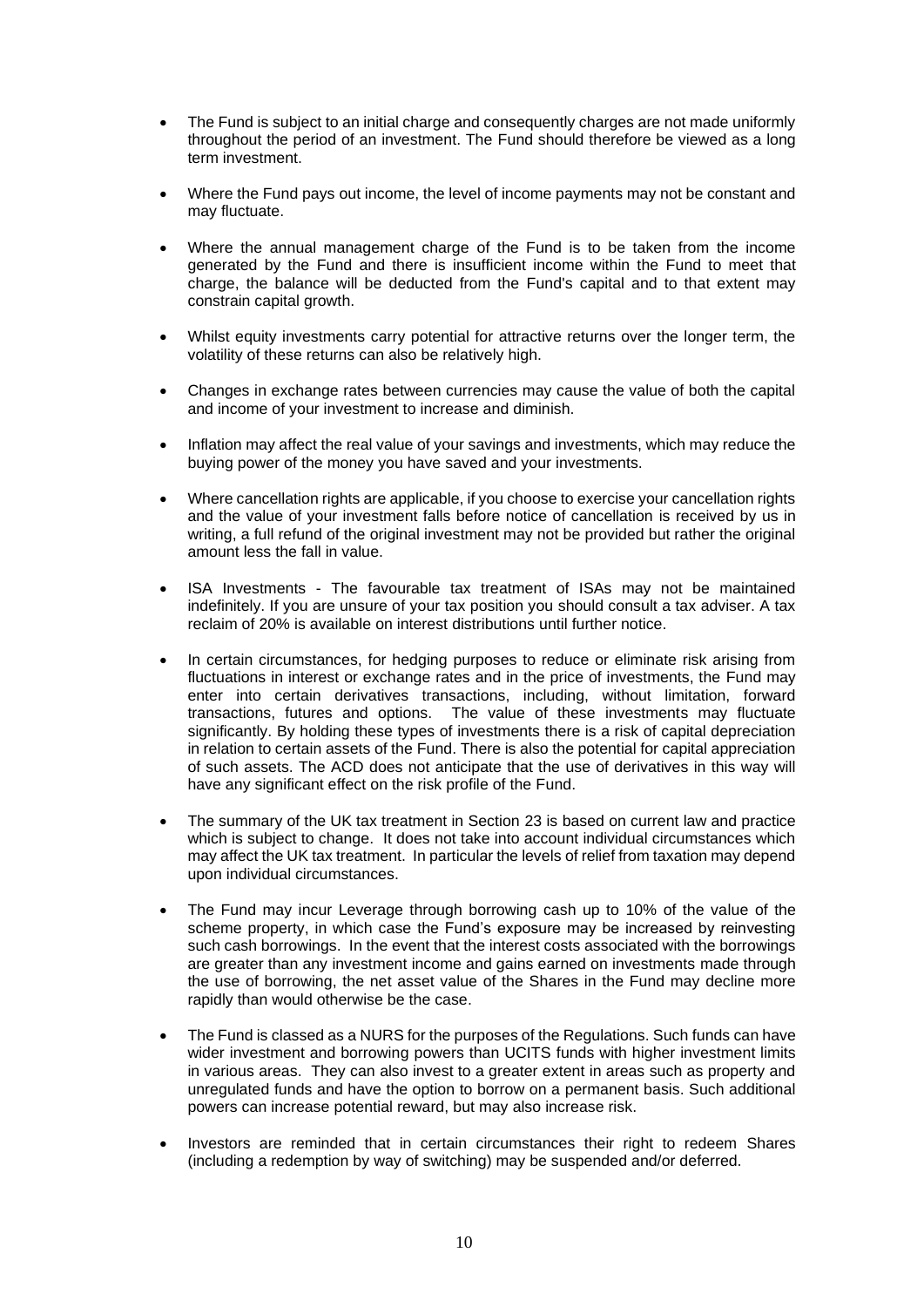- Investment in smaller companies can be higher risk than investment in larger companies. The shares of smaller companies may be less liquid and their performance more volatile over short time periods.
- Investment in emerging markets may involve a higher than average risk due to the volatility of currency exchange rates, limited geographic focus, investment in a smaller number of issues, political and economic instability and less liquid markets.
- Fixed interest securities are particularly affected by trends in interest rates and inflation. If interest rates go up, the value of capital may fall, and vice versa. The value of a fixed interest security may fall in the event of a default or reduced credit rating of the issuer.
- The Fund may invest in other collective investment schemes and as such the Fund will bear its portion of the expenses of the other collective investment scheme, including management, performance and/or other fees. These fees will be in addition to the management fees and other expenses which the Fund bears directly with its own operations.
- Subject to COLL, the Fund may invest in unregulated collective investment schemes (including hedge funds). Investment in unregulated collective investment schemes carries additional risks as these schemes may not be under the regulation of a competent regulatory authority, may use leverage and may carry increased liquidity risk as units/shares in such schemes may not be readily realisable.
- The Fund's investments may be subject to liquidity constraints, which means that the investments may trade infrequently and in small volumes, or that a particular instrument is difficult to buy or sell. Normally liquid investments may also be subject to periods of disruption in difficult market conditions. As a result, changes in the value of investments may be unpredictable and, in certain circumstances, it may be difficult to deal an investment at the last market price quoted or at a value considered by the ACD to be fair.
- A Shareholder's investment in the Fund may be subject to Leverage, which may increase risk. Leverage means that the return or loss on an investment is subject to a multiplier increasing exposure to that investment and magnifying the volatility and risk of loss should the value of that investment decline. The use of Leverage creates special risks and may significantly increase the Fund's investment risk. Leverage may create an opportunity for greater yield and total return but, at the same time, will increase the exposure of the Fund to capital risk. The Fund may be subject to Leverage through the use of derivatives for Hedging. The Fund may be subject to Leverage within the limits disclosed in Appendix 1.
- Where assets are held in custody, there may be a risk of loss resulting from the insolvency, negligence or fraudulent action of the custodian or sub-custodian.
- The Fund will be exposed to a credit risk on parties with whom it trades and will also bear the risk of settlement default. The Fund may enter into transactions in over-the-counter markets which will expose the Fund to the credit of its counterparties and their abilities to satisfy the terms of such contracts.
- The Fund may invest in property funds. The value of investments held in a property fund are generally determined by the opinion of an independent valuer and is therefore subjective. Investment in such funds should be considered as long term in nature. Property investments can be relatively illiquid compared to bonds and equities and may be subject to significantly wider price spreads which could affect the valuation.
- The Fund may invest in structured products in accordance with COLL. Structured products are designed to combine the potential upside of market performance with limited downside and typically are investments which are linked to the performance of one or more underlying instruments or assets such as market prices, rates, indices, securities, currencies and commodities and other financial instruments that may introduce risk that may affect the performance of the Fund.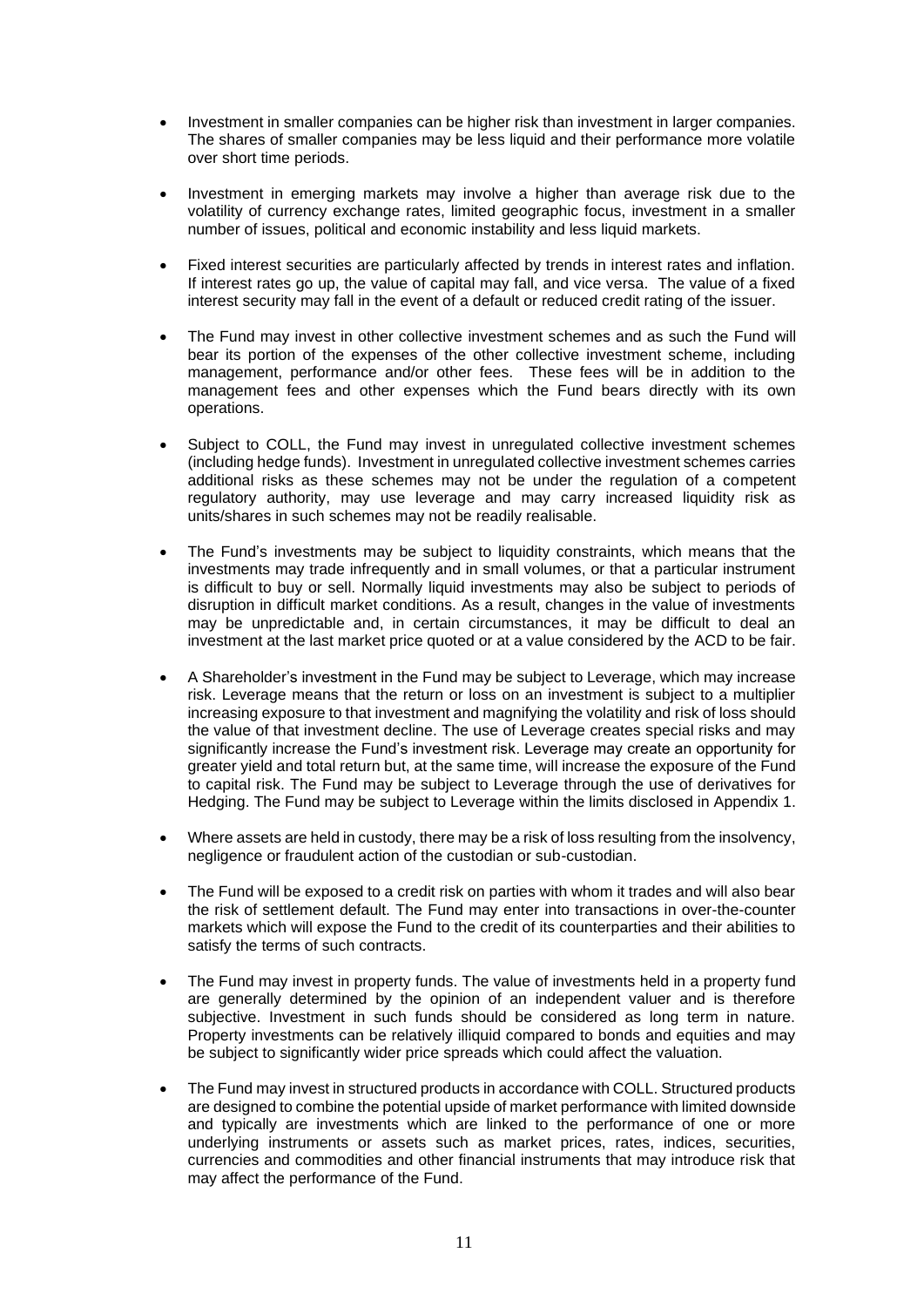- Investors should bear in mind that commodity prices react, among other things, to economic factors such as changing supply and demand relationships, weather conditions and other natural events, the agricultural, trade, fiscal, monetary and other policies of governments and other unforeseeable events.
- Where the Fund invests in other collective investment schemes, these underlying schemes may suspend the issue, cancellation, sale, redemption and exchange of of shares in those schemes. This would prevent these underlying schemes being sold during the period of the suspension and may have liquidity implications for the Fund.

# **Typical Investor**

The Fund is permitted to issue income and accumulation Shares in such designations as the ACD may determine in accordance with the Instrument. Currently the following Share classes are available in respect of the Fund:

Class P income and accumulation Shares.

The Fund is suitable for retail investors, professional investors and eligible counterparties whose investment requirements are aligned with the objectives, policies and risk profiles of the Fund. The Fund will be distributed primarily via fund platforms, wealth managers, discretionary fund managers and financial institutions. The Fund has no complex features or guarantees and investors do not necessarily need to have investment experience however a basic understanding of investment markets, the kind of underlying investments of the Fund and the risks involved in investment is important.

It is intended that Shares in the Fund will be marketed and made available to retail, corporate and other institutional investors.

This Prospectus contains detail on the Funds' objectives, investment strategies, risks, performance, distribution policy and fees and expenses. All investors are expected to have also read the Key Investor Information Document (KIID) which is intended to help investors understand the nature and risks of investing in the Fund.

The Fund may not be suitable for certain investors, including but not limited to those whose objectives and needs are not consistent with the nature of the Fund, those who are unable to commit capital for a sufficient term or do not have sufficient resources to bear any loss which may result from an investment in the Fund. The Fund are also not committed to meeting any specific ethical, social, religious or environmental restrictions which some investors may be seeking.

Further information on the intended target market for the Fund is available from the ACD upon request. If you are in any doubt as to the suitability of the Fund, you should consult an appropriately qualified financial adviser prior to making an investment.

# <span id="page-12-0"></span>**5 THE AUTHORISED CORPORATE DIRECTOR**

The authorised corporate director ("**ACD**") of the Company is Investment Fund Services Limited, a wholly owned subsidiary of Marlborough Group Holdings Limited. The ultimate holding company of Investment Fund Services Limited is UFC Fund Management plc. The ACD is a private company limited by Shares, incorporated in England and Wales on 16th February 2007 under the Companies Act 1985. The registered and head office of the ACD is at Marlborough House, 59 Chorley New Road, Bolton, BL1 4QP. This is the address at which notices or other documents may be served on the Company. The amount of the ACD's issued and fully paid Share capital is £10,000**.** 

The ACD is authorised and regulated by the FCA. The ACD may provide investment services to other clients and funds and to companies in which the Company may invest in accordance with the Regulations.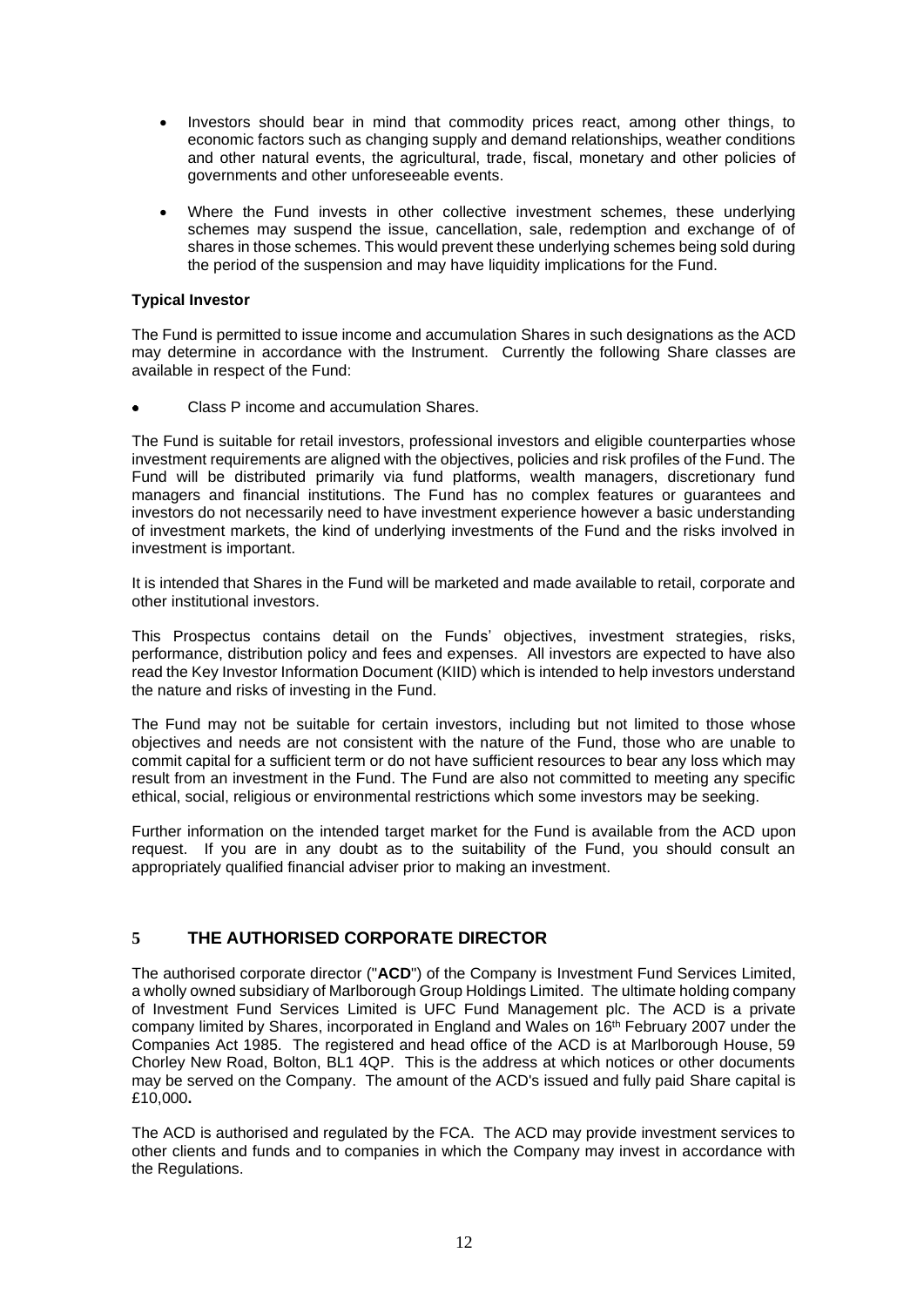When managing investments of the Company, the ACD will not be obliged to make use of information which in doing so would be a breach of duty or confidence to any other person or which comes to the notice of an employee or agent of the ACD but properly does not come to the notice of an individual managing the assets of the Company.

The ACD provides its services to the Company under the terms of a service agreement (the "**ACD Agreement**"). The ACD Agreement will terminate with immediate effect if the ACD ceases to hold office as such. The ACD's appointment may be terminated by the Company in a general meeting at any time. Otherwise, save by reason of certain events of default as specified in the ACD Agreement, the Company may terminate the ACD's appointment on 3 months' notice. No such notice shall take effect until the appointment of a successor ACD. The ACD Agreement contains certain limitations upon the liability of the ACD where loss or damage has been caused to the Company, save where (to the extent permitted by applicable law) loss arises directly by reason of recklessness, fraud, bad faith, negligence or wilful default by the ACD. The ACD Agreement contains an indemnity from the Company to the ACD in respect of losses, claims and similar liabilities incurred by the ACD as such, save where such losses, claims and similar liabilities arise directly from the recklessness, fraud, bad faith, negligence or wilful default of the ACD.

The ACD is responsible for managing and administering the Company's affairs in compliance with the Regulations. The ACD may delegate its management and administration functions, but not responsibility for such functions, to third parties, including its associates, subject to the Regulations. The ACD currently delegates its investment management function in respect of the Fund to the Investment Manager.

# <span id="page-13-0"></span>**6 THE DEPOSITARY**

# **Terms of appointment**

Pursuant to the agreement dated  $15<sup>th</sup>$  January 2021 (as novated) between the Company, the ACD and the Depositary (the "Depositary Services Agreement") and for the purposes of and in compliance with the Regulations, the Depositary has been appointed as the Depositary to the Company. The appointment of the Depositary under the Depositary Services Agreement may be terminated without cause by not less than 6 months written notice provided that the Depositary Services Agreement does not terminate until a replacement Depositary has been appointed.

The Depositary, HSBC Bank plc, is a public limited company incorporated in England and Wales with company registration number 00014259. HSBC Bank plc is a wholly owned subsidiary of HSBC Holdings plc. The Depositary's registered and head office is located at 8 Canada Square, London E14 5HQ and the principal business activity of the Depositary is the provision of financial services, including trustee and depositary services. The Depositary is authorised by the Prudential Regulation Authority and regulated by the Prudential Regulation Authority and the Financial Conduct Authority.

The fees to which the Depositary is entitled are set out below under the heading "The Fees, Charges and Expenses of the Depositary".

# **Key Duties of the Depositary**

The Depositary provides services to the Company as set out in the Depositary Services Agreement and, in doing so, shall comply with the Regulations. The Depositary's duties include the following:

- (a). ensuring that the Fund's cash flows are properly monitored and that all payments made by or on behalf of applicants upon the subscription to Shares of the Funds have been received.
- (b). safekeeping of the Scheme Property, which includes (i) holding in Custody all financial instruments that can be registered in a financial instrument account opened in the Depositary's books and all financial instruments that can be physically delivered to the Depositary; and (ii) verifying the ownership of other assets and maintaining records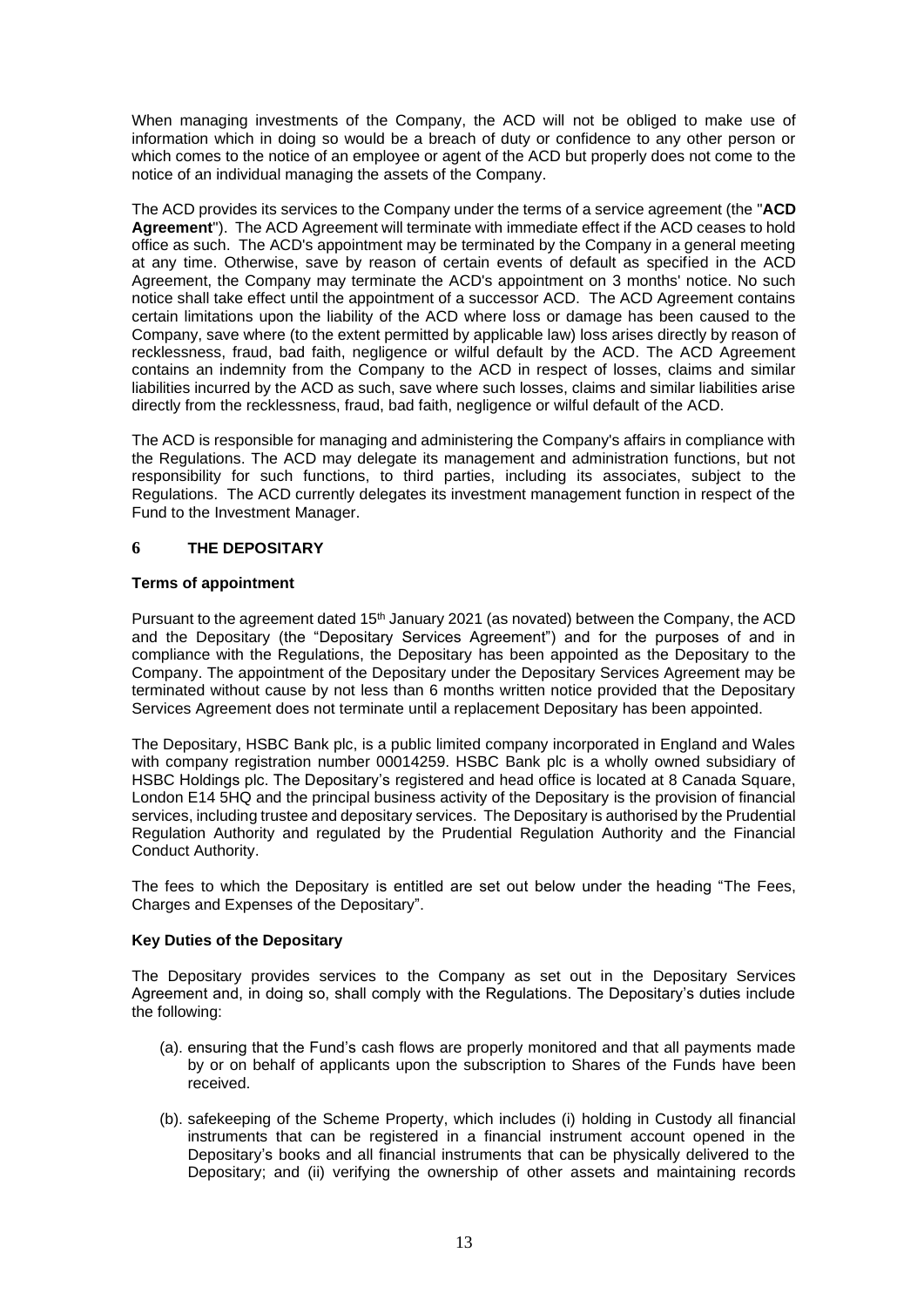accordingly.

- (c). ensuring that issues, redemptions and cancellations of the Shares of each Fund are carried out in accordance with the Instrument of Incorporation, the Prospectus and the Regulations.
- (d). ensuring that in transactions involving Scheme Property any consideration is remitted to the Funds within the usual time limits.
- (e). ensuring that the value of the Shares of the Funds is calculated in accordance with the Regulations.
- (f). carrying out the instructions of the ACD unless they conflict with the Instrument of Incorporation the Prospectus or the Regulations.
- (g). ensuring that a Fund's income is applied in accordance with the Regulations.

#### **Delegation of safekeeping function**

The Depositary may delegate its safekeeping functions subject to the terms of the Depositary Services Agreement. The Depositary has delegated to a number of delegates the custody of certain Scheme Property entrusted to the Depositary for safekeeping in accordance with the terms of written agreements between the Depositary and those delegates.

#### **Conflicts**

From time to time actual or potential conflicts of interest may arise between the Depositary and its delegates. For example, such conflicts may arise; (i) where an appointed delegate is an affiliated group company and is providing a product or service to the Fund and has a financial or business interest in such product or service; or, (ii) where an appointed delegate is an affiliated group company which receives remuneration for other related products or services it provides to the Fund. The Depositary maintains a conflict of interest policy to address this.

In addition, actual or potential conflicts of interest may also arise between the Fund, the Shareholders or the ACD on the one hand and the Depositary on the other hand. For example, such actual or potential conflict may arise because the Depositary is part of a legal entity or is related to a legal entity which provides other products or services to the Fund and from which fees and profits in relation to the provision of those products or services may arise and from which the Depositary may benefit directly or indirectly. In addition, the Depositary may have a financial or business interest in the provision of such products or services, or receives remuneration for related products or services provided to the Fund or may have other clients whose interests may conflict with those of the Fund, the Shareholders or the ACD.

In particular, HSBC Bank plc may provide foreign exchange services to the Fund for which they are remunerated out of the property of the Fund. HSBC Bank plc or any of its affiliates or connected persons may also act as market maker in the investments of the Fund; provides broking services to Fund and/or to other funds or companies; acts as financial adviser, banker, derivatives counterparty or otherwise provides services to the issuer of the investments of the Fund; acts in the same transaction as agent for more than one client; has a material interest in the issue of the investments of the Fund; or earns profits from or has a financial or business interest in any of these activities.

The Depositary will ensure that any such additional services provided by it or its affiliates are on terms which are not materially less favourable to the Fund than if the conflict or potential conflict had not existed.

The Depositary has a conflict of interest policy in place to identify, manage and monitor on an ongoing basis any actual or potential conflict of interest. The Depositary has functionally and hierarchically separated the performance of its depositary tasks from its other potentially conflicting tasks. The system of internal controls, the different reporting lines, the allocation of tasks and the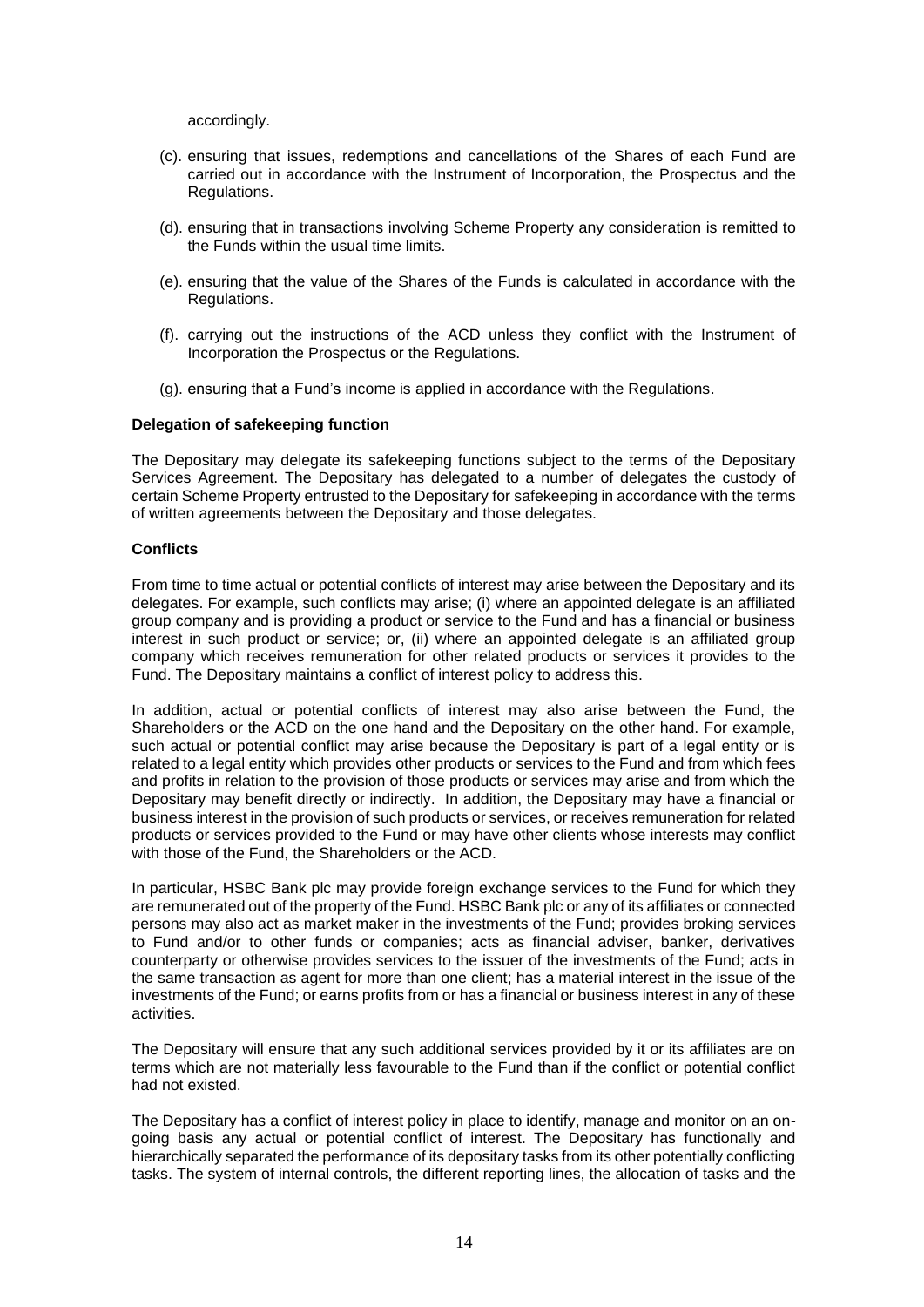management reporting allow potential conflicts of interest and the Depositary issues to be properly identified, managed and monitored.

# **Liability of the Depositary**

In general, the Depositary is liable for losses suffered by the Fund as a result of its negligence or wilful default to properly fulfil its obligations. Subject to the paragraph below, and pursuant to the Depositary Services Agreement, the Depositary will be liable to the Fund for the loss of financial instruments of the Fund which are held in its custody. The Depositary will not be indemnified out of the Scheme Property for the loss of financial instruments where it is so liable.

The liability of the Depositary will not be affected by the fact that it has delegated safekeeping to a third party.

The Depositary will not be liable where the loss of financial instruments arises as a result of an external event beyond the reasonable control of the Depositary, the consequences of which would have been unavoidable despite all reasonable efforts to the contrary. The Depositary shall not be liable for any indirect, special or consequential loss.

In the event there are any changes to the Depositary's liability under the Regulations, the ACD will inform Shareholders of such changes without delay.

Shareholders have no personal right to directly enforce any rights or obligations under the Depositary Services Agreement.

# **Updated Information**

Up to date information regarding the name of the Depositary, any conflicts of interest and delegations of the Depositary's safekeeping functions will be made available to Shareholders upon written request to the ACD.

# <span id="page-15-0"></span>**7 INVESTMENT MANAGER**

Pursuant to an agreement (the "**Investment Management Agreement**") between Marlborough Investment Management Limited (the "**Investment Manager** ") and the ACD, the Investment Manager provides general discretionary investment management services in respect of the Fund. The Investment Manager's principal business activity is the provision of investment management services. It is authorised and regulated by the FCA. The Investment Manager is within the same corporate group as the ACD.

The terms of the Investment Management Agreement include the provision of investment management to attain the investment objective of the Fund, the purchase and sale of investments and the exercise of voting rights in relation to such investments. The Investment Manager is authorised to deal on behalf of the Fund and may make decisions on behalf of the ACD in relation to the management, purchase, sale, retention, exchange or other dealings with assets and otherwise to act as it shall deem appropriate, subject always to the provisions of the Instrument, this Prospectus, the Regulations and the investment objective and policy of the Fund.

The Investment Management Agreement may be terminated by either party on not less than 6 months' written notice or earlier upon the occurrence of certain specified events, or immediately if the ACD considers that it is in the interests of the Shareholders to do so.

Under the terms of the Investment Management Agreement the Investment Manager may delegate the performance of its duties and services required to be performed by it under the agreement.

# <span id="page-15-1"></span>**8 SHARES IN THE COMPANY**

Under the Company's Instrument of Incorporation, the Company is permitted to issue income and accumulation Shares (net and gross) in such designations as the ACD may resolve, and which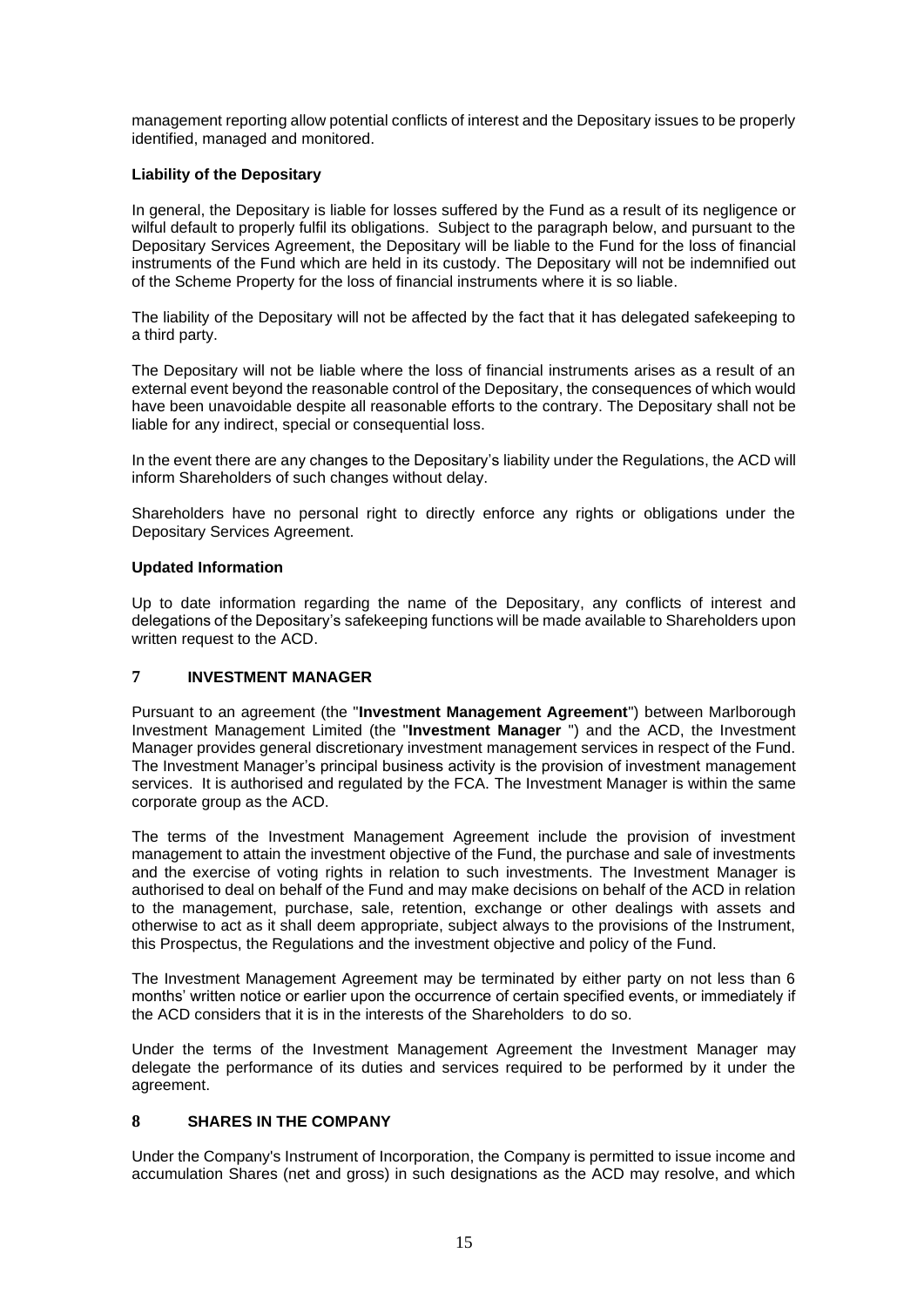may be distinguished by different fee structures and criteria for subscription. Currently the following Shares are issued in respect of the Fund:

Class P income and accumulation Shares.

Further classes of Shares may be issued from time to time by the ACD in accordance with the Instrument. On the introduction of a new Share class a revised Prospectus will be prepared setting out the details of the Share class.

Each Share is deemed to represent one undivided unit of entitlement in the property of the Fund. The number of undivided units of entitlement in the property of the Fund represented by each accumulation Share increases as income is accumulated.

Any income (net of tax) arising in relation to an accumulation Share will be credited automatically to capital on the relevant accumulation/distribution date (see under the heading "**Distribution**") and this will be reflected in the price of such Share.

The income of the Fund is allocated as between income Shares and accumulation Shares according to the respective units of entitlement in the property of the Fund represented by the accumulation Shares and income Shares in existence at the end of the relevant accounting period.

The rights attaching to the Shares of all classes may be expressed in two denominations and, in each of these classes, the proportion of a larger denomination Share represented by a smaller denomination Share shall be one thousandth of the larger denomination.

# **Share Class**

One or more classes of Share(s) may be created in respect of the Fund. As described above, Class P Shares are currently issued in the Fund as described below:

| <b>IFSL Marlborough Conservative Fund</b> |
|-------------------------------------------|
|-------------------------------------------|

| <b>Class</b><br><b>Share</b> | οf | <b>Type of Share</b>        | <b>Minimum</b><br>Investment | <b>Initial Charge</b> | <b>Annual Charge</b> |
|------------------------------|----|-----------------------------|------------------------------|-----------------------|----------------------|
| D                            |    | &<br>Income<br>Accumulation | £1.000                       | $0.00\%$              | 0.50%                |

In order to invest in any Share class the minimum investment requirements (as set out above) must be met. The ACD reserves the right to waive any or all restrictions applicable to investment in any class of Share at any time.

Each class of Share attracts different charges and expenses. Therefore, when such charges and expenses are levied, the proportionate interests of the Fund's property attributable to such classes will be adjusted accordingly.

# <span id="page-16-0"></span>**9 REGISTER**

The ACD is the registrar for the Company. The register of Shareholders is maintained at the ACD's office at Marlborough House, 59 Chorley New Road, Bolton BL1 4QP, where it can be inspected by Shareholders during normal office hours.

No certificates will be issued in respect of a holding of Shares and should any Shareholder require evidence of title to Shares the ACD will, upon such proof of identity and the payment of such fee (if any) as the ACD may reasonably require, supply the Shareholder with a certified copy of the relevant entry in the register relating to the Shareholder's holding of Shares.

Shareholders should notify the ACD in writing of any change to their name or address.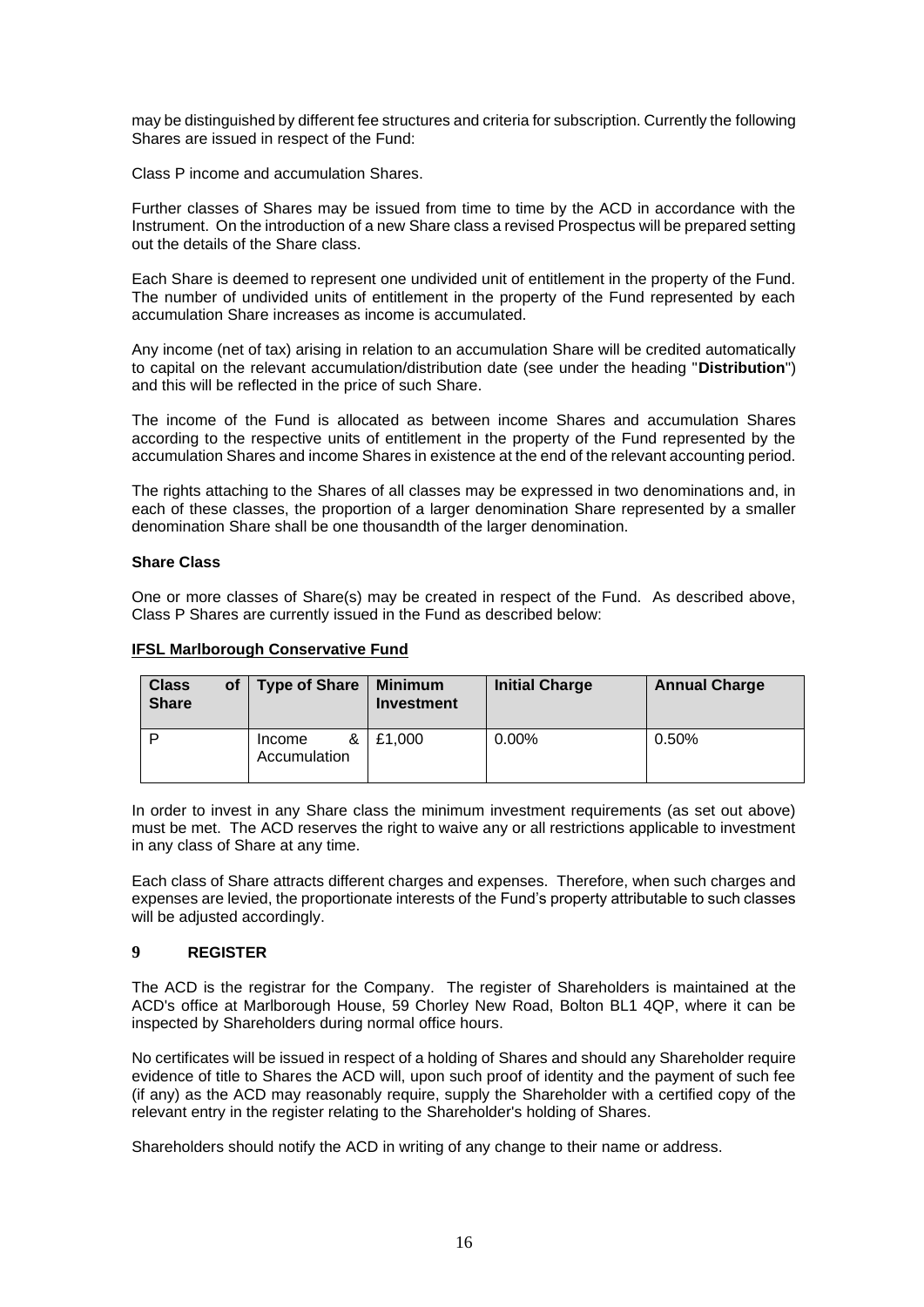# <span id="page-17-0"></span>**10 VALUATIONS**

Valuations of the property of the Company for the purpose of the calculation of Share prices will be carried out in accordance with the rules for single-priced funds in COLL.

Each Share linked to the Fund represents a proportional Share of the overall property attributable to the Fund. Therefore, the value of a Share attributable to the Fund is calculated, in broad outline, by calculating the net value of the property attributable to the Fund, and dividing that value (or that part of that value attributed to Shares of the class in question) by the number of Shares (of the class in question) in issue.

Valuations are normally carried out on each Dealing Day. The valuation point for the Fund is 12 noon on each Business Day.

The ACD may carry out additional valuations if it considers it desirable to do so and may use the price obtained at such additional valuation points as the price for the relevant day. The ACD shall inform the Depositary of any decision to carry out any such additional valuations. Valuations will not be made during a period of suspension of dealings (see "Suspension of Dealings" below). The ACD is required to notify the Depositary if it carries out an additional valuation.

The value of the scheme property of the Company or the Fund (as the case may be) shall be the value of its assets less the value of its liabilities determined in accordance with the following provisions.

- 1. All the scheme property (including receivables) is to be included, subject to the following provisions.
- 2. Property which is not cash (or other assets dealt with in paragraphs 3 and 4 below) shall be valued as follows and the prices used shall (subject as follows) be the most recent prices which it is practicable to obtain:
	- (a) units or Shares in a collective investment scheme:
		- (i) if a single price for buying and selling units or Shares is quoted, at that price; or
		- (ii) if separate buying and selling prices are quoted, at the average of the two prices provided the buying price has been reduced by any initial charge included therein and the selling price has been increased by any exit or redemption charge attributable thereto; or
		- (iii) if, in the opinion of the ACD, the price obtained is unreliable or no recent traded price is available or if no recent price exists, at a value which, in the opinion of the ACD, is fair and reasonable;
	- (b) exchange-traded derivative contracts:
		- (i) if a single price for buying and selling the exchange-traded derivative contract is quoted, at that price; or
		- (ii) if separate buying and selling prices are quoted, at the average of the two prices;
	- (c) over-the-counter derivative contracts shall be valued in accordance with the method of valuation as shall have been agreed between the ACD and the Depositary;
	- (d) any other investment:
		- (i) if a single price for buying and selling the security is quoted, at that price; or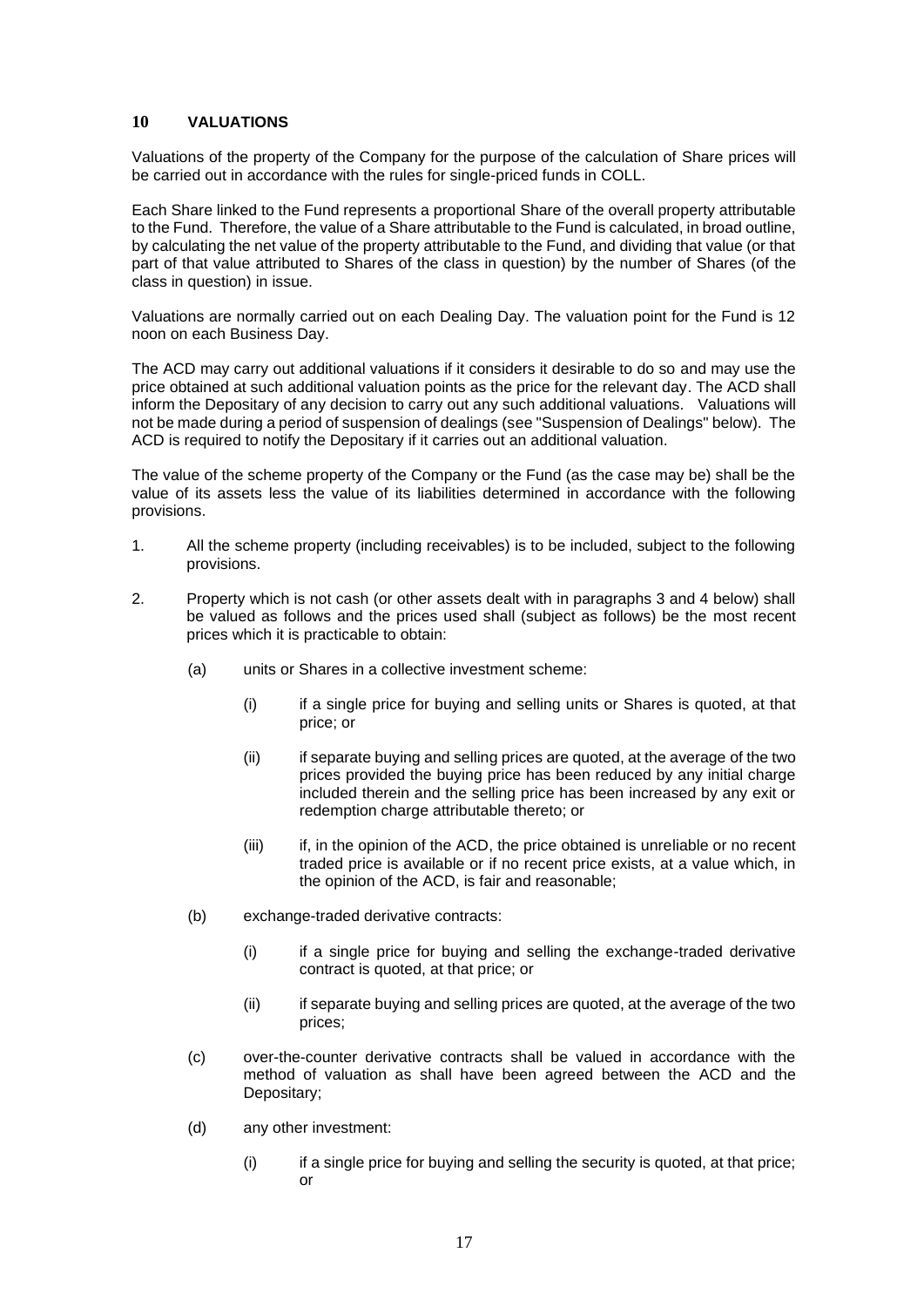- (ii) if separate buying and selling prices are quoted, at the average of the two prices; or
- (iii) if, in the opinion of the ACD, the price obtained is unreliable or no recent traded price is available or if the most recent price available does not reflect the ACD's best estimate of the value, at a value which, in the opinion of the ACD, is fair and reasonable; and
- (e) property other than that described in (a), (b), (c) (d) and (e) above: at a value which, in the opinion of the ACD, represents a fair and reasonable mid-market price.
- 3. Cash and amounts held in current, deposit and margin accounts and in other time-related deposits shall be valued at their nominal values.
- 4. In determining the value of the scheme property, all instructions given to issue or cancel Shares shall be assumed (unless the contrary is shown) to have been carried out and any cash payment made or received and all consequential action required by the Regulations or the instrument of incorporation shall be assumed (unless the contrary has been shown) to have been taken.
- 5. Subject to paragraphs 6 and 7 below, agreements for the unconditional sale or purchase of property which are in existence but uncompleted shall be assumed to have been completed and all consequential action required to have been taken. Such unconditional agreements need not be taken into account if made shortly before the valuation takes place and, in the opinion of the ACD, their omission shall not materially affect the final net asset amount.
- 6. Futures or contracts for differences which are not yet due to be performed and unexpired and unexercised written or purchased options shall not be included under paragraph 5.
- 7. All agreements are to be included under paragraph 5 which are, or ought reasonably to have been, known to the person valuing the property assuming that all other persons in the ACD's employment take all reasonable steps to inform it immediately of the making of any agreement.
- 8. An estimated amount for anticipated tax liabilities (on unrealised capital gains where the liabilities have accrued and are payable out of the property of the scheme; on realised capital gains in respect of previously completed and current accounting periods; and on income where liabilities have accrued) including (as applicable and without limitation) capital gains tax, income tax, corporation tax, value added tax, stamp duty and stamp duty reserve tax will be deducted.
- 9. An estimated amount for any liabilities payable out of the scheme property and any tax thereon treating periodic items as accruing from day to day will be deducted.
- 10. The principal amount of any outstanding borrowings whenever payable and any accrued but unpaid interest on borrowings will be deducted.
- 11. An estimated amount for accrued claims for tax of whatever nature which may be recoverable will be added.
- 12. Any other credits or amounts due to be paid into the scheme property will be added.
- 13. A sum representing any interest or any income accrued due or deemed to have accrued but not received and any stamp duty reserve tax provision anticipated to be received will be added.
- 14. Currencies or values in currencies other than base currency or (as the case may be) the designated currency of a sub-fund shall be converted at the relevant valuation point at a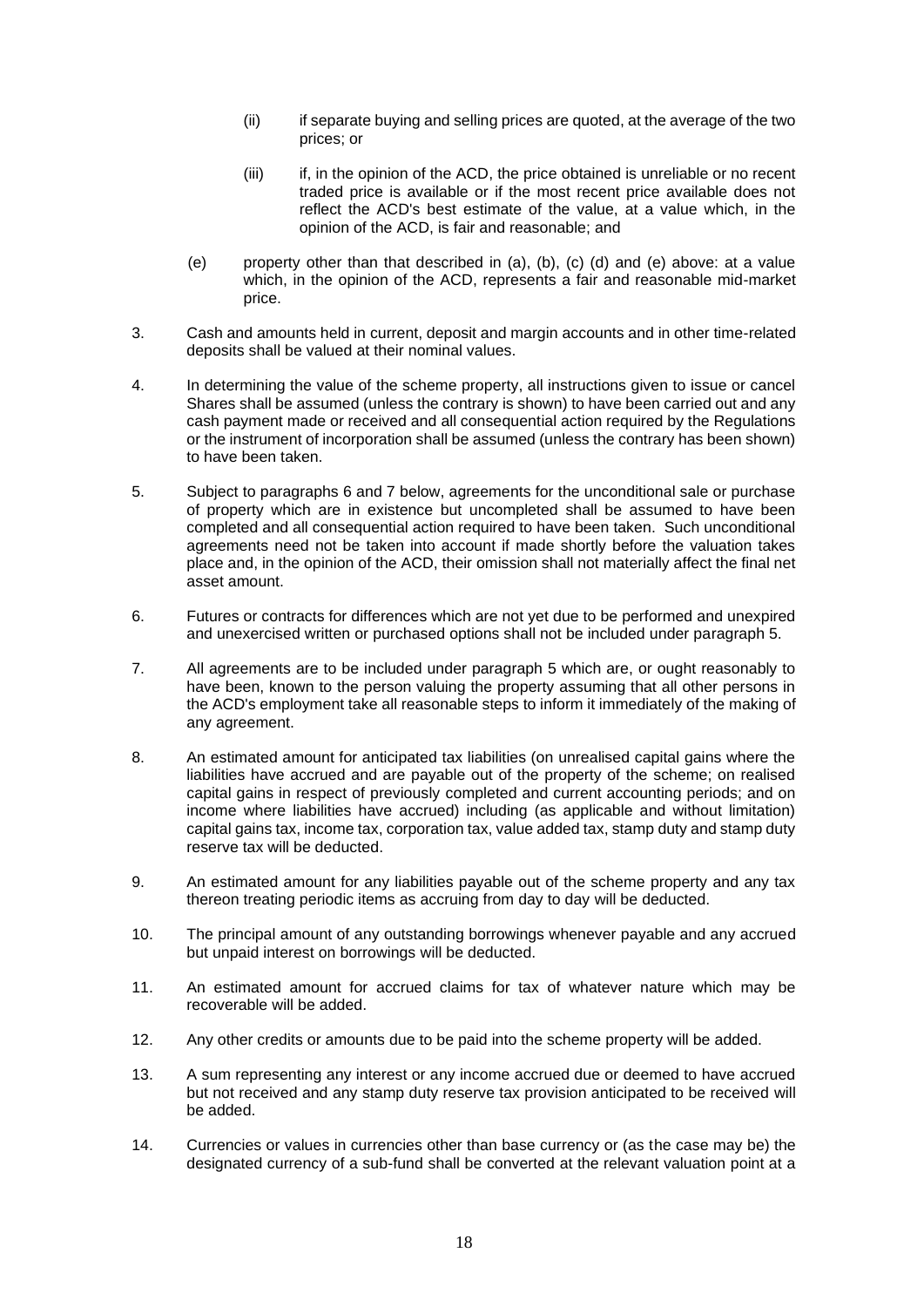rate of exchange that is not likely to result in any material prejudice to the interests of Shareholders or potential Shareholders.

- 15. A Fund has credited to it proceeds of all Shares attributed to it, together with the assets in which such proceeds are invested or reinvested and all income, earnings, profits, or assets deriving from such investments. All liabilities and expenses attributable to a Fund are charged to that Fund.
- 16. Where Shares are issued in respect of two or more Funds the Company is required to allocate (and the ACD may from time to time reallocate) any assets, costs, charges or expenses which are not attributable to a particular Fund against all the Funds in a manner which is fair to the Shareholders of the Company generally.

# *Fair Value Pricing*

Where the ACD has reasonable grounds to believe that:

- (a) no reasonable price exists for a security at a valuation point; or
- (b) the most recent price available does not reflect the ACD's best estimate of the value of a security at a valuation point,

it will value an investment at a price which, in its opinion, reflects a fair and reasonable price for that investment (the fair value price).

The circumstance which may give rise to a fair value price being used includes:

- (a) where there has been no recent trade in the security concerned; or
- (b) due to the suspension of dealings in an underlying collective investment scheme; or
- (c) where there has been the occurrence of a significant event since the most recent closure of the market where the price of the security is taken.

# <span id="page-19-0"></span>**11 PRICES OF SHARES**

The Company deals on a forward pricing basis. A forward price is the price calculated at the next valuation of the scheme property after the purchase, redemption, conversion or switch of Shares is agreed. As noted above, Shares in the Company are "single priced". This means that subject to the initial charge (explained under "**The Authorised Corporate Director's Charges**"), the price of a Share for both buying and selling purposes will be the same and determined by reference to a particular valuation point.

The price of a Share is calculated at or about the valuation point each Dealing Day (to at least four significant figures) by:

taking the value of the property attributable to the Fund and therefore all Shares (of the relevant class) in issue (on the basis of the units of entitlement in the property of the Fund attributable to that class at the most recent valuation of the Fund); and

dividing the result by the number of Shares of the relevant class in issue immediately before the valuation concerned.

# *Publication of Prices*

The most recent prices of Shares in the Company are available on the following website [www.ifslfunds.com.](http://www.ifslfunds.com/) Prices may also be obtained by calling the ACD on 0808 145 2500.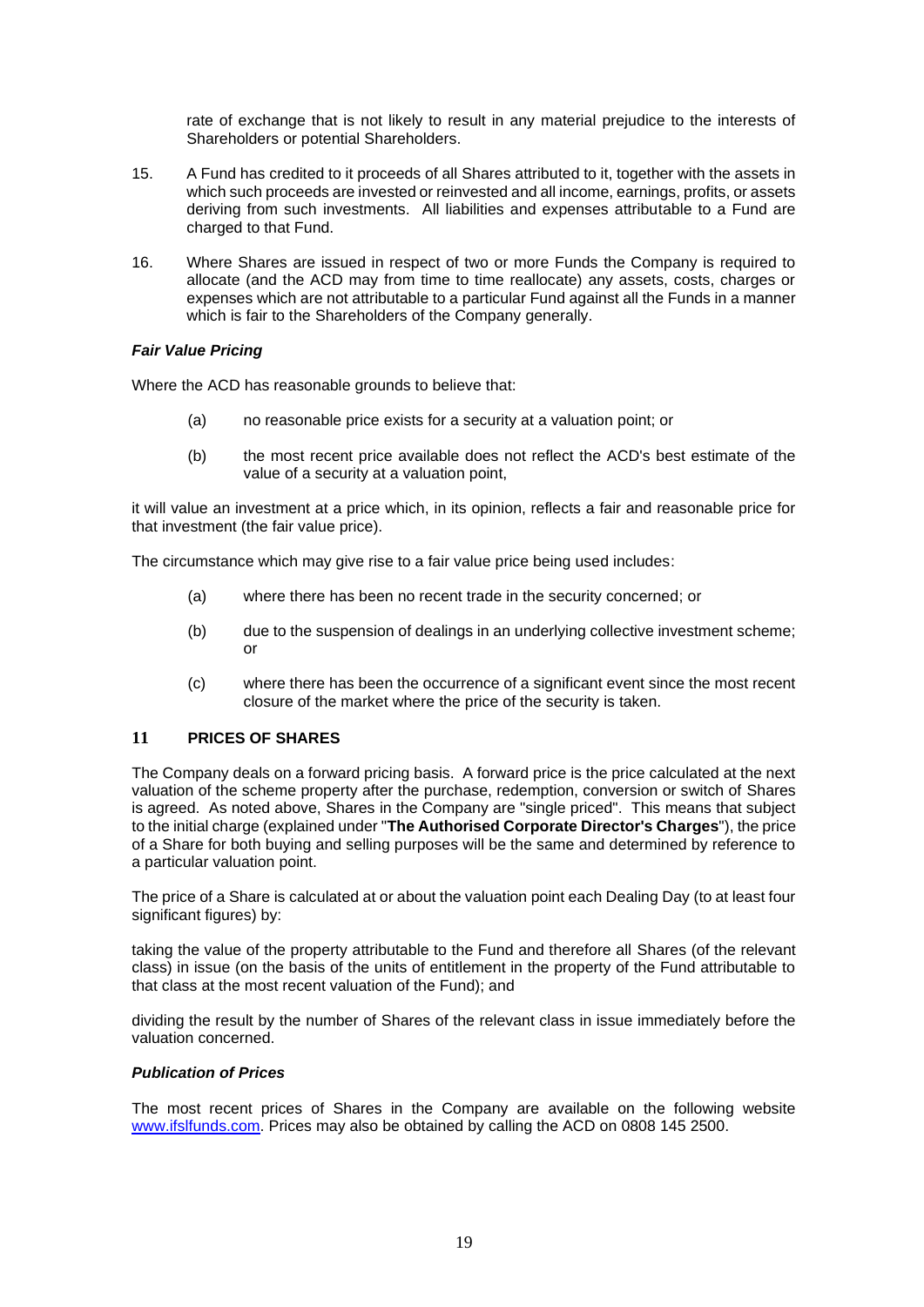The ACD is not responsible for any errors in publication or non-publication. As the ACD deals on a forward pricing basis the price that appears in these sources may not necessarily be the same as the one at which investors can currently deal.

# <span id="page-20-0"></span>**12 DILUTION ADJUSTMENT**

#### What is 'dilution'?

Where the Company buys or sells underlying investments in response to a request for the issue or redemption of Shares, they will generally incur a cost (diluting the value of the Company), made up of dealing costs and any spread between the bid and offer prices of the investments concerned, which is not reflected in the purchase or redemption price paid by or to the Shareholder and which is referred to as "dilution".

To mitigate the effect of dilution on the Company as explained above, the ACD will recover the costs of dilution from investors on the issue or redemption of Shares in the Company. Instead of making a separate charge to investors when Shares in the Company are bought and sold, COLL permits the ACD to move the price at which Shares are bought or sold on any given day. The single price can be swung higher or lower at the discretion of the ACD on the sale or redemption of Shares in the Company. This price movement from the mid-market price is known as the dilution adjustment. Any dilution adjustment applied is included in the price applied to the deal and is not disclosed separately.

The dilution adjustment for the Company will be calculated by reference to the estimated costs of dealing in the underlying investments of the Company, including any dealing spreads, commission and transfer taxes. The need to apply the dilution adjustment will depend on the volume of sales (Shares issued) or redemptions.

What is the ACD's policy regarding dilution adjustment?

Where applied, the amount of any swing is based on the estimated costs of dealing in the underlying investments of the Company, including any dealing spreads, taxes or broker commissions (for example). In particular, the ACD may swing the price (make a dilution adjustment) in the following circumstances:

- in the case of a "large deal" relative to the Company's size, where the potential cost to that Company justifies the application of an adjustment;
- if the net effect of Share issues and redemptions during the period between two valuation points represents a potential impact on ongoing Shareholders;
- where a Company is in decline (i.e. is experiencing a net outflow of investment);
- where there are inflows into a Company (i.e. is experiencing a net inflow of investment);
- in any other case where the ACD believes that adjusting the Share price is required to safeguard the interests of Shareholders.

As the requirement to swing the price is directly related to the net issue and sale of Shares in the Company, it is not possible to accurately predict when or how often dilution will occur in the future, however the ACD anticipates this to be infrequent.

How will it affect Shareholders?

On the occasions that the dilution adjustment is not applied there may be an adverse impact on the total assets of the Company which may otherwise constrain the future growth of the Company. The ACD's dilution policy was introduced on 18<sup>th</sup> January 2021 for the Company, therefore historic information on dilution adjustments made to Share prices is not currently available and as a result the ACD is unable to accurately predict the likelihood of a dilution adjustment being applied,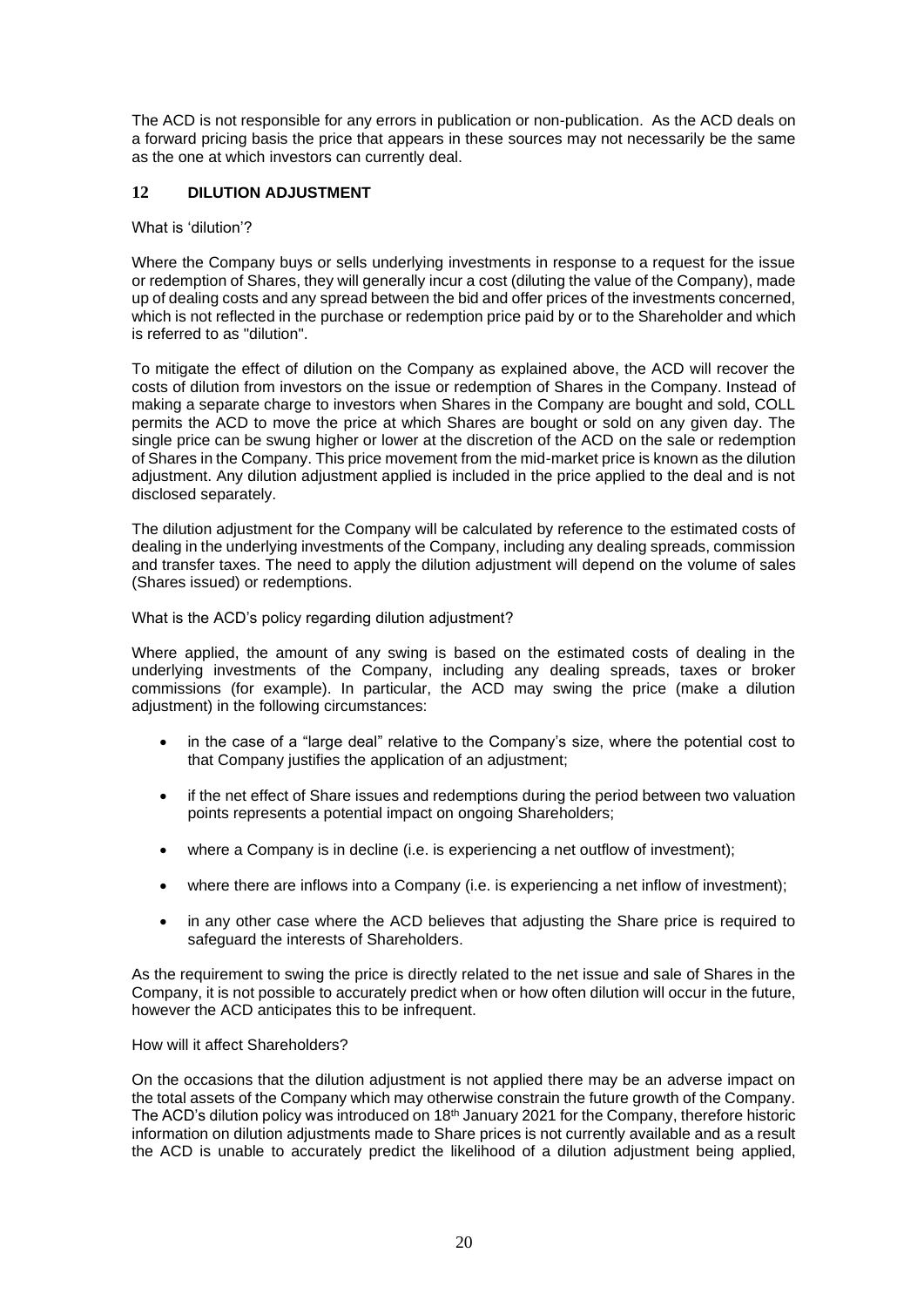however the ACD anticipates this to be infrequent. Any dilution adjustment will be applied consistently and, in the usual course of business, automatically.

The ACD estimates dilution adjustments applicable to the redemption and purchase of Shares will be -0.016]% and 0.016]% respectively, based on the assets held in the Company and the market conditions at the 18<sup>th</sup> January 2021.

The ACD's decision on whether or not to make a dilution adjustment, and at what level a dilution adjustment might be made in a particular case or generally, will not prevent it from making a different decision on future similar transactions.

The ACD will review the dilution adjustment on a quarterly basis, however it may at its discretion re-evaluate the adjustment in the event of significant market movement. The ACD may alter its current dilution adjustment policy by giving Shareholders notice and amending the prospectus at least 60 days before the change to the dilution policy is to take effect.

# <span id="page-21-0"></span>**13 STAMP DUTY RESERVE TAX**

There is generally no Stamp Duty Reserve Tax (SDRT) charge on the acquisition or surrender of Shares but SDRT can arise on:

# **(a). Third party transfers of Shares without reregistration**

Where a third party buys Shares from a Shareholder and the transaction is not handled by the ACD (i.e. a third party purchase where only beneficial ownership of the Shares change) then the principal SDRT charge on agreements to transfer for consideration will still apply at 0.5%.

# **(b). Non-pro rata in specie redemptions**

Non-pro rata in specie redemptions are subject to the principal SDRT charge at 0.5% on any chargeable securities acquired by the redeeming Shareholder.

# <span id="page-21-1"></span>**14 ISSUE, REDEMPTION AND EXCHANGE OF SHARES**

# *Initial offer period*

The initial offer period for the IFSL Marlborough Conservative Fund was intended to run for four weeks commencing on 18<sup>th</sup> January 2021 and ending on 14<sup>th</sup> February 2021, with the first valuation point at 12 noon on the 15<sup>th</sup> February 2021. At the ACD's discretion this ended early on 22<sup>nd</sup> January 2021, with the first valuation point at 12 noon on the 25<sup>th</sup> January 2021.

The initial offer price is 100 pence UK sterling (GBP).

The ACD will create shares on demand during the initial offer period with such shares issued within four days of the subscription date. The Investment Manager will have the right to invest the proceeds received from the purchase of Shares at its discretion.

The period of an initial offer will come to an end if the ACD believes that the price that would reflect the current value of the Scheme Property would vary by more than 2% from the initial price or, if in the ACD's opinion, sufficient purchases have been made in the Fund to deem it viable.

# *The ACD's own dealing*

Requests for the purchase, redemption and exchange of Shares are normally dealt with by the issue or cancellation of such Shares by the Company. However, in certain circumstances, the ACD may deal with such requests by selling Shares to and/or repurchasing them from the applicant as appropriate. In other words, the ACD is entitled to hold Shares for its own account and to satisfy requests for the sale of Shares from its own holding (this is generally referred to as the ACD dealing from its "box"). The ACD is required to procure the issue or cancellation of Shares by the Company where necessary to meet any obligations to sell or redeem Shares.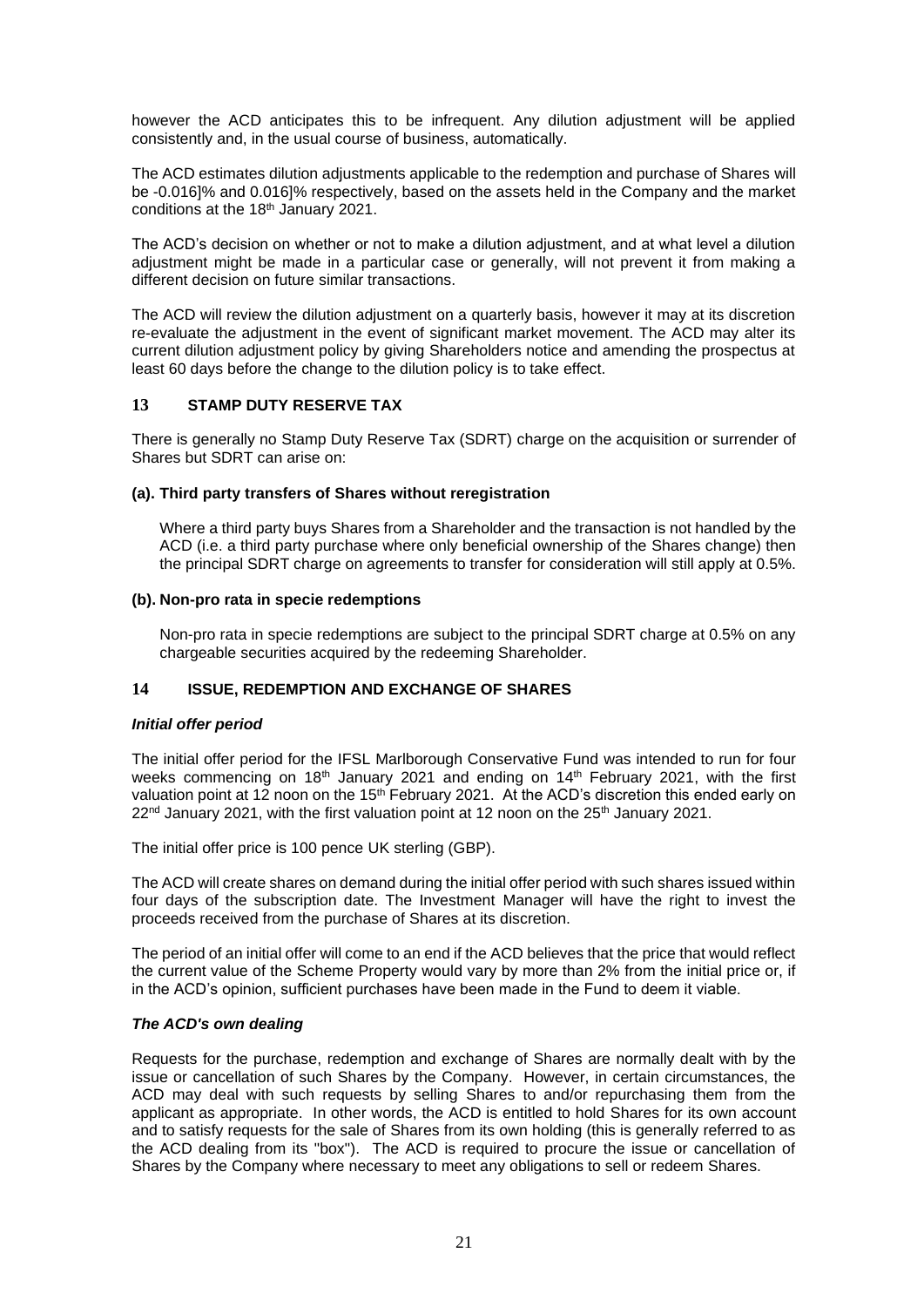Shares will be issued, redeemed, sold or repurchased at the price calculated by reference to the valuation point following receipt of the request (on a forward basis).

The ACD may not sell a Share at a higher price, or redeem a Share at a lower price from its box (in both cases before application of any initial charge or dilution levy, or deduction of SDRT as applicable) than the price notified to the Depositary in respect of the valuation point concerned.

Subject to the Regulations, the ACD is under no obligation to account to the Company or to Shareholders or any of them for any profit it makes on the issue of Shares or on the reissue or cancellation of Shares which it has redeemed from its "box" and will not do so.

#### **Issue**

# *Applications*

Subject to restrictions applicable to certain classes of Shares, applications for Shares linked to the Fund may be made by any person. Dealings are at forward prices i.e. at prices calculated by reference to the next valuation following receipt of the application. Shares to satisfy an application received before the valuation point of the Fund (see "Valuations" for details of the valuation points) on a Dealing Day will be issued at a price based on that day's valuation and Shares to satisfy an application received after the valuation point, or on a day which is not a Dealing Day, will be issued at a price based on the valuation made on the next Dealing Day.

Applications may be made by completing an application form and delivering it to the ACD, marked for the attention of Investment Fund Services Limited, Marlborough House, 59 Chorley New Road, Bolton BL1 4QP, or by email to dealing@ifslfunds.com. The ACD may also, at its sole discretion, accept instructions by facsimile or by telephone on 0808 164 5458 (overseas +44 1204 329 443) between 9.00am and 5.00pm on any Business Day on such terms as it may specify. Application forms are available from the ACD at its website at www.ifslfunds.com or by telephone on 0808 178 9321 (overseas +44 1204 803 932). The ACD may require telephone or electronic requests to be confirmed in writing.

Application forms are available from the ACD. Applications, however made, are irrevocable (except in the case where cancellation rights are applied – see below). Subject to its obligations under COLL, the ACD reserves the right to reject any application in whole or in part. In that event application monies or any balance will be returned to the applicant by post at the applicant's risk.

Applications will not be acknowledged but a contract note will be sent on or before the Business Day next following the relevant Dealing Day. Certificates will not be issued. Ownership of Shares will be evidenced by an entry on the register. Where the total price payable for all Shares for which the application is made would include a fraction of one penny it will be rounded up or down to the nearest penny.

Payment in respect of applications must be received no later than the fourth Business Day after the relevant Dealing Day. However, the ACD reserves the right to request that payment in respect of applications be received prior to the relevant Dealing Day.

If an applicant defaults in making any payment in money or transfer of property due to the ACD in respect of the sale or issue of Shares, the applicant shall indemnify the ACD and/or the Company (as the case may be) in respect of any loss or cost incurred by either of them as a result of such default and the Company is entitled to make any necessary amendment to the register and the ACD will become entitled to the Shares in place of the applicant (subject, in case of an issue of Shares, to the ACD's payment of the purchase price to the Company). The ACD may in its discretion delay arranging for the issue of the Shares until payment has been received.

Applicants who have received advice may have the right to cancel their application to buy Shares at any time during the 14 days after the date on which they receive a cancellation notice from the ACD. If an applicant decides to cancel the contract, and the value of the investment has fallen at the time the ACD receives the completed cancellation notice, they will not receive a full refund as an amount equal to any fall in value will be deducted from the sum originally invested.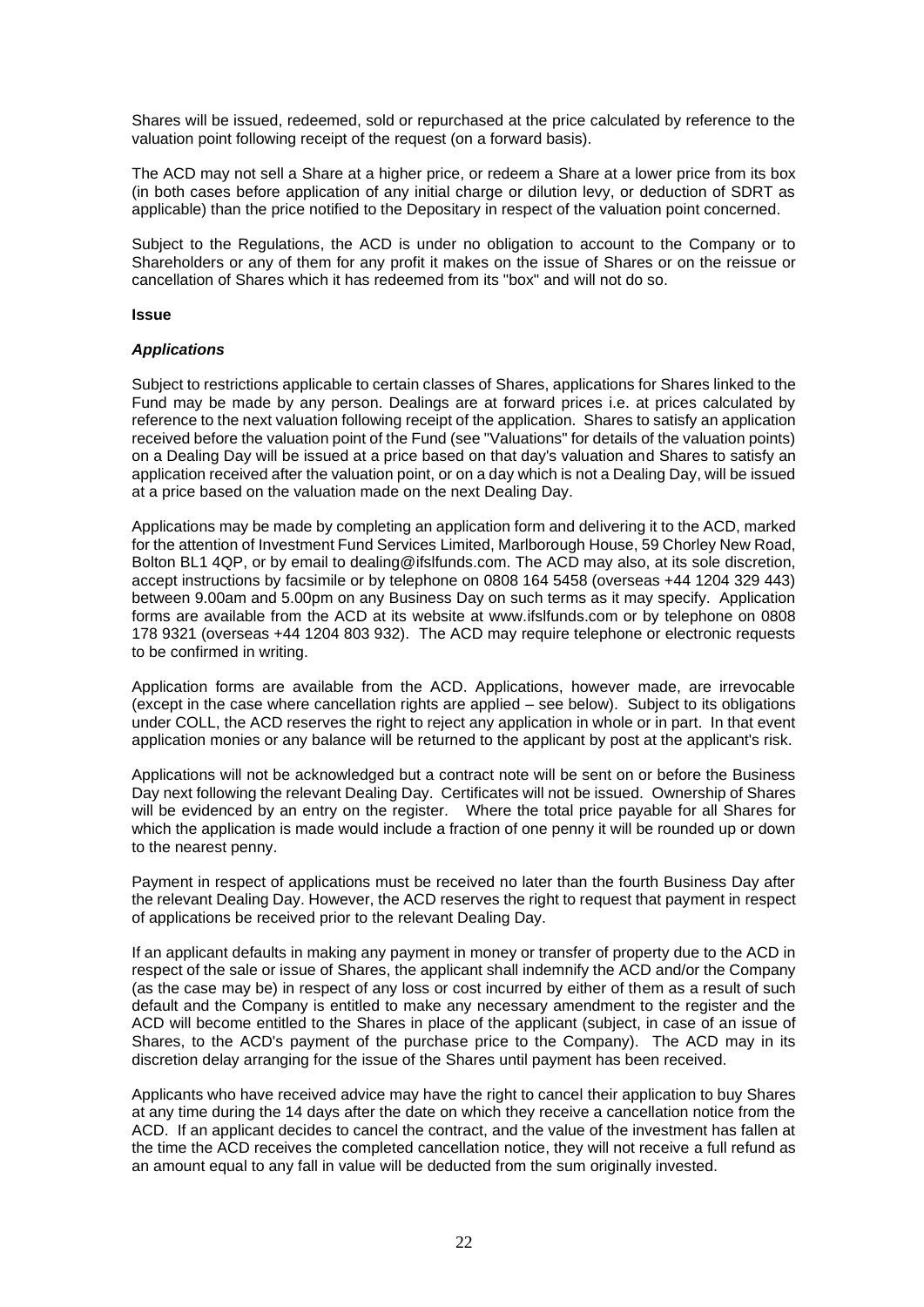# *Money laundering prevention*

The Company is subject to the UK's anti-Money Laundering regulations and the ACD may in its absolute discretion require verification of identity from any person applying for Shares (the "**Applicant**") including, without limitation, any Applicant who:

- (a) tenders payment by way of cheque or banker's draft on an account in the name of a person or persons other than the Applicant; or
- (b) appears to the ACD to be acting on behalf of some other person.

In the former case, verification of the identity of the Applicant may be required. In the latter case, verification of the identity of any person on whose behalf the Applicant appears to be acting may be required.

Until satisfactory proof of identity is provided, the ACD reserves the right to refuse to issue Shares, pay the proceeds of the redemption of Shares, or pay income on Shares to investors. In the case of a purchase of Shares where the Applicant is not willing or is unable to provide the information request within a reasonable period, the ACD also reserves the right to sell the Shares purchased and return the proceeds to the account from which the subscription was made. These proceeds may be less than the original investment. The ACD will not be liable for any Share price movements occurring during delays while money laundering checks are carried out.

The ACD will, where possible, verify identity using information from credit reference agencies. Where this is not possible or where the ACD decides, at its own discretion, that it is appropriate further documentation will be requested.

# *In Specie Application*

The ACD may, by special arrangement and at its discretion, agree to arrange for the issue of Shares in exchange for assets other than cash but only if the Depositary is satisfied that acquisition of the assets in exchange for the Shares to be issued is not likely to result in any material prejudice to the interests of Shareholders or potential Shareholders of the Fund.

# *Minimum Purchase*

The minimum investment requirements in respect of the current Share classes are as follows:

| <b>Share class</b> | <b>Minimum initial investment</b><br>requirement | <b>Minimum subsequent</b><br>investment requirement |
|--------------------|--------------------------------------------------|-----------------------------------------------------|
|                    | £1000                                            | £1.000                                              |

However, the ACD may, by special arrangement and at its discretion, either agree on an individual basis a lower amount in relation to the minimum value requirements, or waive such requirements at its discretion.

# *Redemption*

Shares in the Fund may be redeemed on any Dealing Day. Dealings are on a forward price basis as explained in the paragraph headed "**Issue**" above. Shares to be redeemed pursuant to a redemption request received before the valuation point of the Fund on a Dealing Day will be redeemed at a price based on that day's valuation and Shares to be redeemed pursuant to a redemption request received after that time, or on a day which is not a Dealing Day, will be redeemed at a price based on the valuation made on the next Dealing Day. Redemption instructions may be given by delivery to the ACD of written instructions for redemption (by letter at Marlborough House, 59 Chorley New Road, Bolton BL1 4QP (or fax) or by telephoning the ACD on 0808 145 2501 between 9.00 am and 5.00 pm on any Dealing Day. Redemption instructions given by telephone must be confirmed in writing to the ACD prior to redemption proceeds being remitted. Redemption instructions are irrevocable.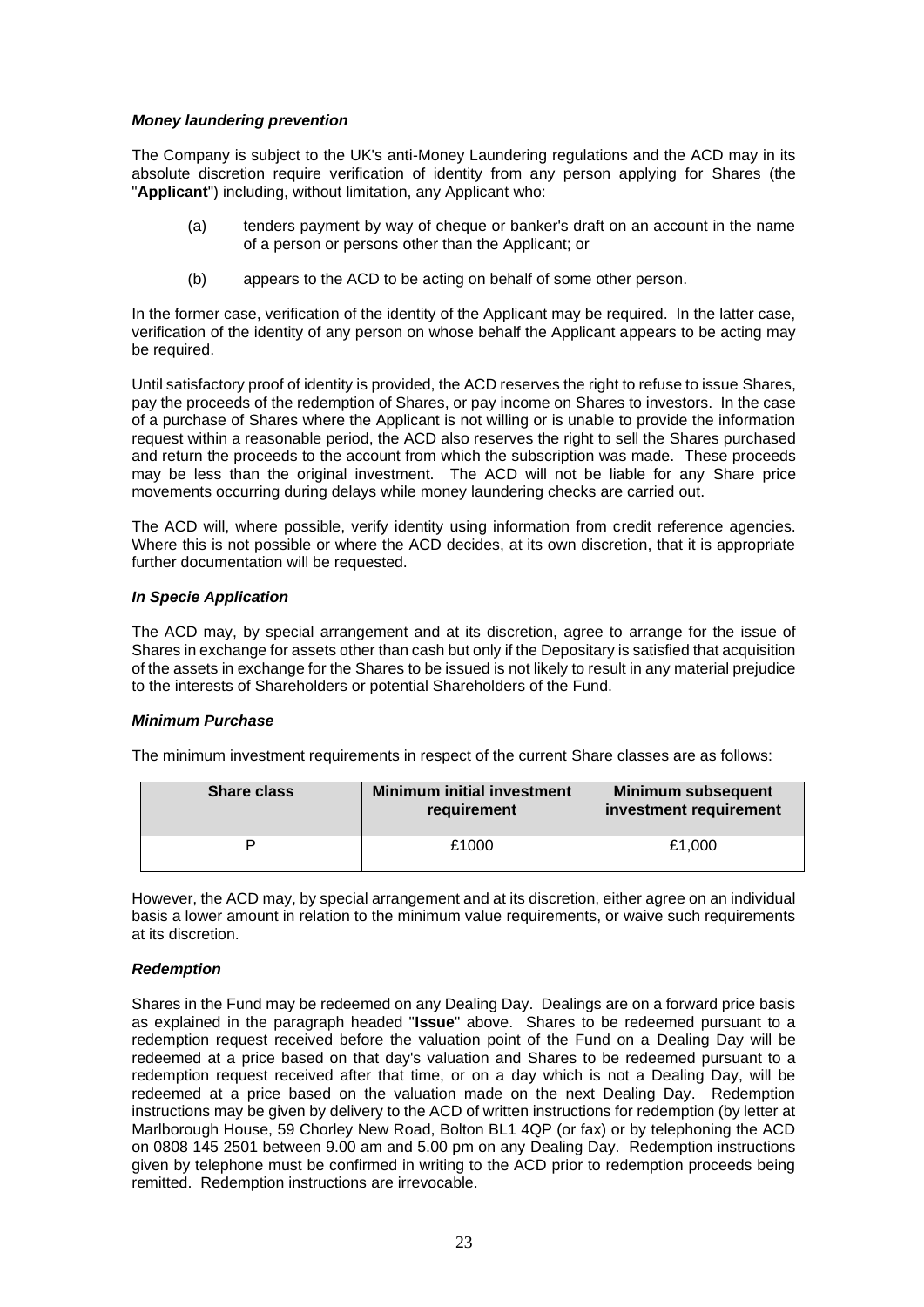A redemption contract note will be sent on or before the next Business Day following the relevant Dealing Day. Where the total consideration for the transaction would include a fraction of one penny it will be rounded up or down to the nearest penny. There may also be deducted, if the consideration is to be remitted abroad, the cost of remitting the proceeds (if any). If a redeeming Shareholder wishes to be paid other than by cheque, the ACD will endeavour to arrange this but at the cost of the Shareholder. The redemption proceeds will be paid not later than the close of business on the fourth Business Day after the later of the following times:

- (a) the valuation point immediately following the receipt by the ACD of the request to redeem the Shares; or
- (b) the time when the ACD has received all duly executed instruments and authorisations which effect (or enable the ACD to effect) transfer of title to the Shares.

However, neither the Company nor the ACD is required to make payment in respect of a redemption of Shares where the money due on the earlier issue of those Shares has not yet been received or where the ACD considers it necessary to carry out or complete identification procedures in relation to the holder or another person pursuant to a statutory, regulatory or European Union obligation.

# *In Specie Redemption*

If a Shareholder requests the redemption of Shares, the ACD may, if it considers the deal is substantial in relation to the total size of the Fund, arrange for the Fund to cancel the Shares and transfer Scheme Property to the Shareholder instead of paying the price of the Shares in cash, or, if required by the Shareholder, pay the net proceeds of sale of the relevant Scheme Property to the Shareholder.

A deal involving Shares representing 5% or more in value of the Fund will normally be considered substantial. However, the ACD may at its discretion agree an in specie redemption with a Shareholder whose Shares represent less than 5% in value of the Fund.

In such cases, the ACD will serve a notice on the Shareholder within two Business Days of receipt of the redemption instruction that it proposes to make an in specie redemption and setting out the Scheme Property to be transferred to the Shareholder. The Shareholder may within four Business Days of receiving the notice serve a notice on the ACD requiring the ACD to sell the selected Scheme Property and pay the proceeds to the Shareholder.

The ACD will select the property to be transferred (or sold) in consultation with the Company's Depositary. The ACD must ensure that the property selection is made with a view to achieving no greater advantage or disadvantage to the redeeming Shareholder than to continuing Shareholders.

#### *Minimum Redemption and Holding*

The minimum redemption and holding requirements applicable to the current Share classes are as follows:

| <b>Share class</b> | <b>Minimum redemption</b> | <b>Minimum holding</b><br>requirement |
|--------------------|---------------------------|---------------------------------------|
|                    | £500                      | £1,000                                |

The value of Shares for this purpose is calculated by reference to the current price, net of any initial charge. However the ACD may, by special arrangement on a case by case basis and at its discretion, agree a lower amount in relation to the minimum redemption size.

#### *Deferred Redemption*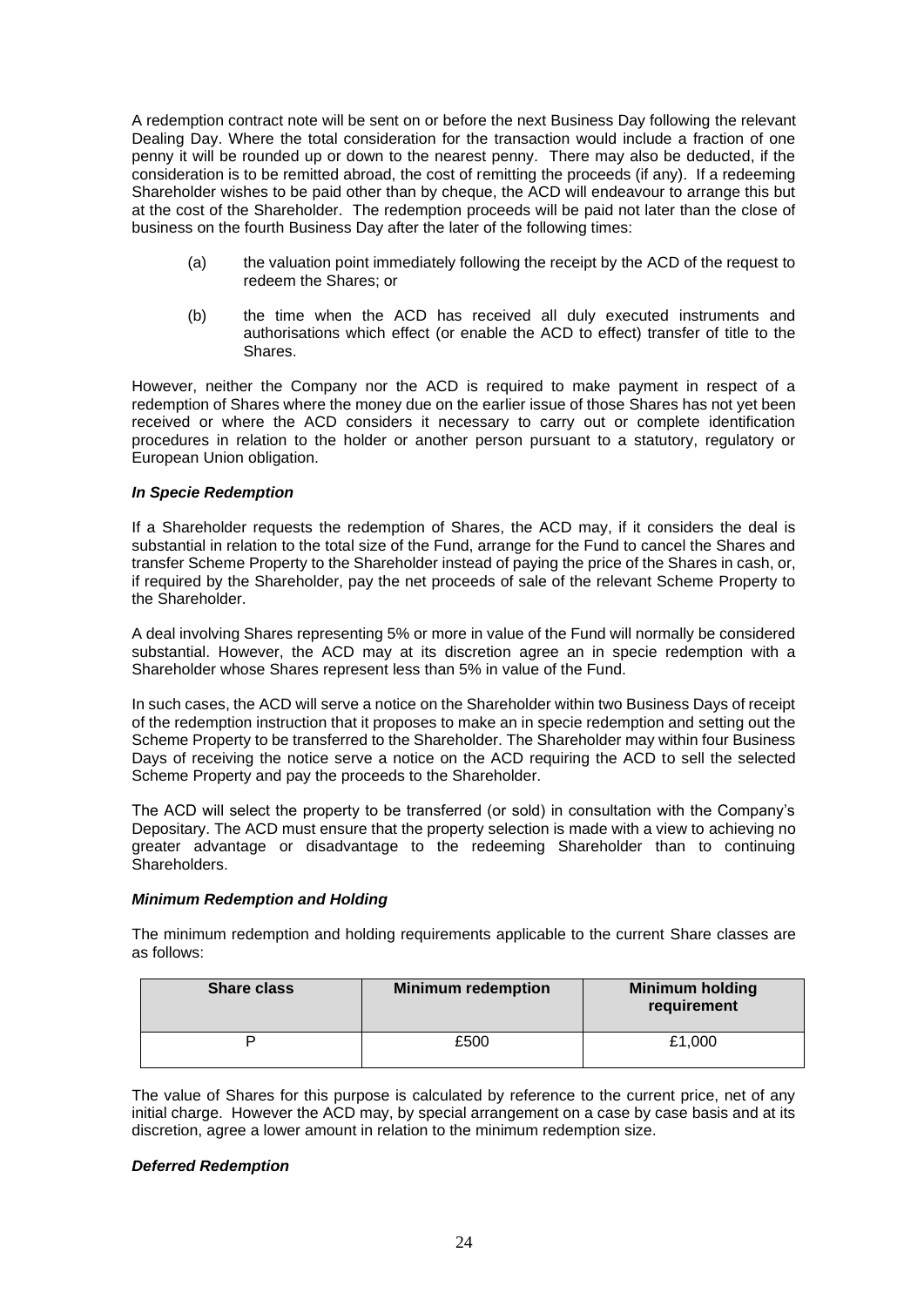If redemptions in the Fund on a particular Dealing Day exceed 10% of the Fund's value, the ACD may, with the prior agreement of the Company's Depositary, or if the Depositary so requires, defer redemptions to the next valuation point in accordance with the FCA's COLL rules.

Any such deferral is undertaken in such a manner as to ensure the consistent treatment of all Shareholders who have sought to redeem Shares at the valuation point at which redemptions are deferred. All deals relating to the earlier valuation point are completed before these relating to a later valuation point are considered.

The intention of a deferred redemption is to reduce the impact of dilution on the Fund. In times of high levels of redemption, deferred redemption enables the ACD to protect the interests of continuing Shareholders and potential Shareholders, by allowing the ACD to match the sale of the Fund's property to the level of redemptions of Shares in that Fund.

# <span id="page-25-0"></span>**15 SWITCHING AND CONVERSIONS**

# **Conversions**

Subject to any restrictions on the eligibility of investors for a particular Share class, a Shareholder may to convert Shares in one class in a Fund for Shares in a different class in the same Fund subject to the investment minima as set out in this Prospectus.

Conversions will be effected by the ACD recording the change of Share class on the register of the Company.

If a Shareholder wishes to convert Shares they should apply to the ACD in the same manner as for a sale as set out section 13 above.

Conversions will be effected at the next valuation point. The number of Shares to be issued in the new class will be calculated relative to the price of Shares being converted from. The ACD will notify Shareholders once the conversion has been effected. Conversions will not generally be treated as a disposal for capital gains tax purposes and no stamp duty reserve tax will be payable usually on the conversion.

There is no fee on a conversion between classes of the same Fund.

#### **Switches**

Where Shares in more than one Fund are available, Shareholders may (subject to the qualifications below) exchange Shares in one Fund for Shares in a different Fund.

The right to exchange is subject to the following:

the ACD and the Depositary are not obliged to give effect to a request for exchange of Shares if the value of the Shares to be exchanged is less than the minimum permitted transaction (see above) or if it would result in the Shareholder holding Shares of any class of less than the minimum holding for that class of Share (see above);

the ACD may decline to permit an exchange into a Share class where it would be entitled under COLL to refuse to give effect to a request by the Shareholder for the redemption of Shares of the old class or the issue of Shares of the new class.

Exchanges between classes of Shares may be subject to a charge (See "Switching Charge" below).

It should be noted that an exchange of Shares in a Fund for Shares in any other Fund is treated as a redemption and sale and will, for persons subject to UK taxation, be regarded as a realisation for the purposes of capital gains taxation.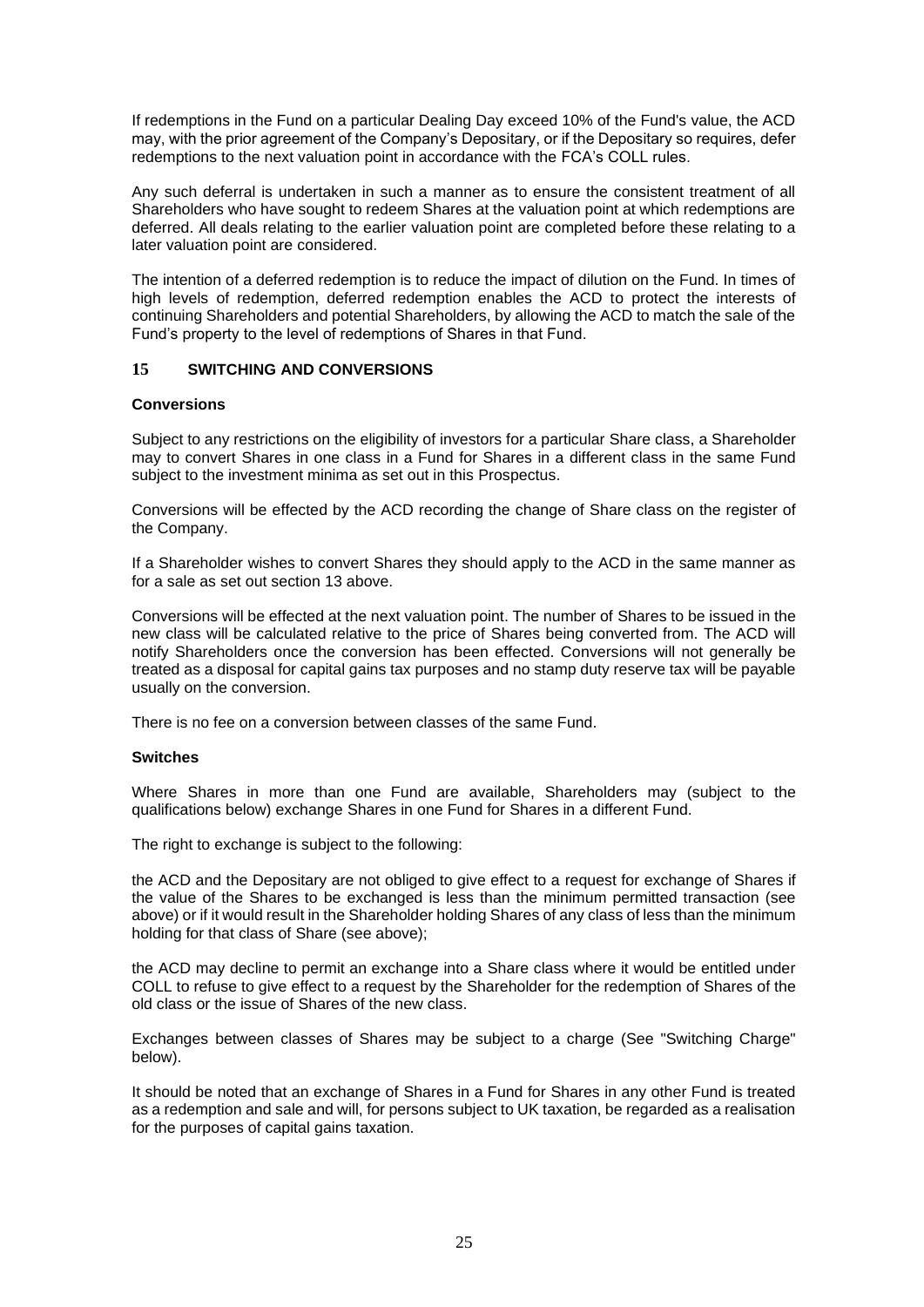In no circumstances will a Shareholder who exchanges Shares in one Fund for Shares in any other Fund (or who converts between classes of Shares) be given a right by law to withdraw from or cancel the transaction.

In certain circumstances the ACD may mandatorily convert a Shareholder's investment from one Share class into another Share class. The ACD will only undertake such a conversion where the proposed Share class has identical or preferential terms and the ACD will provide Shareholders with no less than 60 days' notice.

# *Application*

A Shareholder wishing to exchange Shares should apply in the same way as for a redemption (see above).

A contract note giving details of the exchange will be sent on or before the Business Day next following the relevant Dealing Day.

# <span id="page-26-0"></span>**16 SUSPENSION OF DEALINGS**

The ACD may, with the prior agreement of the Company's Depositary, or must if the Depositary so requires, temporarily suspend, without prior notice to Shareholders, the issue, cancellation, sale and redemption of Shares in one or more Funds of the Company, if the ACD or the Depositary is of the opinion that due to exceptional circumstances there is good and sufficient reason to do so, having due regard to the interests of Shareholders. For example, but without limitation, on the closure or suspension of dealing on a relevant stock exchange, or the inability of the ACD to ascertain properly the value of any or all of the assets or realise any material part of the assets of the Fund or Funds.

The ACD will notify Shareholders as soon as it is practicable of any decision to suspend dealings and the exceptional circumstances which have led to the decision to do so. The ACD and Depositary will keep the suspension under ongoing review and will conduct a formal review of the reasons for the suspension at least every 28 days. Shareholders will be kept informed in writing of updates concerning any suspension. The FCA will be notified immediately of any suspension of dealing in Shares and will be kept informed of the results of the formal reviews conducted by the ACD and Depositary.

Re-calculation of the Share price for the purpose of dealings in Shares will commence on the next valuation point following the ending of the suspension.

During any suspension, the ACD will permit a Shareholder to withdraw any redemption request provided that this withdrawal is in writing and is received before the period of suspension ends. Any redemption request not withdrawn will be dealt with on the first Dealing Day following the end of the suspension.

# <span id="page-26-1"></span>**17 MANDATORY REDEMPTION OF SHARES**

If the ACD reasonably believes that any Shares are owned directly or beneficially in circumstances which:

- (a) constitute a breach of the law or governmental regulation (or any interpretation of a law or regulation by a competent authority) of any country or territory;
- (b) may (or may if other Shares are acquired or held in like circumstances) result in the Company incurring any liability to taxation including withholding tax or suffering any other adverse consequence (including a requirement to register under any securities or investment or similar laws or governmental regulation of any country or territory);
- (c) are held in any manner by virtue of which the Shareholder or Shareholders in question is/are not qualified to hold such Shares; or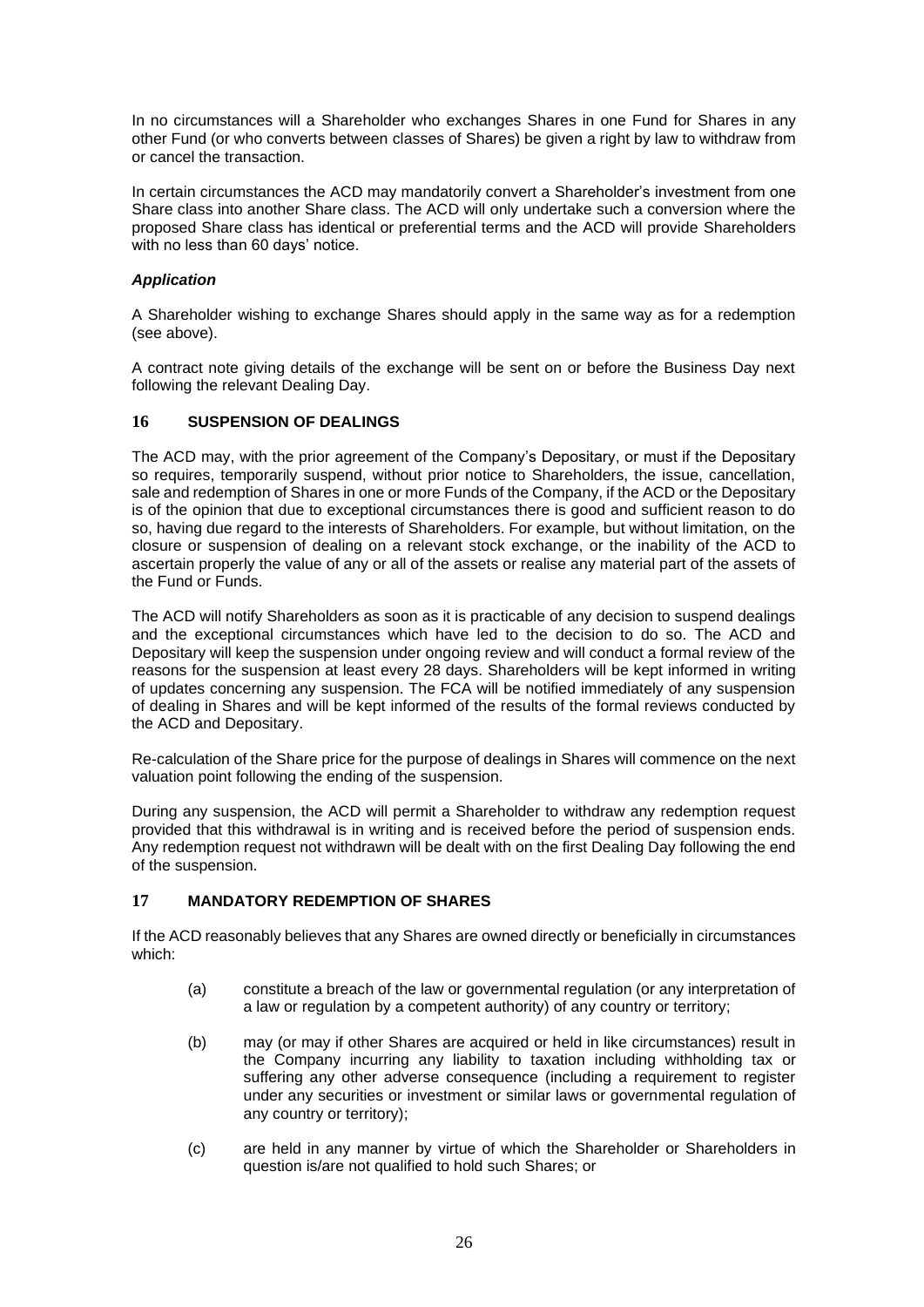(d) are owned by a Shareholder who is registered in a jurisdiction (where the Fund is not registered or recognised by the relevant competent authority) whereby communication with that Shareholder by the ACD, on behalf of the Fund, might constitute a breach of the regulations in that jurisdiction (unless specific action is taken by the ACD to prevent such a communication constituting a breach),

it may give notice to the holder of such Shares requiring them to transfer the Shares to a person who is qualified or entitled to own them, or to request the redemption of the Shares by the Company. If the holder does not either transfer the Shares to a qualified person or establish to the ACD's satisfaction that they and any person on whose behalf they hold the Shares are qualified and entitled to hold and own them, they will be deemed on the expiry of a thirty-day period to have requested their redemption.

Where the ACD decides to close a Share class in the Fund, the ACD may mandatorily redeem a Shareholder's investment. The ACD will provide Shareholders with no less than 30 days' notice prior to the redemption.

# <span id="page-27-0"></span>**18 DISTRIBUTION**

The annual accounting period for the Company and the Fund ends on 31<sup>st</sup> December (the "accounting reference date"). The half-yearly accounting period ends on 30<sup>th</sup> June (the "interim **accounting reference date**").

Allocations and, if relevant distributions of income, will be made on or before the last day of February (final) and on or before 31<sup>st</sup> August (interim) each year.

Distribution statements and tax certificates will be sent to Shareholders. Payments will be made by bank automated credit system. Cheques will not be sent. Where new investor's bank details are not known or are inaccurate, accumulation Shares will be purchased, where available, otherwise any income from income Shares will be reinvested.

Where relevant, any distributions unclaimed for a period of six years after having become due for payment shall be forfeited and shall revert to the Company. The payment of any unclaimed distribution, interest or other sum payable by the Company on or in respect of a Share into a separate account shall not constitute the Company a trustee thereof.

#### *Determination of Distributable Income*

As at the end of each annual accounting period, the ACD must arrange for the Depositary to transfer the income payable for distribution attributable to the Fund to the distribution account.

In this context, income payable for distribution generally means all sums considered by the ACD, in each case after consultation with the Company's auditors, to be in the nature of income received or receivable for the account of and in respect of the property attributable to the Fund, but excluding any amount (if any) for the time being standing to the credit of the distribution account.

The ACD need not comply with the above provisions if the average of the allocations of income to the Shareholders of the Fund would be less than £10 or such other amount agreed between the ACD and the Depositary. In that case, such amounts may be carried forward to the next accounting period and will be regarded as received at the start of that period. Otherwise, such sums may be credited to capital as determined by the ACD.

On or before each annual income distribution date, the ACD must calculate the amount available for income distribution for the immediately preceding annual accounting period and must inform the Depositary of such amount.

The amount available for income distribution is calculated by taking the aggregate of the income property received or receivable for the account of the Fund in respect of the relevant period, deducting the charges and expenses of the Company paid or payable out of the income property in respect of that period and adding the ACD's best estimate of any relief from tax on those charges and expenses. Further adjustments may be made as the ACD considers appropriate (after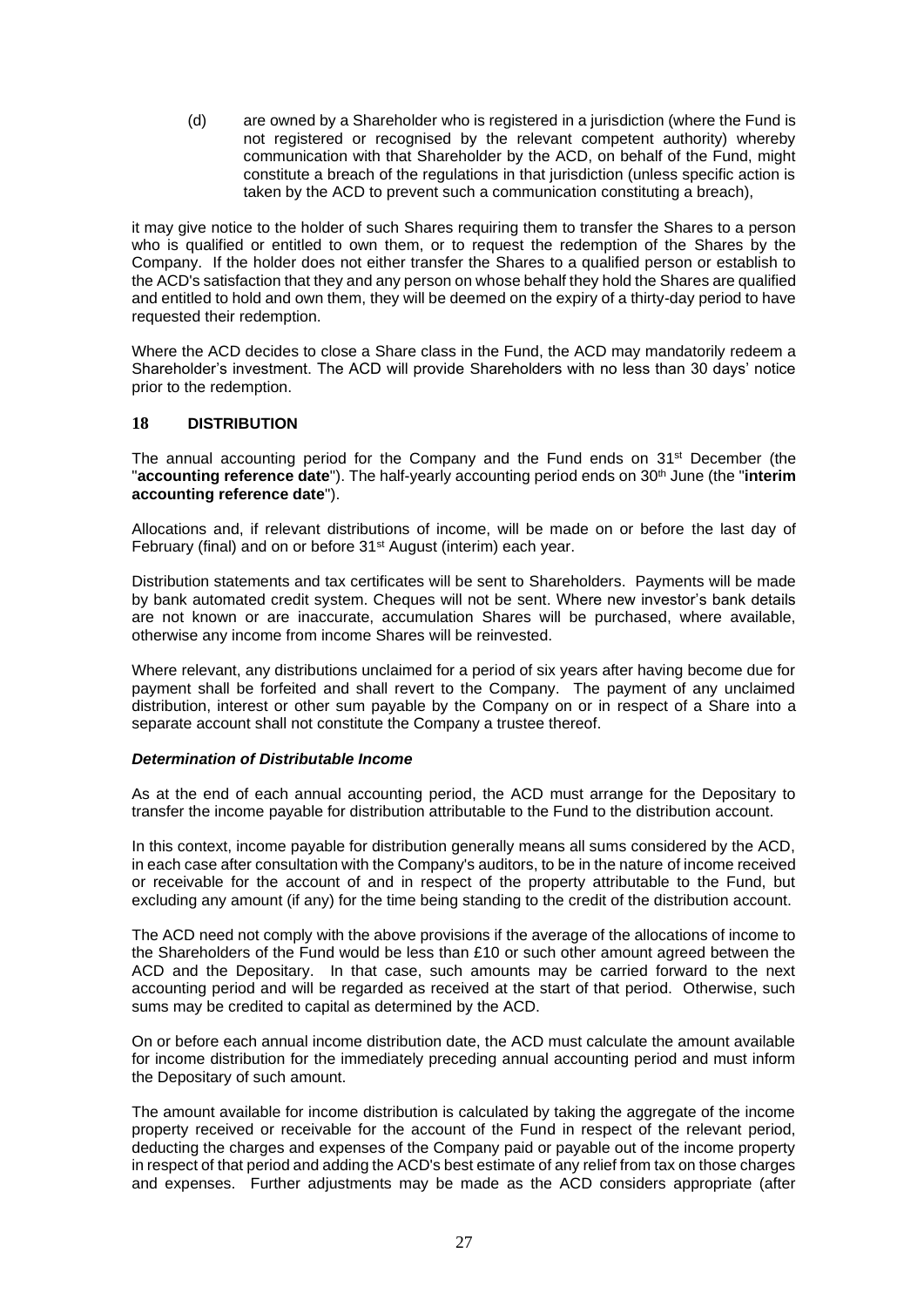consultation with the auditors) in relation to taxation and the proportion of the prices received or paid for Shares that relate to income (taking account of any provisions in the Instrument of Incorporation relating to income equalisation), potential income which is unlikely to be received until 12 months after the relevant allocation date, income which should not be accounted for on an accrual basis because of lack of information about how it accrues, any transfer between the income and the capital account (regarding payments from capital or income) and making any other adjustments which the ACD considers appropriate (after consultation with the auditors).

In relation to income Shares, on or before each relevant income distribution date, the ACD will instruct the Depositary to enable it to distribute the income allocated to income Shares among the holders of such Shares and the ACD in proportion to the number of such Shares held, or treated as held, by them respectively at the end of the relevant period.

The amount of income allocated to accumulation Shares becomes part of the capital property and to the extent that Shares of any other class (such as income Shares) were in issue in relation to the relevant period, the interests of holders of accumulation Shares in that amount must be satisfied by an adjustment at the end of the relevant period in the proportion of the scheme property to which the price of an accumulation Share is related. This ensures that the price of an accumulation Share remains unchanged despite the transfer of income to capital property.

In calculating the amount to be distributed, the ACD must deduct and carry forward in the income account such amount as is necessary to adjust the allocation of income to the nearest one hundredth of a penny per Share or such lesser fraction as the ACD may determine.

# <span id="page-28-0"></span>**19 INCOME EQUALISATION**

An allocation of income (whether annual or interim) to be made in respect of each Share issued or sold by the ACD during an accounting period in respect of which that income allocation is made may include a capital sum ("**income equalisation**") representing the ACD's best estimate of the amount of income included in the price of that Share.

The amount of income equalisation in respect of any Share may be the actual amount of income included in the issue price of the Share in question or it may be an amount arrived at by taking the aggregate of the ACD's best estimate of the amounts of income included in the Share price of Shares of that class issued or sold in the annual or interim accounting period in question and dividing that aggregate by the number of those Shares and applying the resultant average to each of the Shares in question.

# <span id="page-28-1"></span>**20 THE AUTHORISED CORPORATE DIRECTOR'S CHARGES**

# *Initial Charge*

The ACD may impose a charge payable by the Shareholder on the issue of Shares (the "**initial charge**"). This charge is calculated by reference to the issue price of the Shares purchased. The current initial charges applicable are:

| <b>Share Class</b> | <b>Initial Charge</b> |
|--------------------|-----------------------|
| Class P Shares     | $0.00\%$              |

If at any time the current initial charge applicable to Shares of the Fund are increased, the ACD is required to give not less than 60 days' prior notice in writing to all Shareholders before such increase may take effect. The ACD is also required to revise the prospectus to reflect the new current rate and the date of its commencement.

# *Switching Charge*

The ACD does not currently impose a charge on conversions or switches.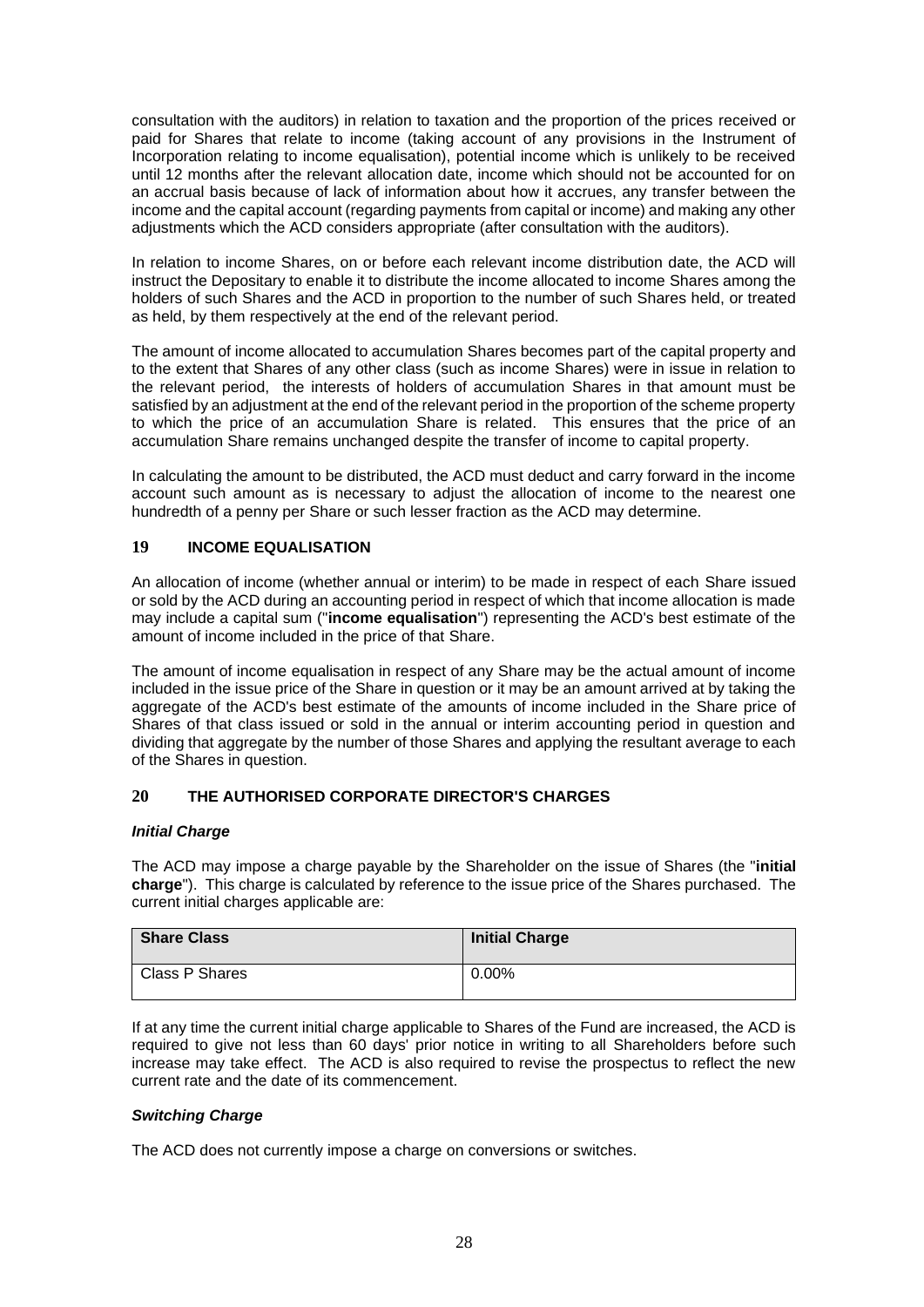# *Redemption Charge*

The Company's Instrument permits a redemption fee to be charged on the sale of Shares however currently no redemption fee is charged in respect of the Fund.

# *Annual Management Charge*

The ACD is entitled to an annual charge which accrues daily. This calculation of the annual charge is based upon the first or only valuation point on each Business Day. The annual charge charged during a calendar month is paid to the ACD no more frequently than weekly. The annual charge is payable by the Company from the scheme property attributable to the Fund and is paid to the ACD by way of remuneration for its duties and responsibilities to the Company as ACD. The charge is calculated separately in relation to each Share linked to the Fund as a percentage rate per annum of the total value of the units of entitlement in the property of the Fund on the relevant valuation date.

| <b>Share Class</b> | <b>Annual Charge</b> |
|--------------------|----------------------|
| l Class P Shares   | 0.50%                |

Investors should note that the ACD's periodic charge for MFM Techinvest Special Situations Fund will be taken entirely from income.

Charges will be taken from income where available. If unavailable, charges will be taken from capital. This may result in capital erosion or constrain capital growth

Such charges exclude VAT to the extent it is payable. Any increase in the above rates requires not less than 60 days' prior notice in writing to the Shareholders before such increase may take effect. Also, the ACD is required to revise the Prospectus to reflect the new current rate and the date of its commencement.

The first accrual will be in respect of the period from the day on which the first valuation of the Fund is made to the end of that month and is based upon the first valuation point. The annual charge will cease to be payable (in relation to the Fund) on the date of commencement of its termination, and (in relation to the Company as a whole) on the date of the commencement of its winding up or, if earlier, the date of the termination of the ACD's appointment as such. The amount(s) accruing due on the last relevant valuation date before the event concerned will be adjusted accordingly.

# <span id="page-29-0"></span>**21 THE FEES, CHARGES AND EXPENSES OF THE DEPOSITARY**

The Depositary receives for its own account a periodic fee which will accrue daily. The calculation of the periodic fee is based on the first or only valuation point of the Fund on each Business Day. The periodic fee charged during a calendar month is paid to the Depositary on or as soon as is reasonably practicable after the last Business Day of that calendar month, and is payable out of the property attributable to the Fund.

The rate of the periodic fee is agreed between the ACD and the Depositary from time to time and in relation to each Fund, the current agreed periodic fee is calculated on a sliding scale plus VAT of the total value of the Fund per annum.

- 0.030% per annum of the first £200 million of the Scheme Property;
- 0.015% per annum of the next £800 million of the Scheme Property;
- 0.0075% per annum of the balance over £1 billion.

The first accrual in relation to any Fund will take place in respect of the period beginning on the day on which the first valuation of the Fund is made and ending on the last calendar day of the month in which that day falls and will be calculated based upon the first valuation point. Any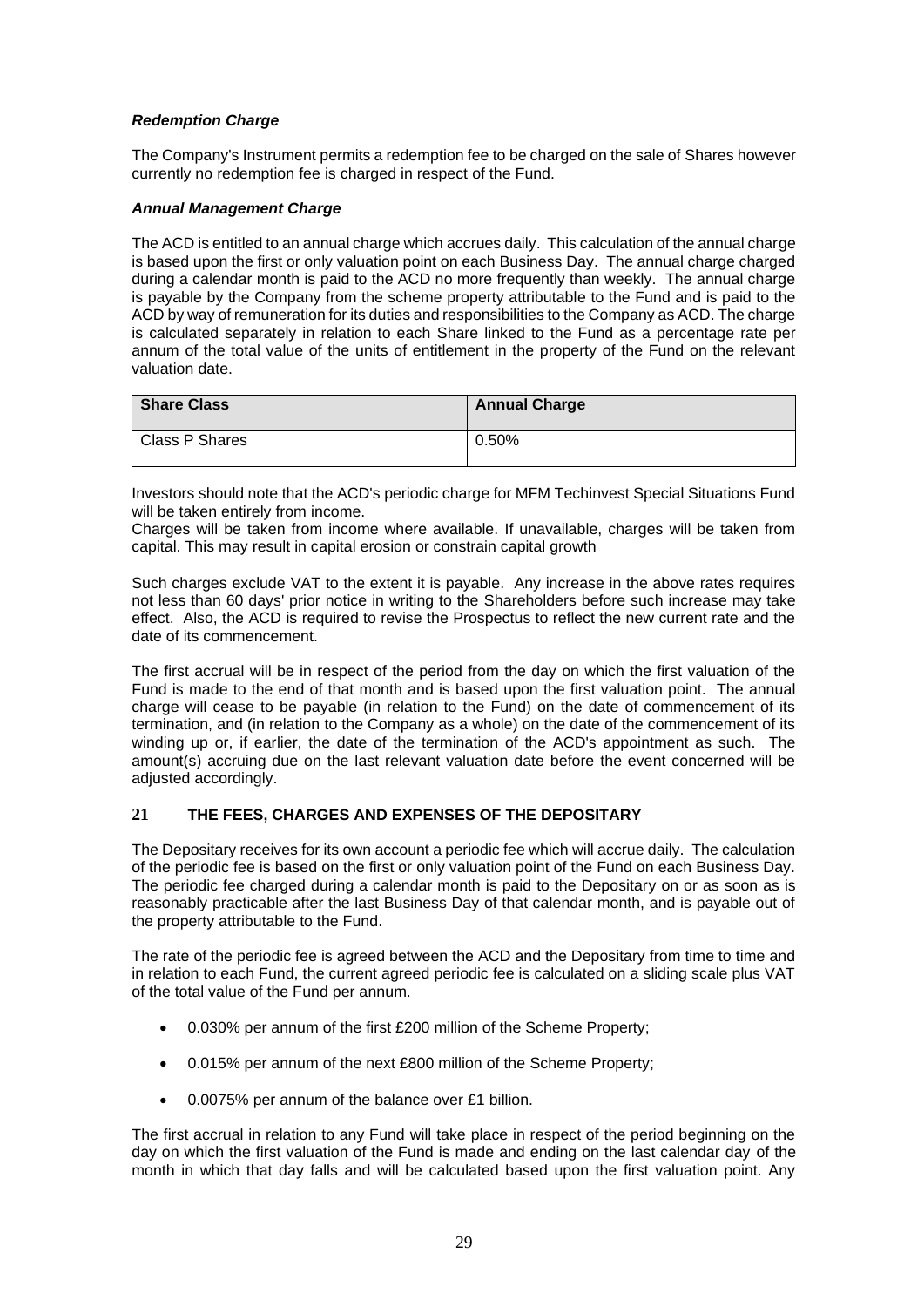material increase will only be permitted after 60 days' notice has been given to all Shareholders and the Prospectus has been revised to reflect the new current rate and the date of its commencement.

#### **Custody and transaction charges**

A custody charge is charged on the same value and accrual basis as the Depositary fee. The value is sub-divided according to the geographical spread of the portfolio and the rates set out below applied to the individual parts.

Fixed rate transaction charges (again, based on geographical spread) are charged monthly on the movement of stocks other than on corporate actions, scrip dividends or stock loans.

The current range of rates for the custody and transaction charges of the most commonly used countries are as shown below:

# **Ranges of Charges**

| Item                       | Range              |
|----------------------------|--------------------|
| <b>Transaction Charges</b> | $£8$ to $£60$      |
| <b>Custody Charges</b>     | $0.005\%$ to 0.14% |

The custody and transaction charges are currently exempt from value added tax.

The maximum charge for a transaction charge is £175 per transaction plus VAT (if applicable). The maximum charge for the custody charge is 0.15% of the value of the Asset per annum plus VAT where applicable. The currencies and transaction and custody charges are currently exempt from VAT.

#### **Expenses**

The Depositary will also be reimbursed out of the property attributable to each Fund, expenses properly incurred in the performance of, or arranging the performance of, functions conferred on it by the Depositary Agreement, the Regulations or by the general law, including (but not limited to):

- (a) custody of assets (including overseas custody services);
- (b) the acquisition, holding and disposal of property;
- (c) the collection of dividends, interest and any other income;
- (d) the maintenance of distribution accounts;
- (e) the conversion of foreign currencies;
- (f) registration of assets in the name of the Depositary or its nominees or agents;
- (g) borrowings, stock lending or other permitted transactions;
- (h) communications with any parties (including facsimile and SWIFT);
- (i) taxation matters;
- (j) insurance matters;
- (k) dealing in derivatives; and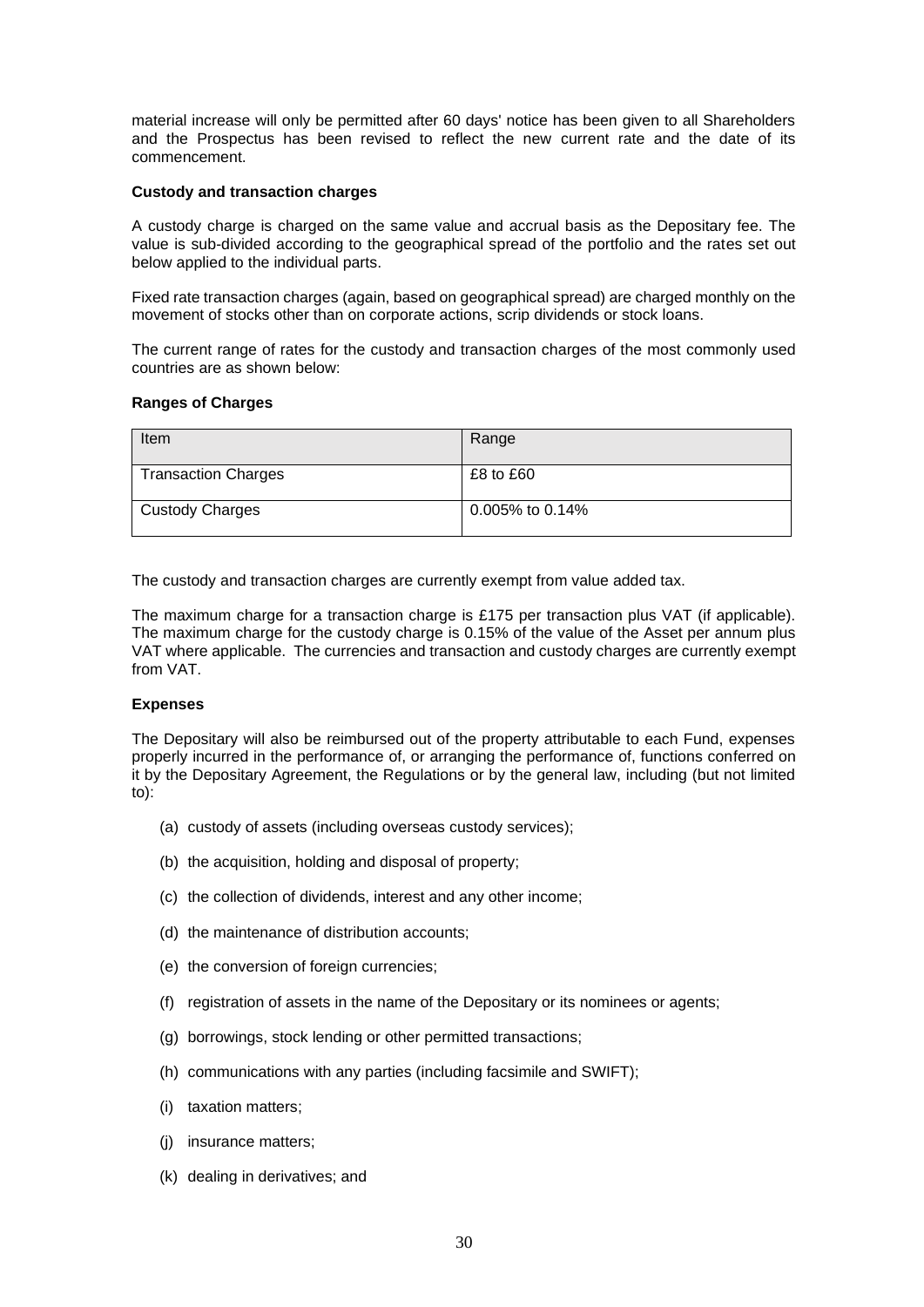(l) the Depositary's report as set out in annual reports of the Company.

# **Ranges of Charges**

The amount or rate of any of the Depositary's fees and charges referred to above shall (unless otherwise stated) be determined by reference to the scale or tariff or other basis from time to time agreed between the ACD and the Depositary and notified to the ACD by the Depositary.

The Depositary shall be entitled to recover its fees, charges and expenses when the relevant transaction or other dealing is effected or relevant service is provided or as may otherwise be agreed between the Depositary and the Company or the ACD.

On a winding up of the Company, the termination of a Fund or the redemption of a class of shares, the Depositary will be entitled to its pro rata fees, charges and expenses to the date of the commencement of the winding up the termination or the redemption (as appropriate) and any additional expenses necessarily realised in settling or receiving any outstanding obligations. No compensation for loss of office is provided for in the Depositary Agreement.

Any VAT on any fees, charges or expenses payable to the Depositary will be added to such fees, charges or expenses.

#### **Allocation of Expenses**

Any fees, liabilities, expenses, costs or charges not attributable to a particular Fund will generally be allocated between the Funds pro rata to net asset value of the Funds. However, the ACD has the discretion to allocate these fees and expenses in a manner which is fair to the Shareholders generally. In each such case such expenses and disbursements may also be payable if incurred by any person (including the ACD or an associate or nominee of the Depositary or of the ACD) who has had the relevant duty delegated to it pursuant to the Regulations by the Depositary.

# <span id="page-31-0"></span>**22 OTHER PAYMENTS OF THE COMPANY**

The following expenses (being the actual amounts incurred together with any applicable VAT thereon) may also be payable by the Company out of its assets at the discretion of the ACD:

transaction costs, including (without limitation) the fees and/or expenses incurred in acquiring, registering and disposing of investments, such as (for example) broker's commissions (where permitted under the FCA Handbook), fiscal charges and other disbursements which are necessarily incurred in effecting transactions for the Company and normally shown on contract notes, confirmation notes and difference accounts as appropriate;

the direct and indirect transaction and operational costs and/or fees arising from time to time as a result of the ACD's use of efficient portfolio management techniques (as described in Appendix 1);

interest on and other charges relating to permitted borrowings;

taxation and other duties payable by the Company;

any costs incurred in amending the Instrument of Incorporation and this Prospectus including the removal of obsolete provisions;

any costs incurred in respect of any meetings of Shareholders convened for any purpose, including meetings convened on a requisition by holders not including the ACD or an associate of the ACD;

the expenses of the Depositary in convening a meeting of Shareholders convened by the Depositary above;

any fees in relation to a unitisation, amalgamation or reconstruction where the property of a body corporate (such as an investment company) or of another collective investment scheme is transferred to the Company in consideration of the issue of Shares in the Company to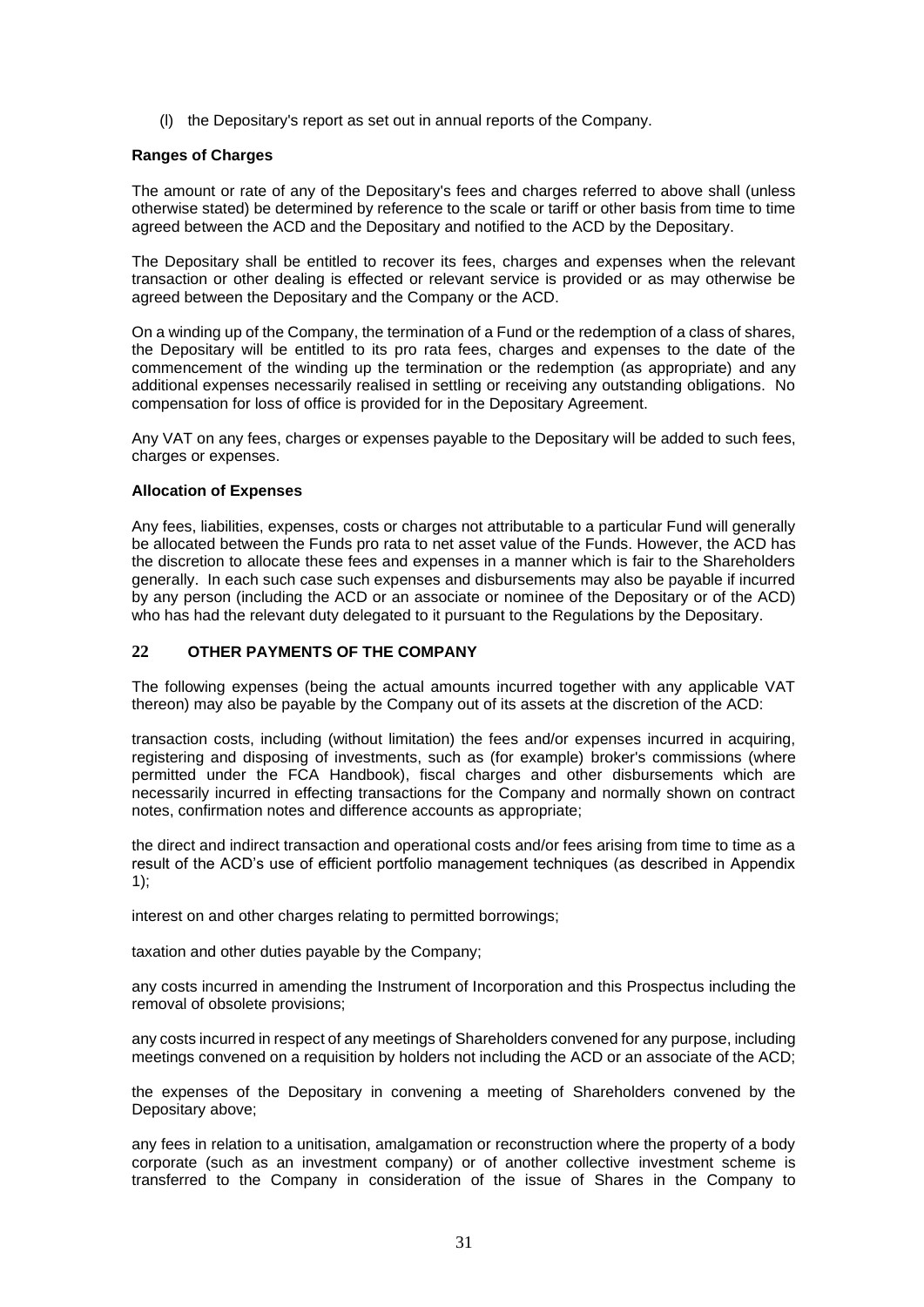Shareholders in that body corporate or to participation in that other scheme, any liability arising after the transfer which, had it arisen before the transfer, could properly have been paid out of that other property provided that the ACD is of the opinion that proper provision was made for meeting such liabilities as were known or could reasonably have been anticipated at the time of the transfer;

any audit fee and any proper expenses of the auditor;

any fee and any proper expenses of any professional advisers retained by the Company or by the ACD in relation to the Company or the Fund;

the cost of preparing, printing and distributing literature required or necessary for the purpose of complying with the Regulations or any other applicable law or regulation (excluding the cost of dissemination of the Key Investor Information Document or any successor or equivalent documentation);

any costs of printing and distributing annual, half yearly and quarterly reports and any other reports or information provided for Shareholders;

any costs of listing the prices of the Fund in publications and information services selected by the ACD including the Financial Times;

any costs of establishing and authorising the Company;

any costs of establishing and authorising new Funds of the Company after its initial establishment;

any fees and expenses in respect of establishing and maintaining the register of Shareholders and any sub-register of Shareholders;

any costs incurred in producing and despatching any payment made by the Company, including expenses incurred in distributing income to Shareholders;

any costs incurred in taking out and maintaining an insurance policy in relation to the Company;

the periodic fees of the FCA together with any corresponding periodic fees of any regulatory authority in a country or territory outside the United Kingdom in which Shares in the Company are or may be marketed;

any expense incurred in relation to company secretarial duties including the cost of maintenance of minute books and other documentation required to be maintained by the Company;

any costs associated with the admission of Shares to listings on any stock exchange and with the maintenance of that listing (including, for the avoidance of doubt, the fees levied by the exchange in question as a condition of the admission to listing of the Shares and the periodic renewal of that listing), any offer of Shares, including the preparation and printing of any prospectus and the creation, conversion and cancellation of Shares associated with such prospectus;

any expense incurred with respect to the publication and circulation of details of the net asset value of the Company;

subject to the Regulations, any amount payable by the Company under any indemnity provisions provided for in the Instrument of Incorporation or any agreement to which the Company is party.

VAT on any fees, charges or expenses will be added to such fees, charges or expenses and will be payable by the Company.

#### **Register fees**

The ACD is entitled to payment of any fees, expenses and disbursements (including the fees, expenses and disbursements resulting from the establishment and maintenance of any subregister) for which the Company is also responsible for paying. The register charge is a fixed annual amount together with an additional amount for each Shareholder on the register at the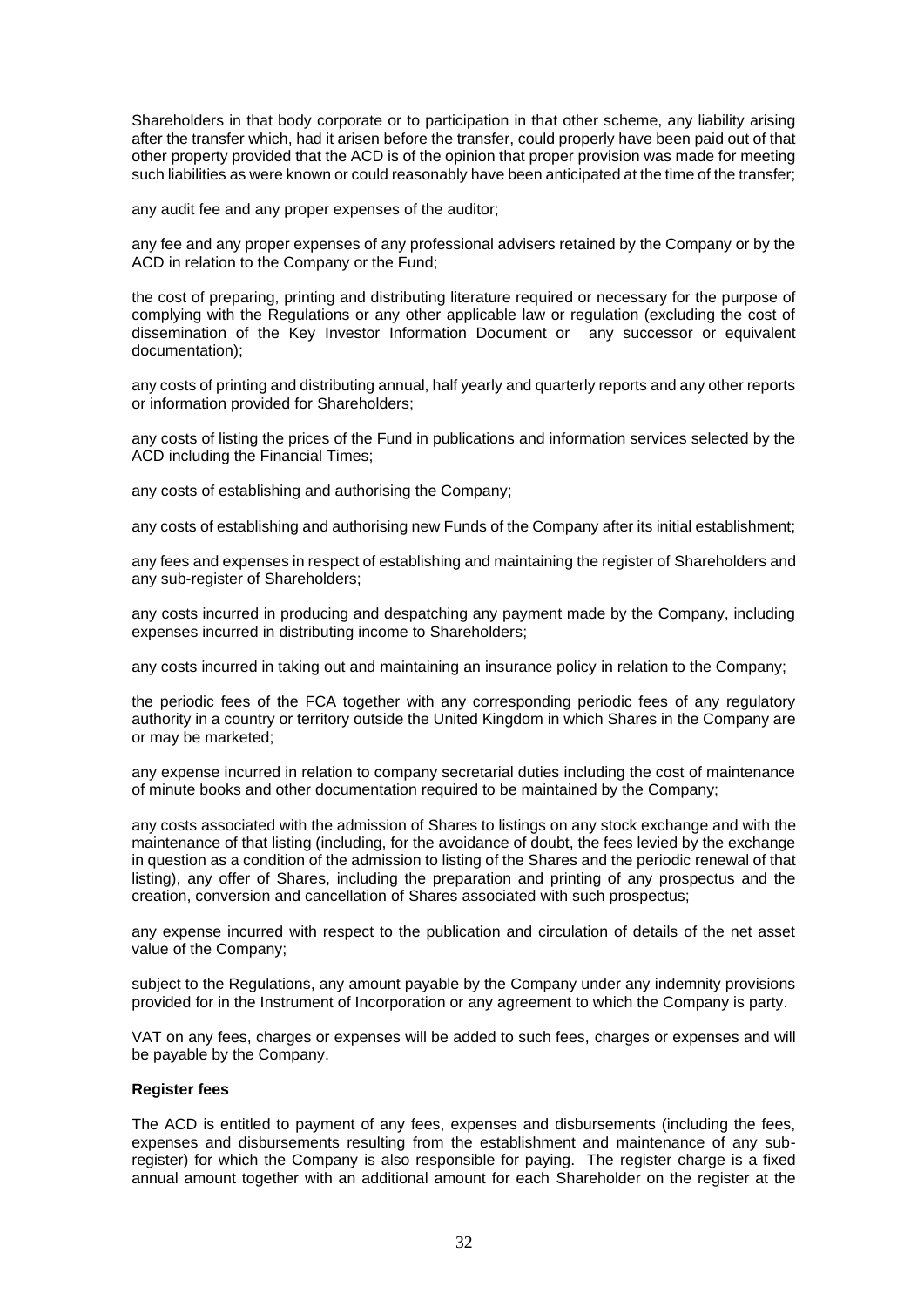beginning of the accounting period concerned. The current charge is a fixed annual amount of £200 (excluding VAT) together with an additional amount of £10.75 (excluding VAT) per Shareholder.

# **Treatment of Charges**

Expenses and charges may be payable out of the capital property or the income property of the Funds at the discretion of the ACD in accordance with the Regulations. Charges made to the capital property of the Fund may constrain capital growth.

In relation to the Funds, all or part of the remuneration of the ACD may be treated as a capital charge, which may result in the constraint of capital growth. The maximum amount of the charge which may be so treated for the Funds is the periodic charge payable to the ACD. The current allocation of the ACD's annual management charge in respect of each Fund is set out below:

| Fund                                      | <b>Treatment of ACD's</b><br>annual management<br>charge |
|-------------------------------------------|----------------------------------------------------------|
| <b>IFSL Marlborough Conservative Fund</b> | <b>Income</b>                                            |

In relation to the Funds, subject to and in accordance with COLL, all or part of the charges and expenses of the Company may be treated as a capital charge if agreed by the ACD and the Depositary.

# <span id="page-33-0"></span>**23 TAXATION**

# *General*

*The taxation of both the Company and its Shareholders is subject to the fiscal law and practice of the UK and of the jurisdictions in which Shareholders are resident or otherwise subject to tax. The following summary of the anticipated tax treatment in the UK does not constitute legal or tax advice. It applies only to individuals and companies who are resident (and, in the case of individuals, domiciled) for tax purposes solely in the UK and who are the absolute beneficial owners of their shares held as an investment. The following summary is based on UK taxation law and HMRC published practice in force at the date of this Prospectus, but prospective investors should be aware that the relevant fiscal rules or their interpretation are subject to change. The following summary does not take into account investors' individual circumstances and does not apply to certain categories of investors (such as dealers in securities or individuals who have been temporarily nonresident) to whom special rules may apply. This summary also does not address the taxation consequences for investors who may be subject to taxation or exchange control in any jurisdiction outside the UK.*

*Prospective investors should consult their own professional advisers on the tax implications of making an investment in the Company, holding or disposing of Shares and the receipts of distributions.* 

# *The Company*

The UK tax regime applicable to the Company is primarily set out in Chapter 2 of Part 13 of the Corporation Tax Act 2010 and in the Authorised Investment Funds (Tax) Regulations 2006 (SI 2006/964) (the "Tax Regulations"). Each Fund (and not the OEIC itself) is deemed to be a separate taxable entity and is liable to corporation tax on its taxable income as if it were a company. This means that the umbrella company is not treated as a company for tax purposes. Instead, each separate sub-fund is treated as a separate UK AIF.

References to "the Company" in this section include references to a Fund.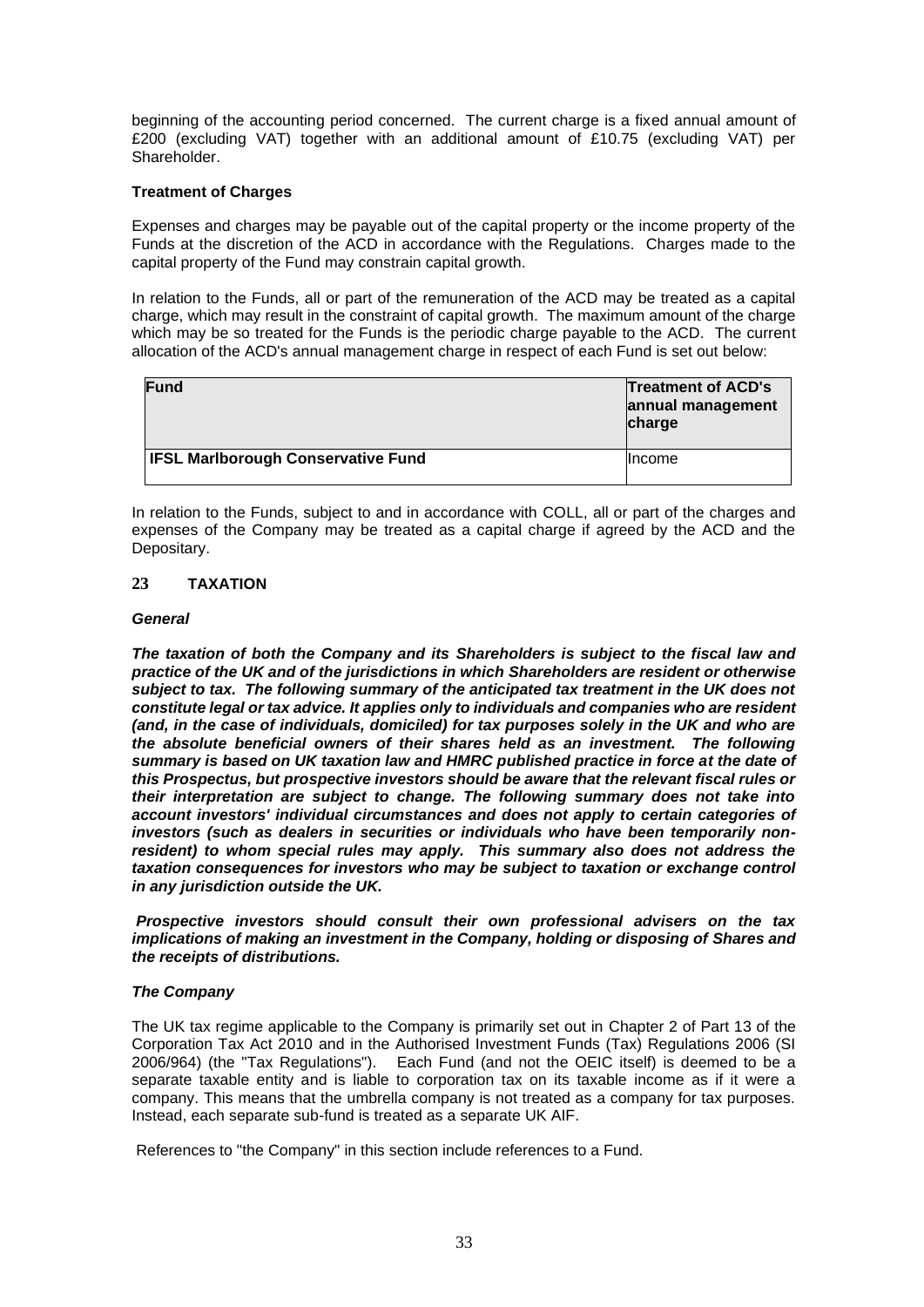The Company will be liable to corporation tax on its taxable income, less its expenses of management. Corporation tax will be payable for a financial year at the basic rate of income tax for the tax year beginning in that financial year (currently 20%). Sums appropriated in accordance with the terms of this Prospectus (as amended from time to time) for the remuneration of the ACD will be treated as management expenses.

Like other UK companies, the Company will not generally be subject to corporation tax on dividends from UK and non-UK resident companies. Dividends from other OEICs and authorised unit trusts will be received subject to the corporate streaming rules (see the section on the taxation of corporate Shareholders below). The portion of such dividends deemed to represent unfranked income will constitute taxable income of the Company. Where foreign tax has been deducted from income from overseas sources, that tax may in some instances be offset against corporation tax payable by the Company under double taxation relief arrangements.

As an OEIC, the Company will generally benefit from the exemption from corporation tax on chargeable gains in respect of disposals of its investments, although it should be noted that in certain cases gains may be taxed as income, including in respect of transactions that are treated as trading transactions. The Company will also not be subject to corporation tax on any profits or gains (or be entitled to corporation tax relief for any losses) which it derives from its creditor loan relationships or its derivative contracts, to the extent that those profits, gains or losses are treated as capital in nature. Capital profits, gains or losses for this purpose are those profits, gains or losses arising from an OEIC's creditor loan relationships or derivative contracts which fall to be dealt with under either the heading "net gains/losses on investments during the period" or the heading "other gains/losses" in the OEIC's statement of total return for the accounting period in question.

Dependent upon the nature of the income arising within the Fund, the total amount shown in the distribution accounts of the Company is available for distribution to Shareholders in one of two ways:

- (a) it may be shown as available for distribution as a dividend; or
- (b) it may be shown as available for distribution as yearly interest.

The Tax Regulations also provide that where an OEIC has different Share classes there shall be no discrimination between participants in respect of different classes of Shares, and accordingly it is not possible to make different types of distributions to different classes of Shares within the Company.

# *Shareholders*

#### *Individuals*

The Funds will make dividend distributions without deduction of income tax. The first £2,000 dividend income including of dividend distributions received by individual investors in any tax year is covered by the dividend allowance and is exempt from UK income tax. Amounts received in excess of this should be reported on the individual investor's UK Self Assessment Tax Return and individual investors liable to income tax at the basic rate will have an additional liability to income tax equal to 7.5% of the dividends to the extent that such sum, when treated as the top slice of the individual's income, falls above the threshold for basic rate tax. Higher rate taxpayers will have a further liability to income tax equal to 32.5% of the dividends to the extent that such sum, when treated as the top slice of the individual's income, falls above the threshold for higher rate tax. Additional rate taxpayers will have a further liability to income tax equal to 38.1% of the dividends to the extent that such sum, when treated as the top slice of the individual's income, falls above the threshold for the additional rate of tax.

# *Corporate*

Corporate Shareholders resident in the United Kingdom for tax purposes will be subject to the corporate streaming rules in relation to any dividends received from the Company. Such dividends are "streamed" into unfranked and franked income depending on the relative proportions of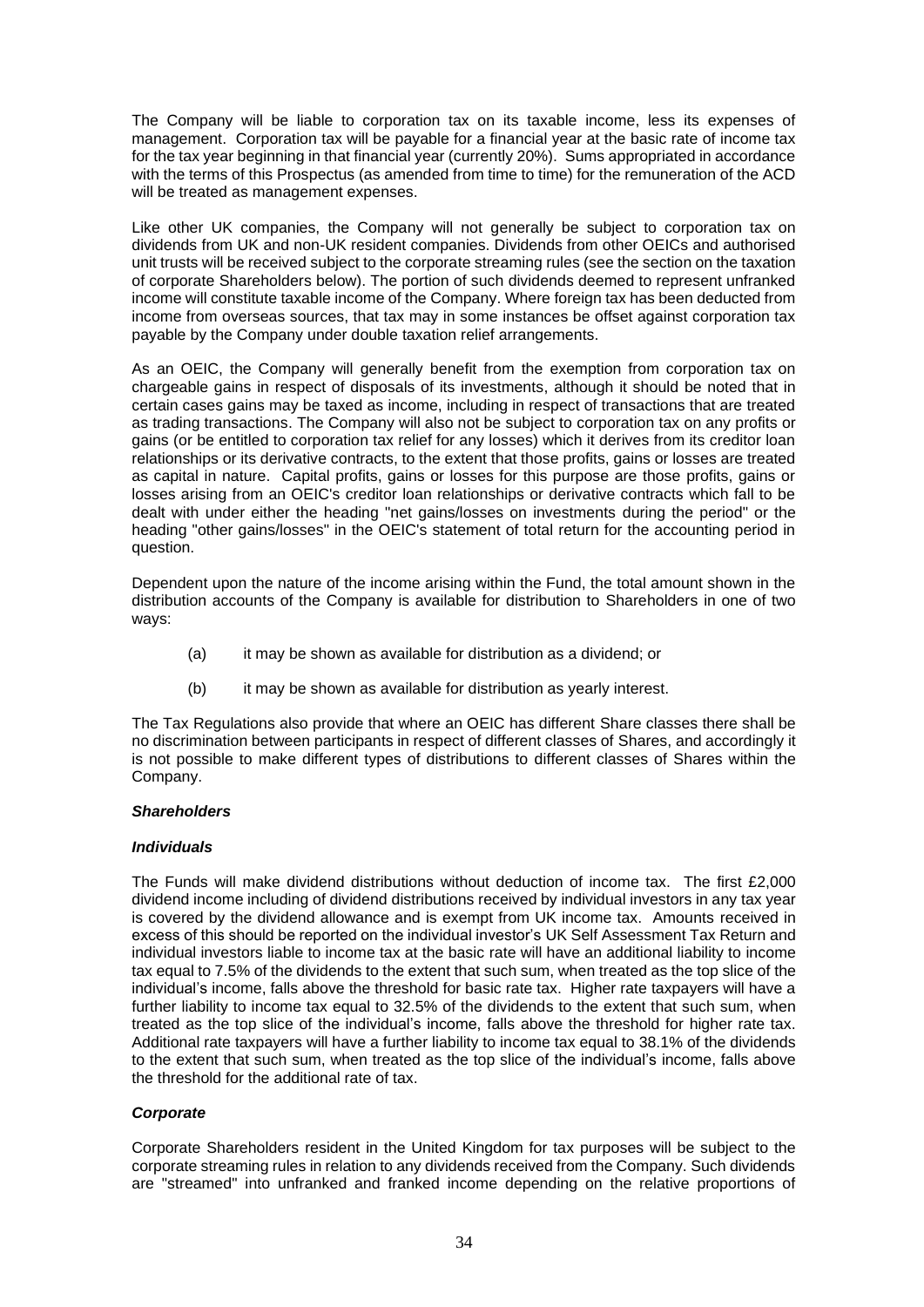franked and unfranked income comprised in the gross income of the Fund. Any deemed unfranked income will be liable to corporation tax in the hands of any Shareholders within the charge to corporation tax (this includes Shareholders who are, themselves, either an OEIC or authorised unit trust).

In order to prevent avoidance of the tax regime relating to corporate debt (contained in the Finance Act 1996) by companies investing in an OEIC which in turn invests in debt, if the OEIC at any point in an accounting period fails to satisfy the non-qualifying investments test described below, the holding is treated as if it were a holding of rights under a creditor relationship of the Company in respect of which fair value accounting must be used. Fluctuations in the value of the investments held by the Company in such circumstances will therefore be taxed or relieved on an annual basis. The non-qualifying investments test requires that not more than 60 per cent of the market value of the investments of the OEIC are held in "qualifying investments". "Qualifying investments" for these purposes include:

- (i) any money placed at interest;
- (ii) any security:
	- (A) including loan stock or similar security whether of the UK Government or any other government or of any public or local authority in the UK or elsewhere or of any company, and whether secured or unsecured; but
	- (B) excluding Shares in the company;
- (iii) any Shares in a Building Society;
- (iv) an entitlement to a Share in the investments subject to the trusts of another authorised unit trust or OEIC unless the investments of the authorised unit trust or the OEIC fulfil the 60% qualifying investments requirement stated above; and
- (v) derivative contracts whose underlying subject matter consists wholly of any of (i) to (iv) above or currency and certain other derivative contracts.

Any chargeable gains arising to United Kingdom resident corporate Shareholders on a disposal of their Shares in the Company will be subject to corporation tax.

# *Capital Gains*

Capital gains made by individual Shareholders who are resident in the UK for tax purposes on the sale, disposal or as a result of any other chargeable event will be tax free if they fall within an individual's annual capital gains exemption. For the tax year 2020/2021, the first £12,300 of an individual's chargeable gains (that is after deduction of allowable losses) from all sources will, therefore, be exempt from capital gains tax. Subject to their personal circumstances, gains in excess of this amount are generally taxed at 10% for basic rate taxpayers and 20% for higher and additional rate taxpayers.

Capital gains made by Shareholders liable to UK corporation tax will be taxable at the corporation tax rate applicable to that corporate Shareholder after taking account the availability of any applicable relief. The main rate of corporation tax is currently 19%.

# *ISAs*

Shares attributable to the Fund will be eligible for inclusion within a stocks and Shares ISA.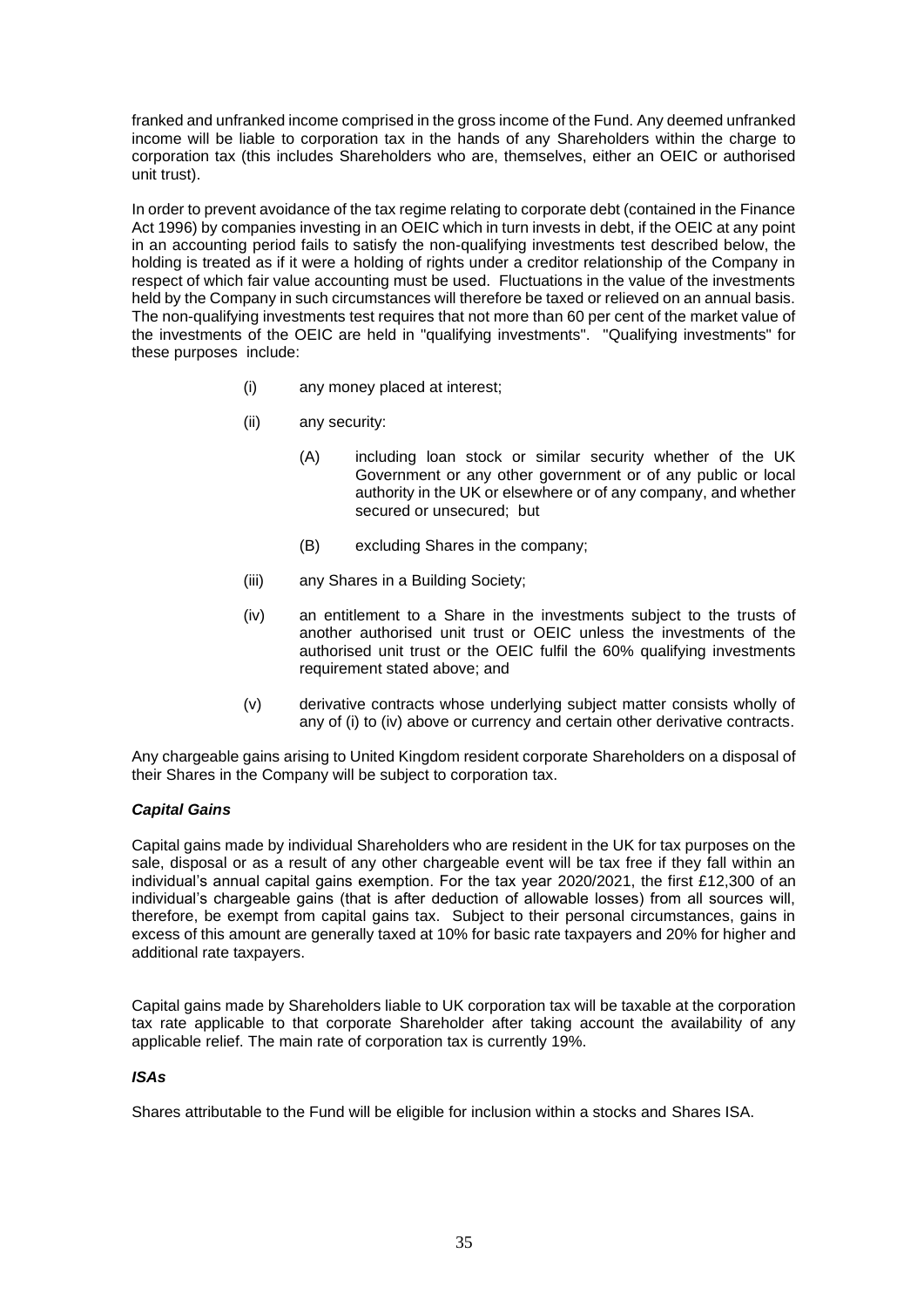# *General*

In the case of accumulation Shares, reinvested income is deemed to have been distributed to the Shareholder for the purposes of taxation and where relevant a tax voucher will be issued to the Shareholder to provide the appropriate details for their returns.

No deductions by way of withholding tax are expected to be made from distributions of income to Shareholders or from payments made to Shareholders on the redemption of Shares.

# *Income Equalisation*

If a Shareholder receives an amount of income equalisation (see paragraph 18 above) this is treated for the purposes of both UK income tax and UK tax on chargeable gains as a refund of capital rather than a receipt of income.

As such it is not liable to income tax. It should however be deducted from the cost of the Shares when computing the base cost for any chargeable gain realised on the subsequent disposal of the Shares. This is the case regardless of whether the Shares in question are accumulation Shares or income Shares, and despite the fact that for accumulation Shares the equalisation amount is re-invested.

# *Information Reporting*

The International Tax Compliance Regulations 2015 (SI 2015/878) as amended (the "Tax Compliance Regulations") enable the automatic exchange of information between the UK and other jurisdictions. The Tax Compliance Regulations implement the UK's obligations in respect of: (a) the Intergovernmental Agreement signed by the UK and the USA to implement FATCA; and (b) the Multilateral Competent Authority Agreement on the Automatic Exchange of Financial Account Information signed by the UK on 29 October 2014 to implement the OECD's Common Reporting Standard ("CRS") on Reporting and Due Diligence for Financial Account Information.

The Company is a UK Financial Institution for the purposes of the Tax Compliance Regulations. Consequently it (or the ACD) will be required to undertake due diligence and/or obtain information on Shareholders, including their name, address, tax identification number, tax residency and status, and details (if applicable in the case of certain types of Shareholders) of persons that directly or indirectly have an interest in the Shareholders. They will be required to report certain information about Shareholders and their investments to HMRC on an annual basis.

Shareholders are, therefore, notified that information relating to Shareholders which is required to be reported under the Tax Compliance Regulations (or by other similar laws or regulations) will be reported to HMRC and may be transferred to the government of another territory in accordance with a relevant agreement.

The ACD or its delegate retains the right to request from Shareholders such information, documentation and certification as they determine may be required from time to time in order to fulfil reporting duties on such matters. Any Shareholder that fails to provide the required information may be subject to a compulsory redemption of their Shares and/or mandatory penalties.

By signing the application form to subscribe for Shares in the Company, each affected Shareholder is agreeing to the disclosure as outlined above and to provide any relevant information upon request fro the ACD or its delegate.

The extent to which information about Shareholders will be required to be reported to HMRC will depend upon the information provided and the ACD's determination of what is necessary in order to comply with their relevant obligations. Shareholders are encouraged to consult with their own tax advisors regarding the possible implications of the Tax Compliance Regulations, FATCA, the CRS and similar rules on their interest in the Company.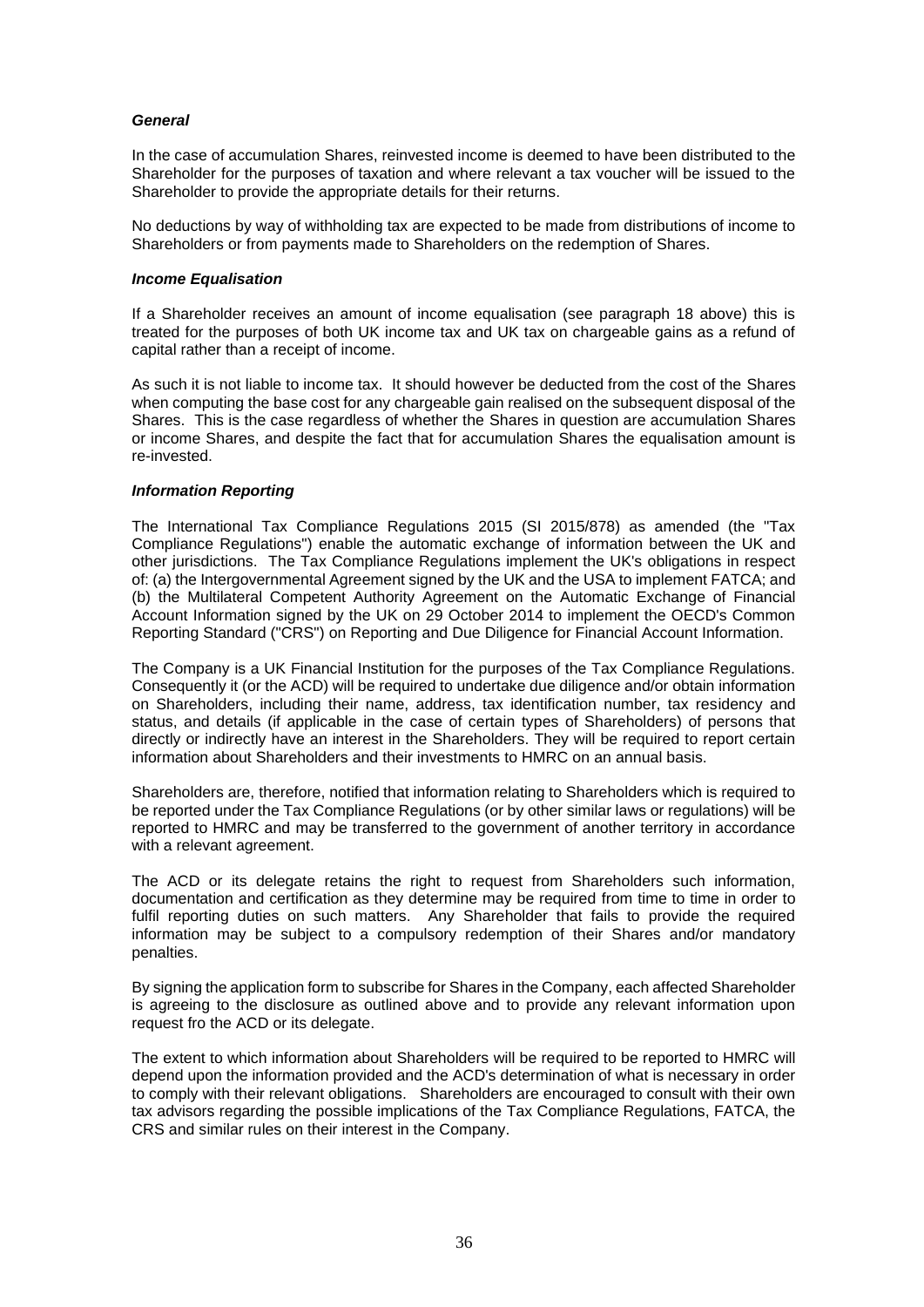# <span id="page-37-0"></span>**24 REPORTS AND ACCOUNTS**

The annual accounting period of the Company ends on 31<sup>st</sup> December.

The annual report of the Company (the "**long report**") will be published on or before the end of April and the half-yearly long report on or before the end of August in each year. Copies of these long reports are available on our website at www.ifslfunds.com. Alternatively copies can be obtained free of charge from the Manager at its operating address or by calling 0808 145 2500. These reports may also be inspected at the Depositary's office during normal office hours.

The long reports shall (if relevant) contain details of:

(a) the percentage of each Fund's assets that are subject to special arrangements arising from their illiquid nature;

(b) any new arrangements that the ACD has made for managing a Fund's liquidity;

(c) each Fund's current risk profile and the risk management systems employed by the ACD to manage those risks.

# <span id="page-37-1"></span>**25 ANNUAL GENERAL MEETING**

The OEIC Regulations allow for the Company to dispense with the requirement to hold Annual General Meetings. The ACD has therefore decided that the Company will not hold Annual General Meetings. Shareholders will therefore only be entitled to exercise their voting rights at Extraordinary General Meetings of the Company.

# <span id="page-37-2"></span>**26 VOTING**

Entitlement to receive notice of a particular meeting or adjourned meeting and to vote at such a meeting is determined by reference to those persons who are holders of Shares in the Company on the date seven days before the notice is sent ("**the cut-off date**"), but excluding any persons who are known not to be holders at the date of the meeting or other relevant date.

At a meeting of Shareholders, on a show of hands every holder who (being an individual) is present in person or by proxy or, if a corporation, is present by a properly authorised representative, has one vote. On a poll votes may be given either personally or by proxy and the voting rights attached to a Share are such proportion of the total voting rights attached to all Shares in issue as the price of the Share bears to the aggregate price of Shares in issue on the cut-off date. A holder entitled to more than one vote need not, if they vote, use all their votes or cast all the votes they use in the same way. A vote will be decided on a show of hands unless a poll is (before or on the declaration of the result of the show of hands) demanded by the chairman, by the Depositary or by two Shareholders present or by proxy.

An instrument appointing a proxy may be in any usual or common form or in any other form approved by the ACD. It should be in writing under the hand of the appointor or their attorney or, if the appointor is a corporation, either under the common seal, executed as a Deed or under the hand of a duly authorised officer or attorney. A person appointed to act as a proxy need not be a holder.

The quorum at a meeting of holders is two Shareholders present in person or by proxy or (in the case of a corporation) by a duly authorised representative. If a quorum is not present within half an hour of the time appointed the meeting will (if requisitioned by Shareholders) be dissolved and in any other case will be adjourned. If at such adjourned meeting a quorum is not present within 15 minutes from the appointed time, one person entitled to count in a quorum will be a quorum.

A corporation, being a holder, may by resolution of its directors or other governing body, authorise such person as it thinks fit to act as its representative at any meeting of holders and the person so authorised is entitled to exercise the same powers on behalf of the corporation which they represents as the corporation could exercise if it were an individual holder.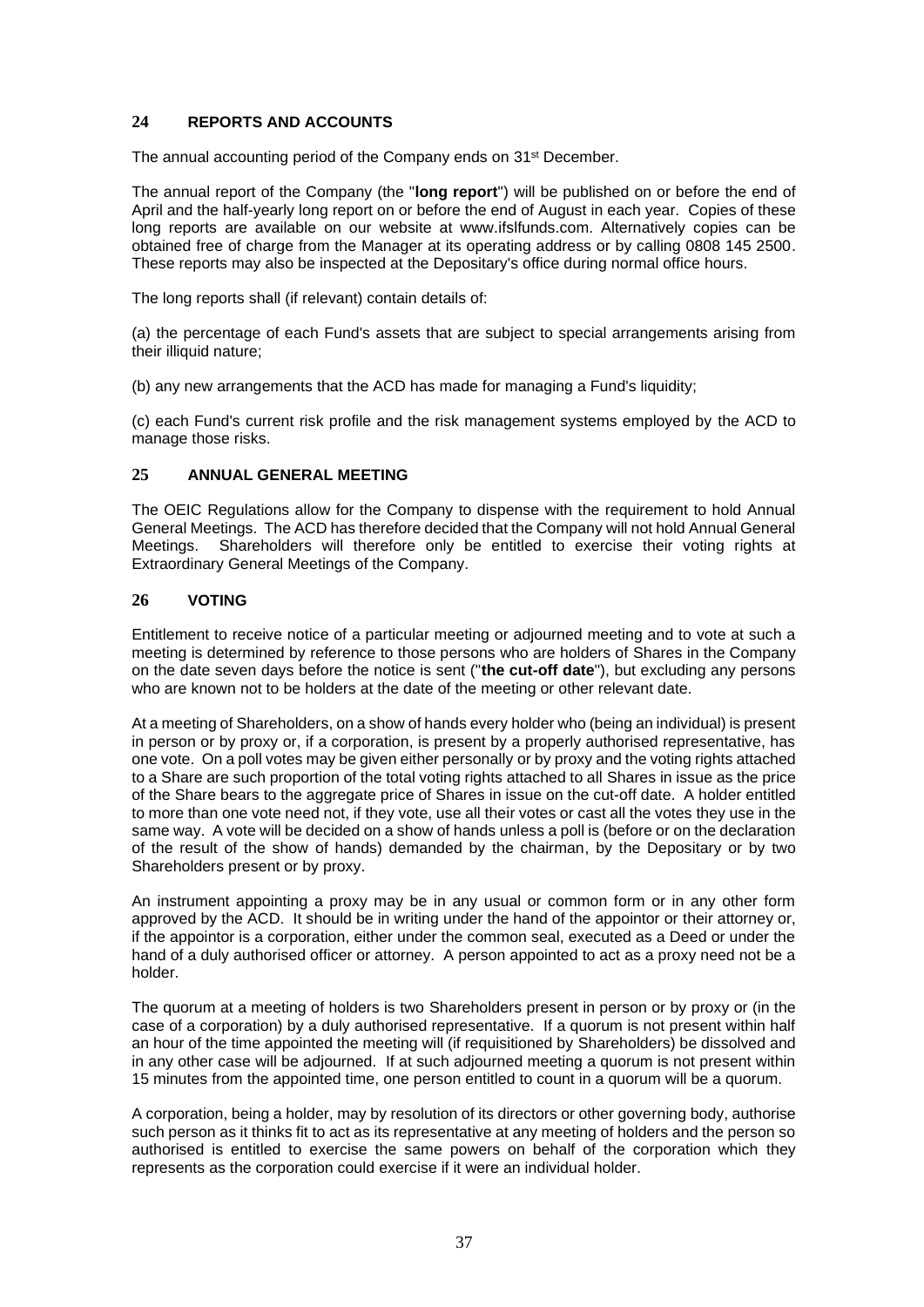In the case of joint holders the vote of the most senior who tenders a vote, whether in person or by proxy, will be accepted to the exclusion of the votes of the other joint holders and for this purpose seniority is determined by the order in which the names stand in the register of holders.

The ACD is entitled to attend any meeting but, except in relation to third party Shares, is not entitled to vote or be counted in the quorum and any Shares it holds are treated as not being in issue for the purpose of such meeting. An associate of the ACD is entitled to attend any meeting and may be counted in the quorum, but may not vote except in relation to third party Shares. For this purpose third party Shares are Shares held on behalf of or jointly with a person who, if himself the registered Shareholder, would be entitled to vote, and from whom the ACD or the associate (as relevant) has received voting instructions.

# *Powers of a Shareholders' Meeting*

The ACD must, by way of an extraordinary resolution (i.e. a resolution notified and proposed as such and passed by a majority of not less than three-quarters of the votes validly cast), obtain prior approval from the Shareholders (or, where applicable, class of Shareholders) for any proposed change to the Company or the Fund which, in accordance with COLL, is a fundamental change. Such a fundamental change is likely to include:

certain changes to the investment objective and policy of the Fund;

the removal of the ACD; or

any proposal for a scheme of arrangement.

Other provisions of the Company's Instrument of Incorporation and the Prospectus may be changed by the ACD without the sanction of a Shareholders' meeting in accordance with the COLL.

# *Virtual Shareholder Meetings*

Where, in the reasonable opinion of the ACD, it is either not possible or it is otherwise highly impractical to hold a physical meeting of Shareholders for legal or health and safety reasons, the ACD may opt to hold a meeting of Shareholders on a fully or semi-virtual basis in accordance with the provisions of the Instrument of the Company. Where the ACD opts to hold a fully or semivirtual meeting, then physical attendance at such meeting may not be permitted. Subject to COLL and the OEIC Regulations, a Shareholder does not have a right:

- (a) to attend the meeting in person; or
- (b) to vote by any particular means.

# <span id="page-38-0"></span>**27 INVESTMENT AND BORROWING POWERS**

A description of the types of property the Company may invest in and a summary of the applicable limits is set out in Appendix 1. A list of the eligible markets is set out in Appendix 2.

# <span id="page-38-1"></span>**28 TRANSFER OF SHARES**

A Shareholder is entitled (subject to as mentioned below) to transfer Shares by an instrument of transfer in any usual or common form or in any other form approved by the ACD. The ACD is not obliged to accept a transfer if it would result in the holder, or the transferee, holding less than the minimum holding of Shares of the class in question. The instrument of transfer, duly stamped if it is required to be stamped, must be lodged with the ACD for registration. The transferor remains the holder until the name of the transferee has been entered in the register.

The Company or the ACD may require the payment of such reasonable fee as the ACD and the Company may agree for the registration of any grant of probate, letters of administration or any other documents relating to or affecting the title to any Share.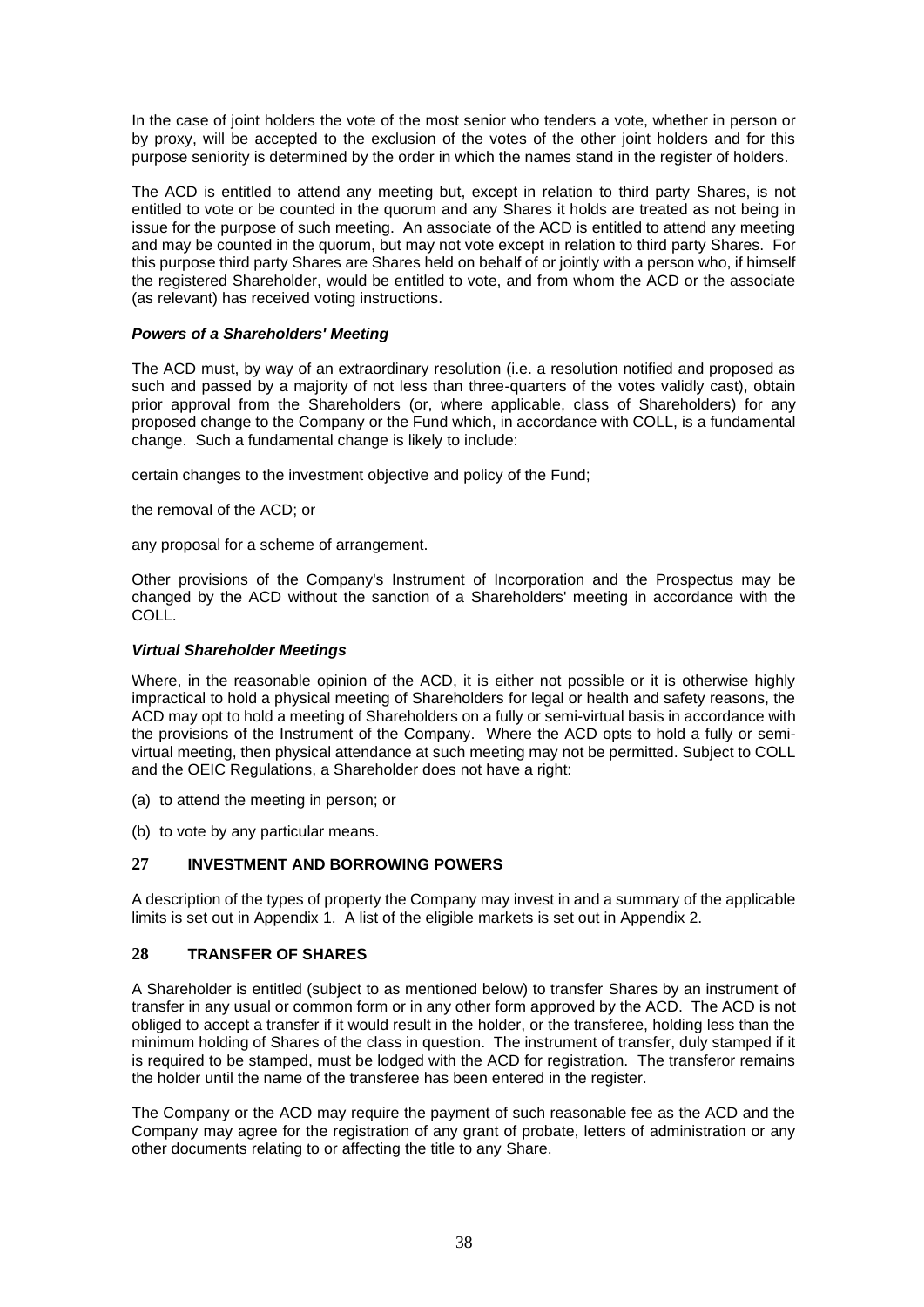# <span id="page-39-0"></span>**29 WINDING UP OF THE COMPANY AND TERMINATION OF A FUND**

The Company may be wound up under chapter 7.3 of COLL or as an unregistered company under Part V of the Insolvency Act 1986. Winding up of the Company or termination of a Fund under COLL is only permitted with the approval of the FCA and if a statement has been lodged with the FCA by the ACD confirming that the Company or the Fund will be able to meet all its liabilities within twelve months of the date of the statement (a "**solvency statement**").

Subject to the foregoing, the Company or the Fund will be wound up or terminated (as appropriate) under COLL:

if an extraordinary resolution of Shareholders of either the Company or the Fund (as appropriate) to that effect is passed; or

on the date stated in any agreement by the FCA in response to a request from the ACD for the winding up of the Company or a request for the termination of a Fund.

The ACD may request that a Fund be terminated in certain situations such as if, at any time after the first anniversary of the issue of the first Shares linked to a Fund the net value of the assets of the Company attributable to such Fund is less than £1 million.

The winding up of the Company or termination of a Fund under COLL is carried out by the ACD which will, as soon as practicable, cause the property of the Company or that property attributable to the Fund to be realised and the liabilities to be met out of the proceeds. Provided that there are sufficient liquid funds available after making provision for the expenses of winding up and the discharge of the liabilities of the Company or a Fund (as the case may be) the ACD may arrange for interim distribution(s) to be made to Shareholders. When all liabilities have been met, the balance (net of a provision for any further expenses) will be distributed to Shareholders. The distribution made in respect of a Fund will be made to the holders of Shares linked to that Fund, in proportion to the units of entitlement in the property of that Fund which their Shares represent.

Shareholders will be notified of any proposal to wind up the Company or terminate the Fund. On commencement of such winding up or termination the Company will cease to issue and cancel Shares and transfers of such Shares shall cease to be registered.

On completion of the winding up of the Company will be dissolved and any money (including unclaimed distributions) standing to the account of the Company will be paid into court within one month of dissolution.

# <span id="page-39-1"></span>**30 FAIR TREATMENT OF INVESTORS**

The ACD seeks to ensure the fair and equitable treatment of Shareholders by complying with the Regulations, the Company's Instrument and this Prospectus. The ACD employs a variety of management information to monitor both its own and its delegates' activities to ensure that the Company and its Funds perform in accordance with expectations and that Shareholders receive service and information of an acceptable standard.

As at the date of this Prospectus the ACD has not granted preferential treatment or the right to obtain preferential treatment to any investor or potential investor in the Funds. As such, all investors in the Company will invest in the same manner and on the same terms.

# <span id="page-39-2"></span>**31 OTHER INFORMATION**

# *Delegation*

The ACD and the Depositary, subject to exceptions specified in the Regulations, may retain (or arrange for the Company to retain) the services of other persons to assist them in the performance of their respective functions and, in relation to certain functions. In the event any functions are delegated, the ACD or the Depositary (as applicable) will not be liable for the actions of the persons so appointed provided certain provisions of the Regulations apply.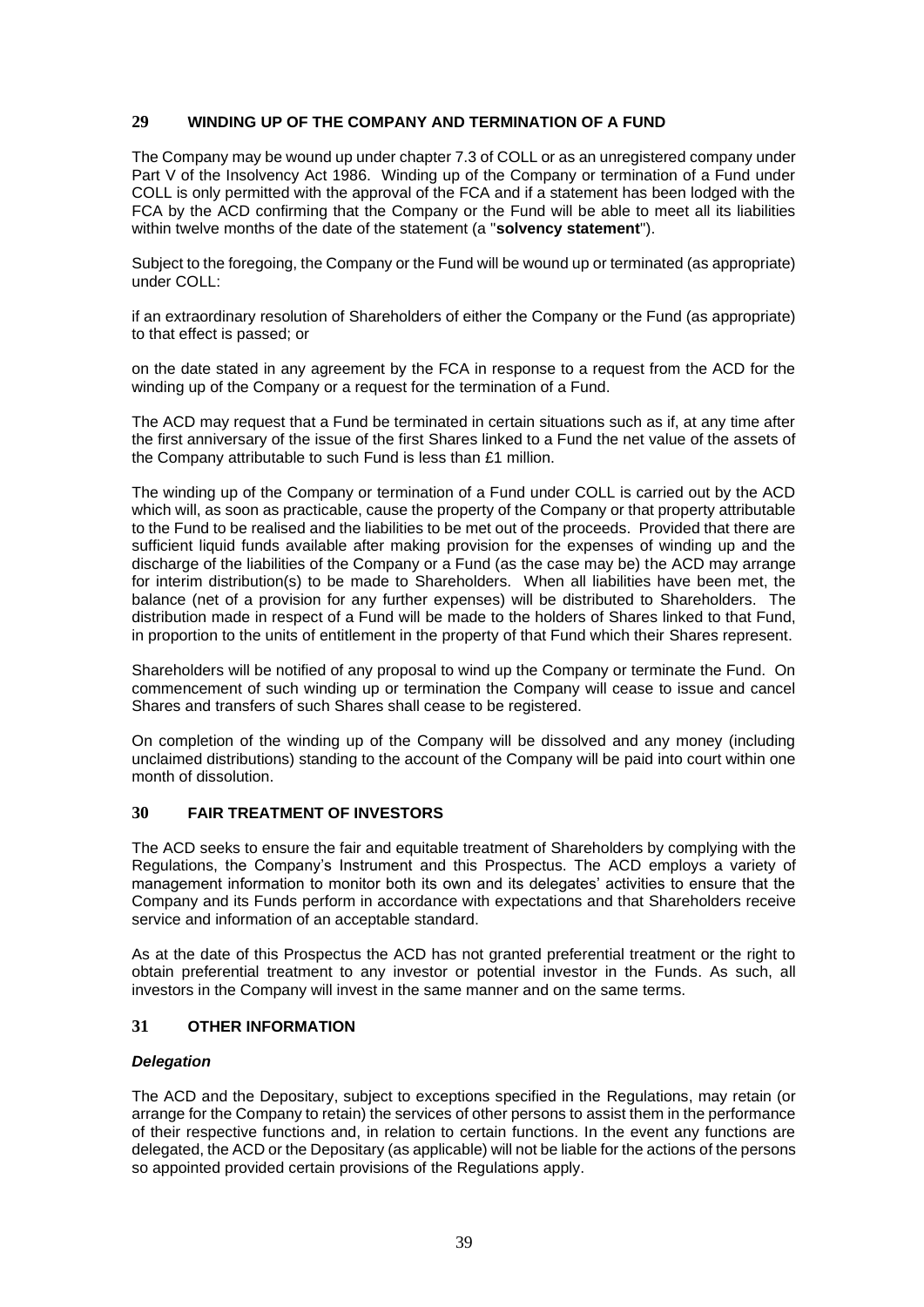# *Conflicts of Interest*

The ACD is in the same corporate group and has an agreement in place with the Investment Manager under the terms of which it works closely on the structuring, marketing and distribution of the Fund. Whilst the ACD remains at all times responsible for the Company on a legal and regulatory basis, the Investment Manager may request changes to the Company or the Fund, subject always to applicable rules and the ACD's duties to the Company and the Shareholders. For example, the Investment Manager may request changes to be made to the investment objective and policy of the Fund (unless these are required by the FCA) or any other material changes to the Instrument of Incorporation or this Prospectus. Given the relationship between the ACD and the Investment Manager in this context there is the potential for the ACD's own commercial interests to conflict with the interests of the Company, the Fund and Shareholders. In that respect, in accordance with all applicable regulatory requirements, the ACD maintains and operates organisational, governance and administrative arrangements with a view to taking all reasonable steps to prevent such conflicts from adversely affecting the interests of the Company, the Fund and its Shareholders.

The ACD, the Investment Manager and other companies within the ACD's and/or the Investment Manager's group may, from time to time, act as ACD, investment manager or advisers (as applicable) to other funds or sub-funds which may follow similar investment objectives and policies to the Fund. It is therefore possible that the ACD and/or the Investment Manager may in the course of their business have potential conflicts of interest with the Company or a particular sub-fund or that a conflict exists between the Company and other funds managed by the ACD. The ACD and the Investment Manager maintain and operate effective organisational and administrative arrangements with a view to taking all reasonable steps to prevent such conflicts from adversely affecting the interests of the Company.

The ACD and the Investment Manager will take all appropriate steps to identify and prevent or manage such conflicts and each of the ACD and the Investment Manager will have regard in such event to its obligations under the ACD Agreement and the applicable investment advisory agreement respectively and, in particular, to its obligation to act in the best interests of the Company so far as practicable, having regard to its obligations to other clients, when undertaking any investment business where potential conflicts of interest may arise. Where a conflict of interest cannot be avoided, the ACD and the Investment Manager will ensure that the Company and other collective investment schemes it manages are fairly treated.

The ACD acknowledges that there may be some situations where the organisational or administrative arrangements in place for the management of conflict of interest are not sufficient to ensure, with reasonable confidence, that risks of damage to the interests of the Company and its Shareholders will be prevented. Should any such situations arise the ACD will, as a last resort where such conflict(s) cannot be avoided, disclose these to Shareholders in an appropriate manner.

The Depositary or any associate of the Depositary, the ACD or the Investment Manager may (subject to COLL) hold money on deposit from, lend money to, or engage in stock lending transactions in relation to the Company, so long as the services concerned are provided on arm's length terms.

The Depositary, the ACD, the Investment Manager or any associate of any of them may sell or deal in the sale of property to the Company or purchase property from the Company provided the applicable provisions of the COLL apply and are observed.

Subject to compliance with COLL the ACD may be party to or interested in any contract, arrangement or transaction to which the Company is a party or in which it is interested.

The ACD and the Investment Manager (and other companies within their respective groups) may, from time to time, act as managers to other funds or sub-funds which follow similar investment objectives to that of the Fund. It is therefore possible that the ACD and/or Investment Manager may in the course of their business have potential conflicts of interest with the Company or the Fund. The Depositary may act as the depositary of other open-ended investment companies and as trustee or custodian of other collective investment schemes.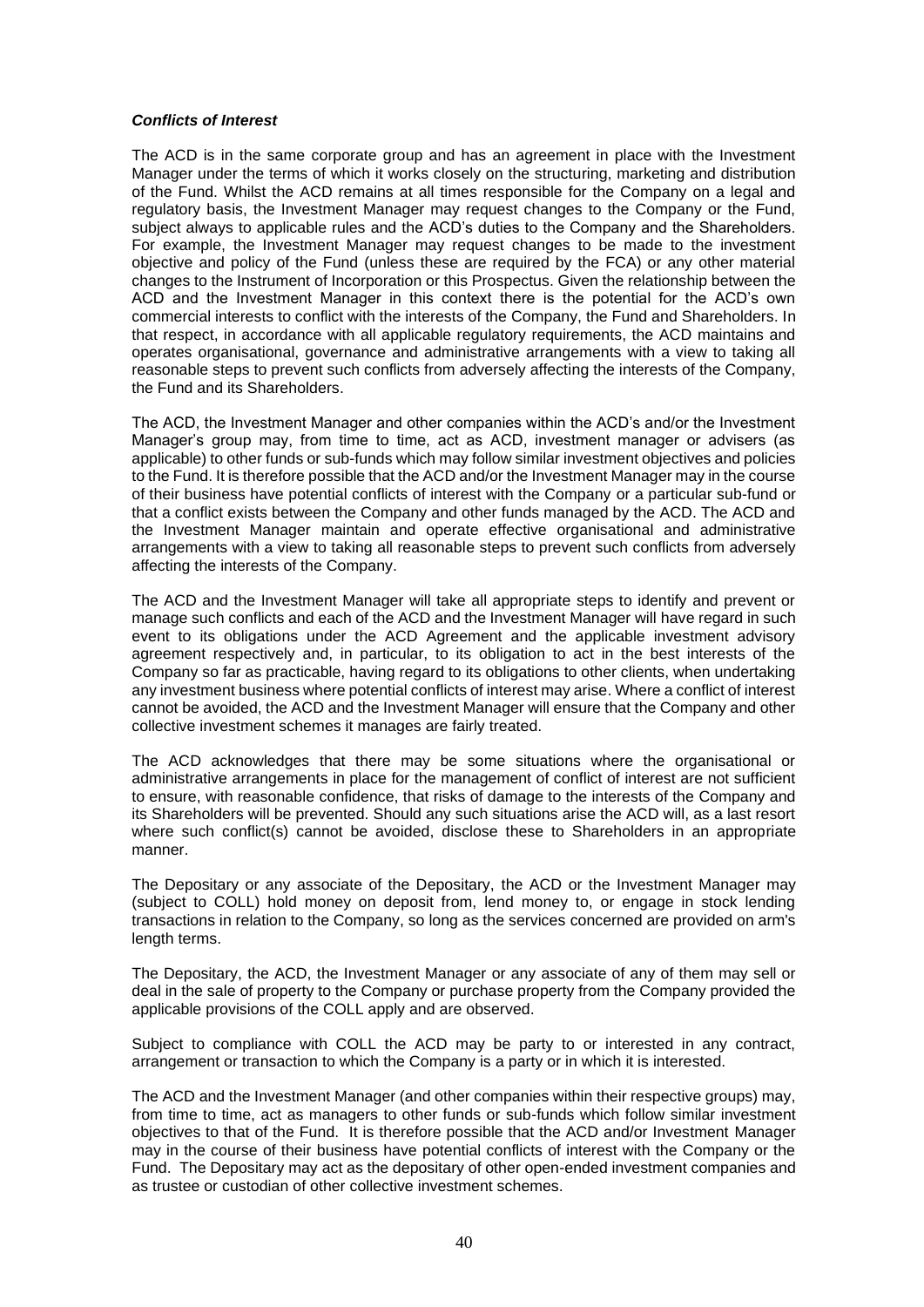The Depositary, the ACD, or the Investment Manager or any associate of any of them will not be liable to account to the Company or any other person, including the holders of Shares or any of them, for any profit or benefit made or derived from or in connection with:

- a. their acting as agent for the Company in the sale or purchase of property to or from the Company; or
- b. their part in any transaction or the supply of services permitted by the COLL; or
- c. their dealing in property equivalent to any owned by (or dealt in for the account of) the Company.

Details of the ACD's conflicts of interest policy are available on request from the ACD.

# *Liability and Indemnity*

With the exception mentioned below:

- a. the ACD, the Depositary and the Auditors are each entitled under the instrument of incorporation of the Company to be indemnified against liability incurred by them respectively in defending proceedings for negligence, default, breach of duty or breach of trust in relation to the Company in certain situations; and
- b. the ACD and the Depositary are, under the terms of their respective agreements with the Company, exempted from any liability for any loss or damage suffered by the Company.

In respect of (b) above, these provisions will not, however, apply in the case of:

any liability which would otherwise attached to the ACD in respect of any recklessness, fraud, bad faith, negligence or wilful default in relation to the Company;

any liability on the part of the Depositary for any failure to exercise due care and diligence in the discharge of its functions; and

to the extent they are not permitted by applicable law.

# *Professional Liability Risk*

As the Company is a UK AIF for the purposes of the UK AIF Regime, the ACD is required to ensure that certain Professional Liability Risks are covered at all times, either through additional own funds and/or through appropriate coverage of professional indemnity insurance. The ACD satisfies its obligations to cover Professional Liability Risks in relation to the Funds by maintaining an amount of own funds to meet the capital requirements under the UK AIFM Regime and complying with the qualitative requirements in the UK AIFM Regime that address professional liability risks.

# *Rebate of Fees*

The ACD may at its sole discretion (where it is permitted to do so under the Regulations) rebate its initial, or periodic charges in respect of any application for, or holding of, Shares. Similarly the Company may rebate or waive its charges in relation to any exchange of Shares.

# <span id="page-41-0"></span>**32 GENERAL**

The ACD does not permit the Fund to be used for the purposes of "market timing". For this purpose market timing is defined as a trading strategy with the intention of taking advantage of short term changes in market prices. The ACD will undertake monitoring activities to ensure that market timing does not take place in relation to the Fund.

Any complaint should be referred to the ACD at its registered office. If a complaint cannot be resolved satisfactorily with the ACD it may be referred to the Financial Ombudsman Service,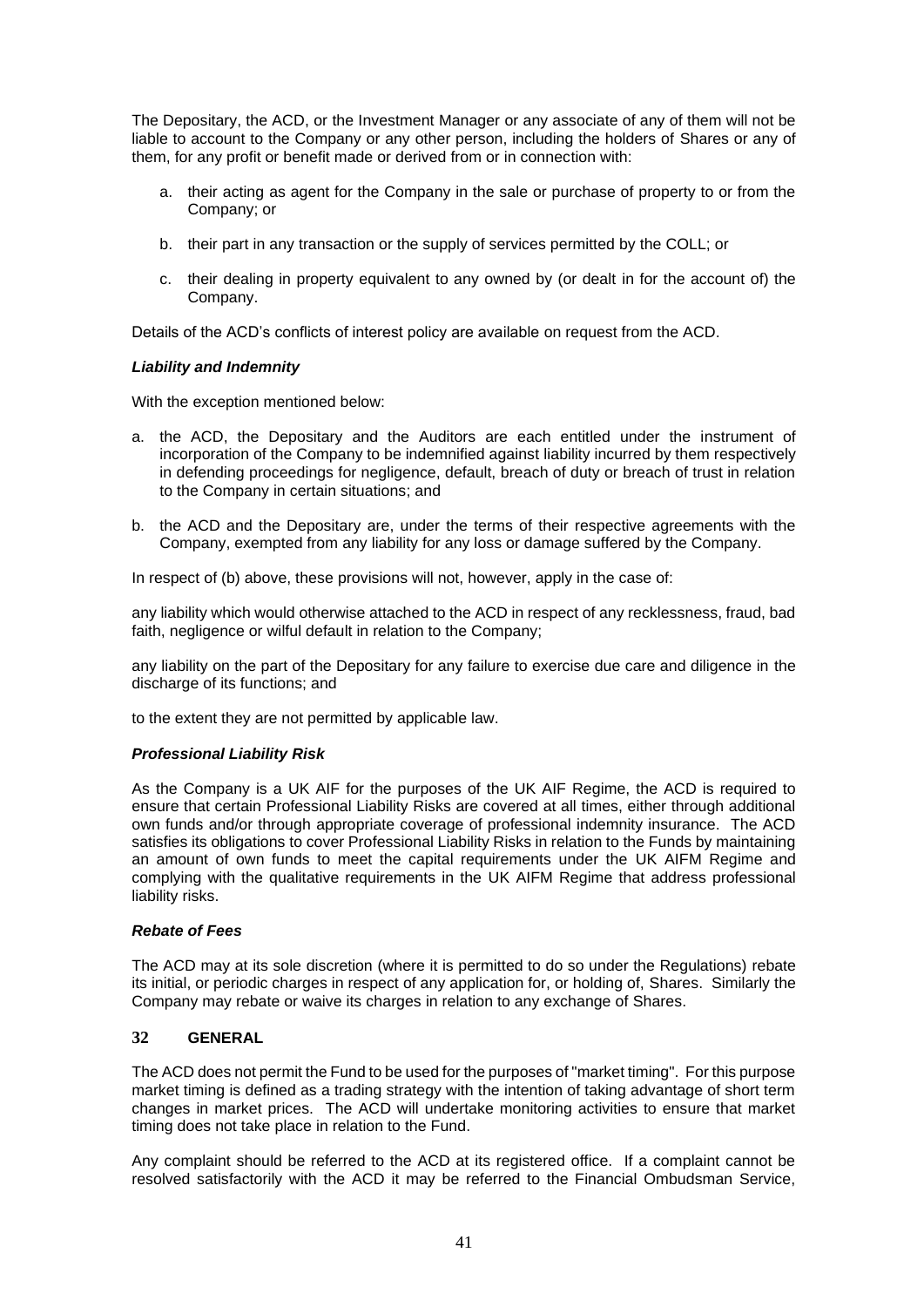Exchange Tower, London E14 9SR. More details about the Financial Ombudsman Service are available from the ACD.

All documents and remittances are sent at the risk of the Shareholder.

A notice of an applicant's right to cancel the agreement to purchase Shares will be forwarded, where this is required by rules made under the Act.

When the investment is a lump sum investment (or the first payment, being larger than the second payment, in a regular payment savings plan) an applicant who is entitled to cancel and does so will not get a full refund of the money paid by them if the purchase price of the Shares falls before the cancellation notice is received by the ACD, because an amount equal to such fall (the "**shortfall**") will be deducted from the refund they would otherwise receive. Where the purchase price has not yet been paid the applicant will be required to pay the amount of the shortfall to the ACD. The deduction does not apply where the service of the notice of the right to cancel precedes the entering into of the agreement. Cancellation rights must be exercised by posting a cancellation notice to the ACD on or before the 14th day after the date of receipt of the notice of the right to cancel.

The address for service on the Company of notices or other documents required or authorised to be served on it is Marlborough House, 59 Chorley New Road, Bolton BL1 4QP.

Shares in the Fund are not listed or dealt in on any investment exchange.

All notices or documents required to be served on Shareholders shall be served by post to the address of such Shareholder as evidenced on the register.

The Financial Services Compensation Scheme Limited has been established under the rules of the FCA as a "rescue fund" for certain clients of firms authorised and regulated by the FCA which have gone out of business. The ACD will supply you with further details of the scheme on written request to its operating address. Alternatively, you can visit the scheme's website at www.fscs.org.uk or by writing to the Financial Services Compensation Scheme, PO Box 300, Mitcheldean, GL17 1DY .

# **Documents and information available**

Copies of the following documents are available for all purchasers of Shares on request, free of charge from the ACD at Marlborough House, 59 Chorley New Road, Bolton BL2 4QP:

- (c) Latest version of the Prospectus;
- (d) Latest version of the Instrument of Incorporation;
- (e) Latest annual and half-yearly long reports applying to the Fund; and
- (f) The ACD Agreement.

The above documents are also available for inspection on any Business Day during normal business hours at the offices of the ACD.

#### **Data Protection**

The data controller in respect of the personal data you provide on your application form (or you otherwise submit to the ACD in connection with your application for the services generally) is the ACD, who you can contact using the contact details below.

The ACD will process the personal data that you provide as set out below:

| <b>Purpose</b>                        | Type of data                                                                         | <b>Basis for processing</b> |
|---------------------------------------|--------------------------------------------------------------------------------------|-----------------------------|
|                                       | Providing investment and I Identity, contact and financial Performance of a contract |                             |
| administration services to you   data |                                                                                      | with you                    |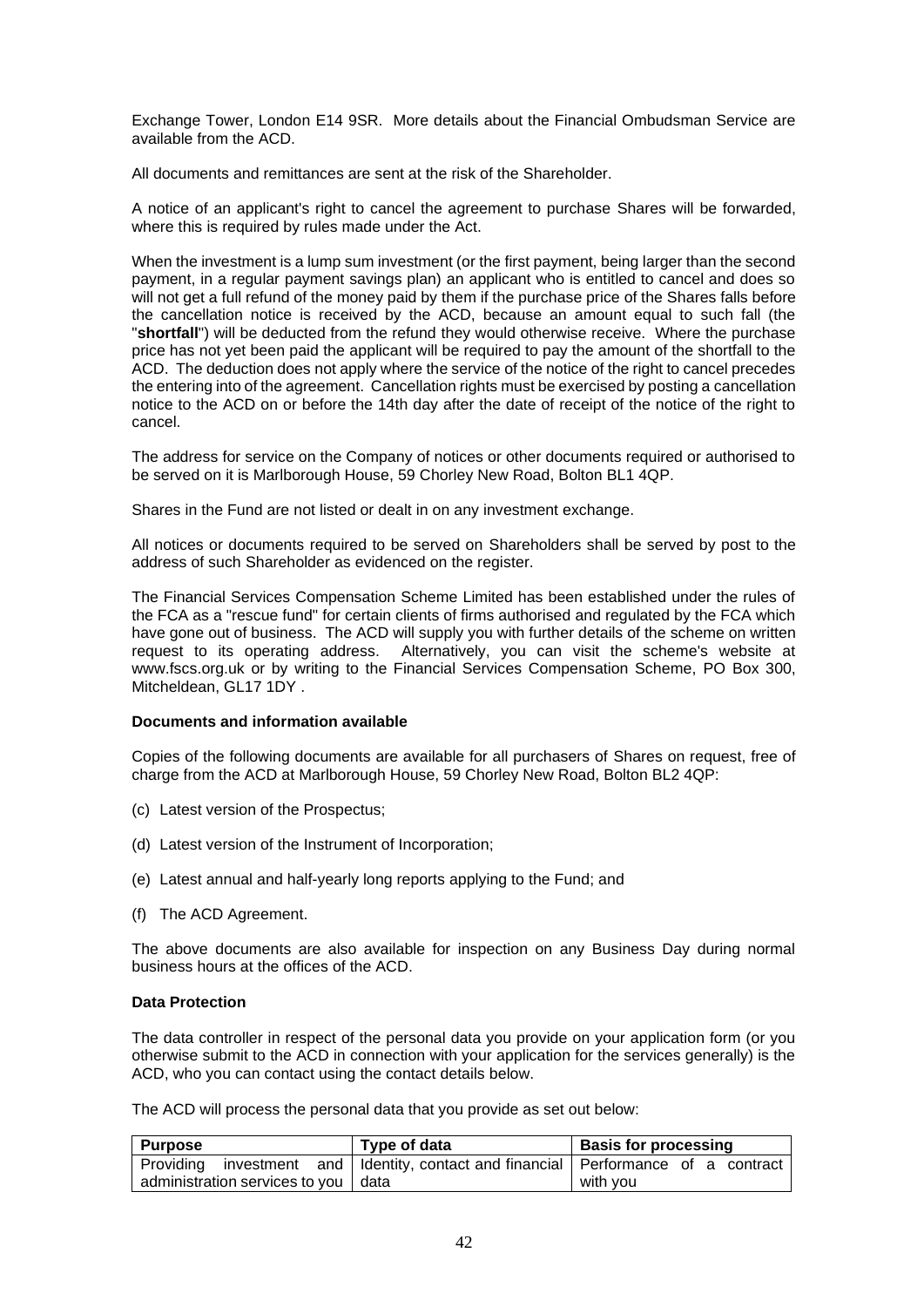| Carrying out identity checks,<br>laundering<br>anti-money<br>checks and checks with fraud<br>prevention agencies                                                  | Identity, contact and financial<br>data                                                                             | Necessary to comply with a<br>legal obligation                                                                                                                                                                                                                            |
|-------------------------------------------------------------------------------------------------------------------------------------------------------------------|---------------------------------------------------------------------------------------------------------------------|---------------------------------------------------------------------------------------------------------------------------------------------------------------------------------------------------------------------------------------------------------------------------|
| Statistical analysis<br>to<br>understand how you use the<br>ACD's services                                                                                        | Identity,<br>contact, financial,<br>transaction, technical, usage<br>marketing<br>and<br>and<br>communications data | for the ACD's<br>Necessary<br>legitimate<br>(to<br>interests<br>improve its services<br>and<br>develop its business)                                                                                                                                                      |
| To inform you about updates<br>to the service and to notify<br>you about other products and<br>services offered by the ACD<br>that may be of relevance to<br>you. | Identity, contact, usage and<br>marketing<br>and<br>communications data                                             | Necessary for the ACD's<br>legitimate interests (to market<br>its services and develop its<br>business) or, if the ACD<br>cannot rely on legitimate<br>interest for direct electronic<br>marketing, where you have<br>given us your consent to<br>receive such marketing. |
| To ask you to participate in<br>surveys for market research<br>purposes, and to analyse<br>those surveys and research<br>to benchmark our services.               | Identity,<br>contact<br>and<br>marketing<br>and<br>communications data                                              | Necessary for our legitimate<br>interests (to improve<br>our<br>services and develop<br>our<br>business)                                                                                                                                                                  |

The ACD strives to provide you with choices regarding certain personal data uses particularly around marketing and advertising. It is possible to opt in to receiving marketing communications by contacting the ACD using the details below. If you do not provide the ACD with the personal data that the ACD specifies is required for the supply and administration of the services, then the ACD may not be able to provide the services to you.

To the extent that it is necessary for the supply and administration of the services, the ACD may disclose your information: (a) to credit reference agencies to assess your eligibility for the product or service applied for and to verify your identity; (b) to third parties who the ACD uses to assist it in administering the Company; (c) another division or part of the ACD's group (if there is a restructuring of the ACD's business) or to the buyer of the business (if the business is sold); or (d) where the ACD is under a duty to disclose your personal data in order to comply with a legal obligation or to protect the rights, property or safety of the ACD, its associates, or others. Where an authorised financial adviser acts on your behalf, the ACD will disclose information concerning your investment to that financial adviser.

Your personal data may be processed outside the United Kingdom where it is necessary in order to provide the services to you. In each instance, the ACD will ensure that the transfer is in compliance with the requirements of applicable data protection law (such as the transfer being to a country approved as providing adequate protection; there being appropriate safeguards in place; or one of the derogations for specific situations applying to the transfer).

The ACD will keep your personal data stored on its systems for as long as it takes the ACD to provide the services to you. The ACD will retain and use your information as necessary to comply with its legal obligations, resolve disputes and enforce its rights. The ACD reviews its data retention policies regularly and will retain your personal data only as long as necessary for the purpose for which it processes that data.

Data protection legislation gives you the right to access information held about you. In the event that an access request is unfounded, excessive or especially repetitive, the ACD may charge a 'reasonable fee' for meeting that request. Similarly, the ACD may charge a reasonable fee to comply with requests for further copies of the same information (that fee will be based upon the administrative costs of providing the information).

You are entitled to receive the personal data that you have provided to the ACD in a structured, commonly used and machine-readable format, and to transmit that data to another data controller. You can exercise your data protection rights, including your rights to access, restrict, object to the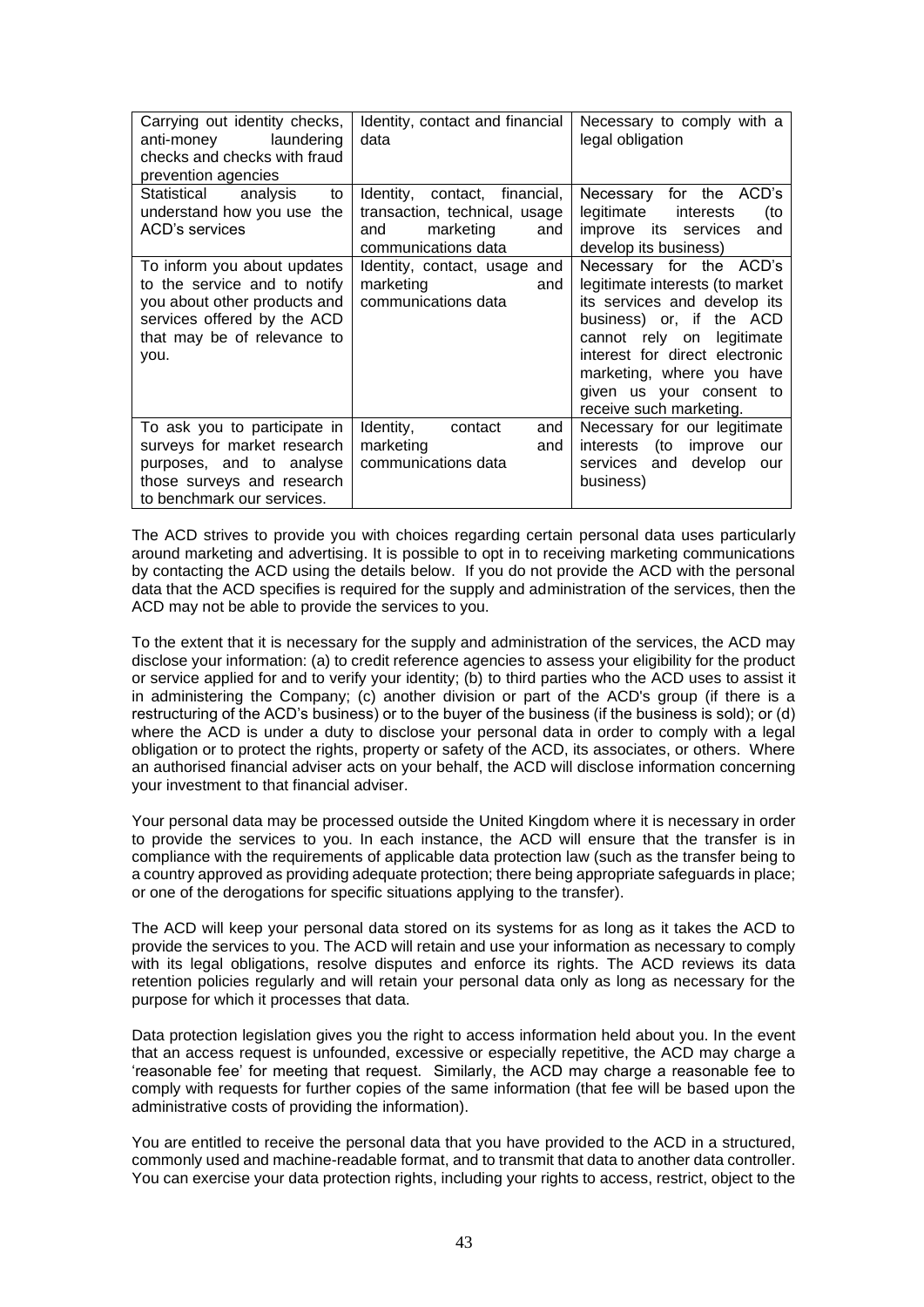processing of, rectify and erase your personal data by writing to the ACD at: Marlborough House, 59 Chorley New Road, Bolton, BL1 4QP. If you are unhappy with the way in which your personal data is being processed you have a right to lodge a complaint with the Information Commissioner's Office. You can report your concerns by telephoning their helpline on 0303 123 1113 or through their website at https://ico.org.uk/concerns.

#### **This Prospectus**

This Prospectus describes the constitution and operation of the Company at the date of this Prospectus. In the event of any materially significant change in the matters stated herein or any materially significant new matter arising which ought to be stated herein this Prospectus will be revised. Investors should check with the ACD that this is the latest version and that there have been no revisions or updates.

# **Governing Law**

The Company, the Instrument, this Prospectus and any matters arising out of or in connection with a Shareholder's investment in the Company and the establishment, management and administration of the Company shall be governed by and construed in accordance with the laws of England and Wales. Any dispute or claim in connection with the rights of the Shareholders and/or the subject matter or formation of the Instrument and this Prospectus and/or the construction and effect of the provisions of the Instrument and this Prospectus shall be subject to the exclusive jurisdiction of the courts of England and Wales.

Potential investors should note that there are a number of legal instruments providing for the recognition and enforcement of foreign judgments in England and Wales. Depending on the nature and jurisdiction of the original judgment, the 2005 Hague Convention on Choice of Court Agreements, which has force of law in the UK by virtue of section 3D of the Civil Jurisdiction and Judgments Act 1982 as introduced by the Private International Law (Implementation of Agreements) Act 2020; the Civil Jurisdiction and Judgments Act 1982 as amended by the Civil Jurisdiction and Judgments (Amendment) Regulations 2014; the Administration of Justice Act 1920; and the Foreign Judgments (Reciprocal Enforcement) Act 1933 may apply. There are no legal instruments providing for the recognition and enforcement of judgments obtained in jurisdictions outside those covered by the instruments above, although such judgments might be enforceable at common law.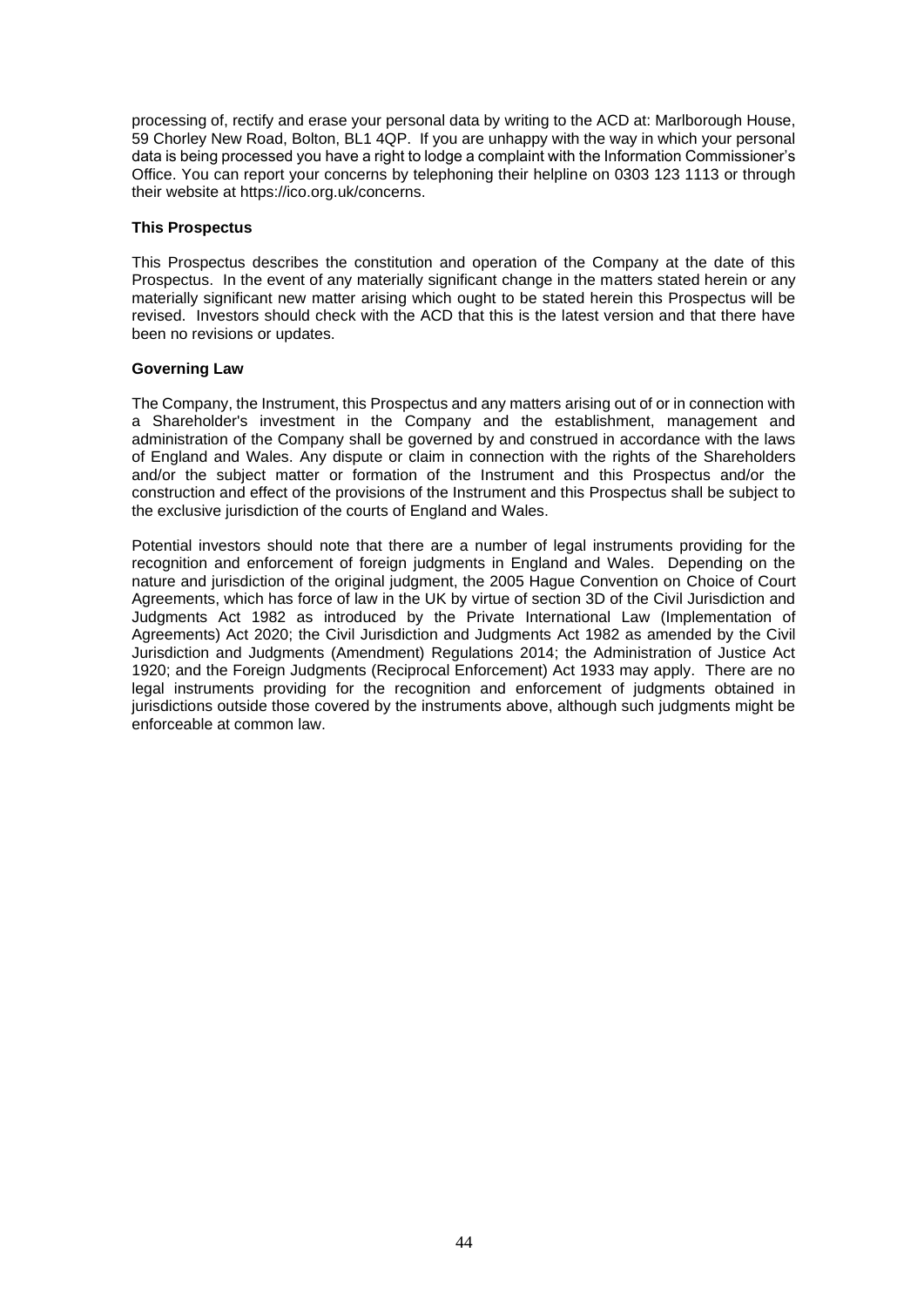# **Appendix 1 - Investment and Borrowing Powers**

<span id="page-45-0"></span>The Company may exercise the full authority and powers permitted by COLL applicable to Non-UCITS Retail Schemes. However, this is subject to the applicable investment limits and restrictions set out in COLL, the Instrument of Incorporation, and this Prospectus. The Company may exercise in respect of the Fund the full authority and powers permitted by COLL applicable to Non-UCITS Retail Schemes subject to the Fund's investment objective and policy.

In accordance with the investment policy of the Fund, the Fund shall primarily invest in units/shares in regulated and unregulated collective investment schemes and transferable securities. The Fund is also permitted to invest in money market instruments, government and public securities. Other eligible asset classes may include other transferable securities, cash or near cash and deposits. The capital property attributable to the Fund is therefore required to consist of such investments although investment in other asset classes is also permitted as set out in each Fund's investment policy and in COLL as it applies to Non-UCITS Retail Schemes and as summarised below. Therefore, the capital property of the Fund may at any time consist entirely of such assets or a mixture of such assets as well as investments of other asset classes described below.

#### *Collective Investment Schemes*

Up to 100% of the scheme property attributable to the Fund may consist of shares/units in collective investment schemes established in the United Kingdom, other jurisdictions in the European Union, the Channel Islands, Switzerland and the U.S.

Not more than 35% in value of the property of the Fund may consist of units or shares in any one collective investment scheme.

The Fund must not invest in units or shares of a collective investment scheme (the "Second Scheme") unless the Second Scheme falls within one of the following categories:

- (a) a scheme which satisfies the conditions necessary for it to enjoy the rights conferred by the UCITS directive; or
- (b) is a recognised scheme (as defined in COLL); or
- (c) a scheme which is authorised as a Non-UCITS Retail Scheme (as defined in COLL); or
- (d) a scheme which is constituted outside the UK and the investment and borrowing powers of which are the same or more restrictive than those of a Non-UCITS Retail Scheme; or
- (e) any other scheme which does not fall within the above categories and in respect of which no more than 20% in value of the property of the scheme (including any transferable securities which are not approved securities) is invested.

The Second Scheme must also operate on the principle of a prudent spread of risk, it should be prohibited from having more than 15% in value of the property of that scheme consisting of units/shares in collective investment schemes and the participants in the Second Scheme must be entitled to have their units/shares redeemed in accordance with the scheme at a price which relates to the net value of the property to which the units/shares relate and which are determined in accordance with the scheme.

Where shares in more than one Fund are available, the scheme property attributable to a Fund may include shares in another Fund (a "Second Fund"), provided that:

- (a) the Second Fund does not hold shares in any other Fund of the Company; and
- (b) the investing or disposing Fund must not be a feeder UCITS to the Second Fund.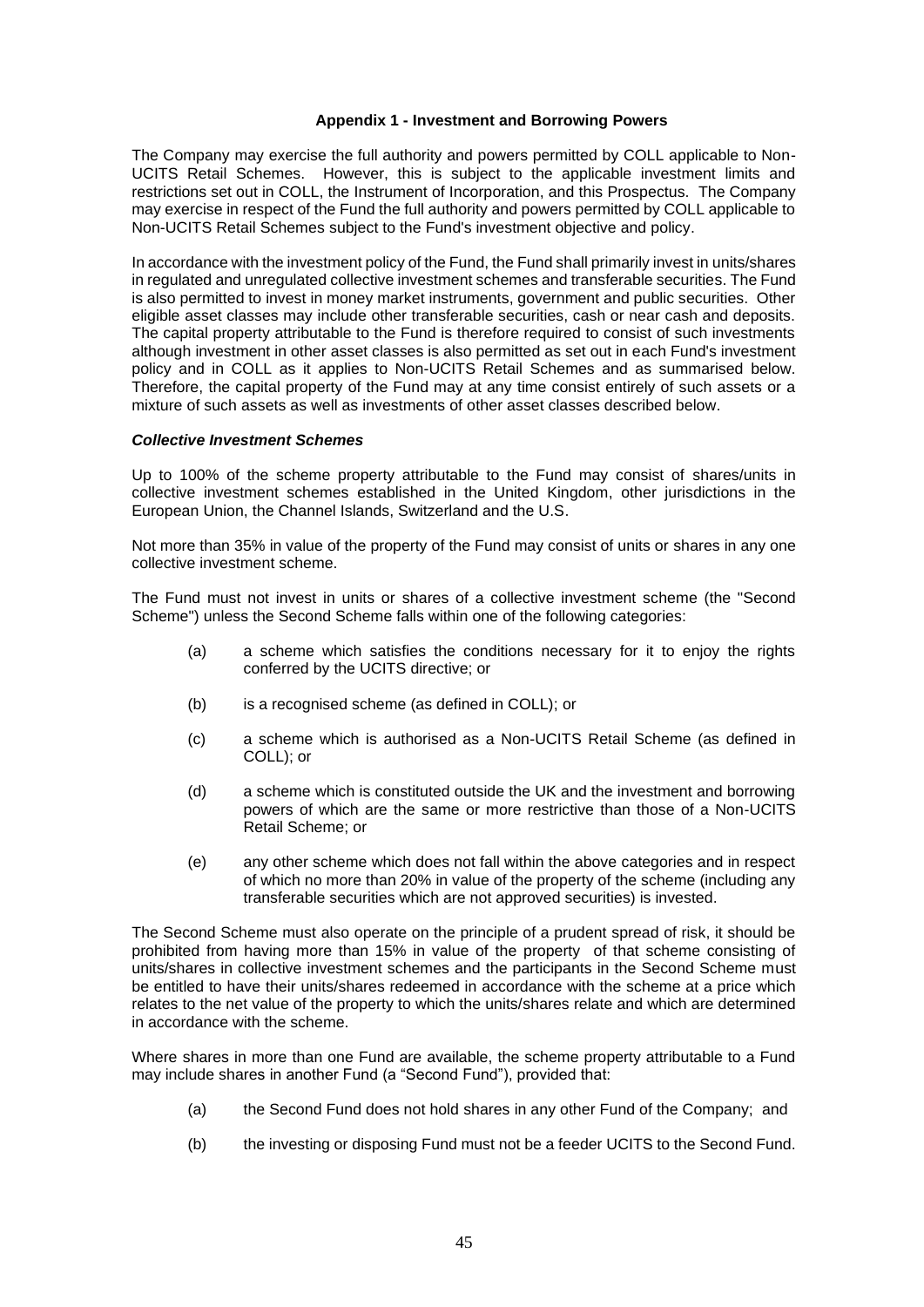The Company may invest in shares or units of collective investment schemes which are managed or operated by (or, in the case of companies incorporated under the OEIC Regulations, have as their authorised corporate director) the ACD or an associate of the ACD. However, if the Fund invests in units/shares in another collective investment scheme managed or operated by the ACD or by an associate of the ACD (including a Second Fund), the ACD must pay into the property of the Fund before the close of the business on the fourth Business Day after the agreement to invest or dispose of shares/units:

- (a) on investment if the ACD pays more for the shares/units issued to it than the then prevailing creation price, the full amount of the difference or, if this is not known, the maximum permitted amount of any charge which may be made by the issuer on the issue of the shares/units; and
- (b) on a disposal any amount charged by the issuer on the redemption of such units.

# *Transferable Securities and Money Market Instruments*

Up to 100% of the scheme property attributable to the Fund may consist of transferable securities and money market instruments which are:

- (a) admitted to or dealt in on an eligible market (as set out in Appendix 2); or
- (b) are recently issued transferable securities, provided the terms of issue include an undertaking that an application will be made to be admitted to an eligible market, and such admission is secured within a year of issue; or
- (c) money market instruments which are normally dealt in on the money markets, are liquid and whose value can be accurately determined at any time, being an 'approved money market instrument' in accordance with the rules in COLL which fulfil the following requirements:
	- (i) the issue or issuer is regulated for the purpose of protecting investors and savings; and
	- (ii) the instrument is issued or guaranteed in accordance with COLL 5.2.10 BR. The requirements of COLL 5.2.10BR are that the money market instrument must be:
		- (A) issued or guaranteed by a central, regional or local authority or central bank of the United Kingdom or an EEA state or if the EEA State is a federal state, one of the members making up the federation, the European Central Bank, the European Union or the European Investment Bank, a non-EEA state or, in the case of a federal state, by one of the members making up the federation, or by a public international body to which one or more EEA states belongs; or
		- (B) an establishment subject to prudential supervision in accordance with criteria defined by Community Law or an establishment which is subject to and complies with prudential rules governed by the FCA to be at least as stringent as those laid down by Community Law; or
		- (C) issued by a body, any securities of which are dealt in on an eligible market.

Not more than 20% in value of the property of the Fund may consist of transferable securities which do not fall within the above criteria or which are money market instruments which are liquid and can be accurately determined at any time.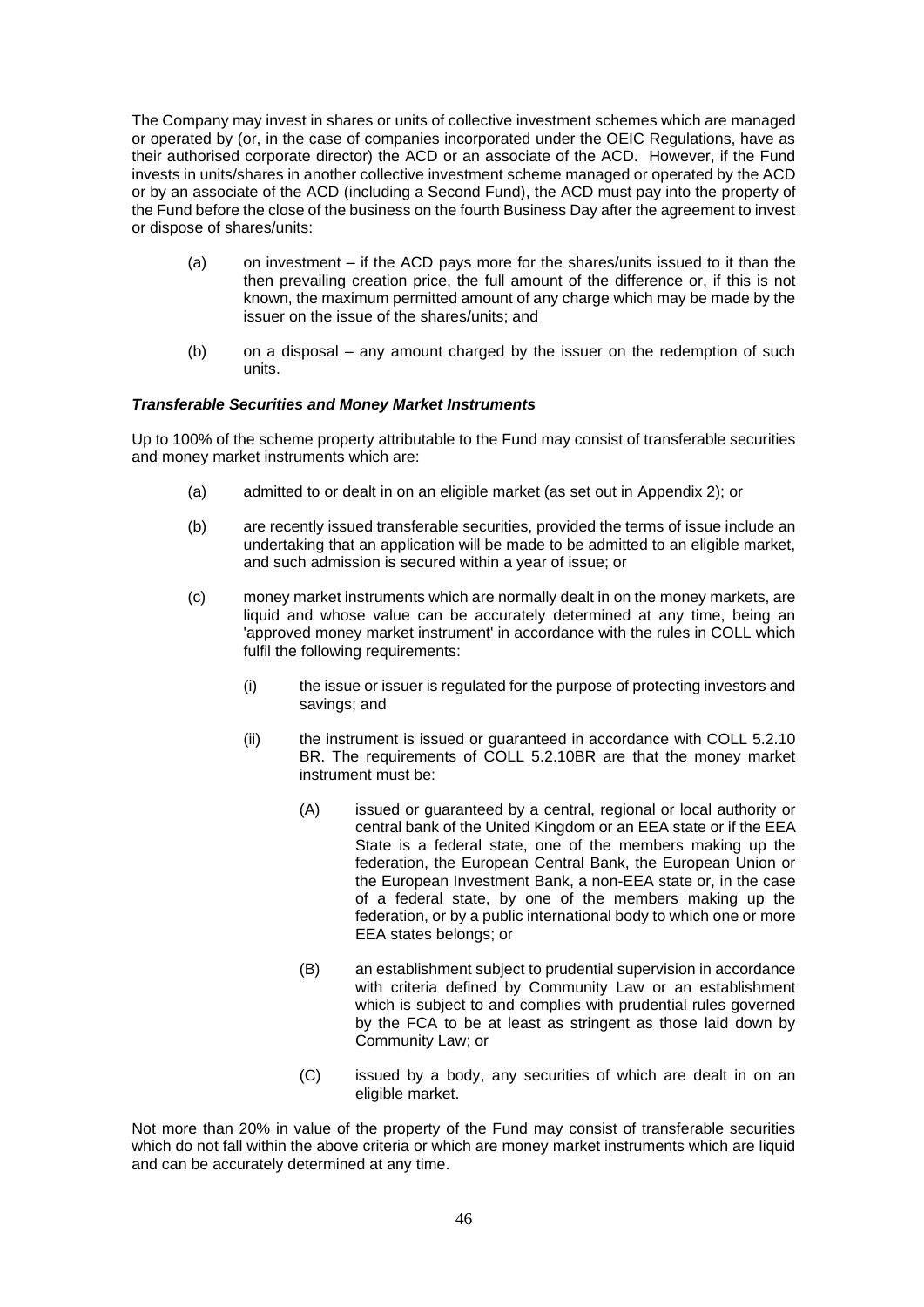A money market instrument which is normally dealt in on the money market and is admitted to or dealt in on an eligible market shall be presumed to be liquid and have a value which is accurately determined at any time unless there is information available to the ACD that would lead to a different determination.

#### *Eligibility of Transferable Securities and Money Market Instruments*

Transferable securities held by the Fund must be admitted to or dealt in on an eligible market as listed in Appendix 2 and subject to the limit in Transferable Securities above. The Fund may also hold recently issued transferable securities which satisfy the requirements in COLL 5.2.8R3(e).

Transferable securities must also satisfy the criteria in COLL 5.2.7AR being that:

- (g) the potential loss which may be incurred by holding each security must be limited to the amount paid for it,
- (h) each security's liquidity does not compromise the ACD's ability to meet redemptions from the Fund,
- (i) reliable valuation is available for the security,
- (j) appropriate information is available for the security
- (k) each security is negotiable; and
- (l) each security's risks are adequately captured by the risk management process of the ACD.

#### *Closed end funds constituting transferable securities*

A unit in a closed end fund shall be taken to be a transferable security for the purposes of investment by the Fund, provided it fulfils the criteria for transferable securities set out above, and either:

(m) where the closed end fund is constituted as an investment company or a unit trust:

- (a) it is subject to corporate governance mechanisms applied to companies; and
- (b) where another person carries out asset management activity on its behalf, that person is subject to national regulation for the purpose of investor protection; or
- (n) where the closed end fund is constituted under the law of contract:
	- (a) it is subject to corporate governance mechanisms equivalent to those applied to companies; and
	- (b) it is managed by a person who is subject to national regulation for the purpose of investor protection.

# *Transferable Securities Linked to Other Assets*

- (1) The Fund may invest in any other investment which shall be taken to be a transferable security for the purposes of investment provided the investment:
	- (a) fulfils the criteria for transferable securities set out in COLL and above; and
	- (b) is backed by or linked to the performance of other assets, which may differ from those in which the Fund can invest.
- (2) Where an investment in (1) contains an embedded derivative component the requirements of COLL with respect to derivatives and forwards will apply to that component.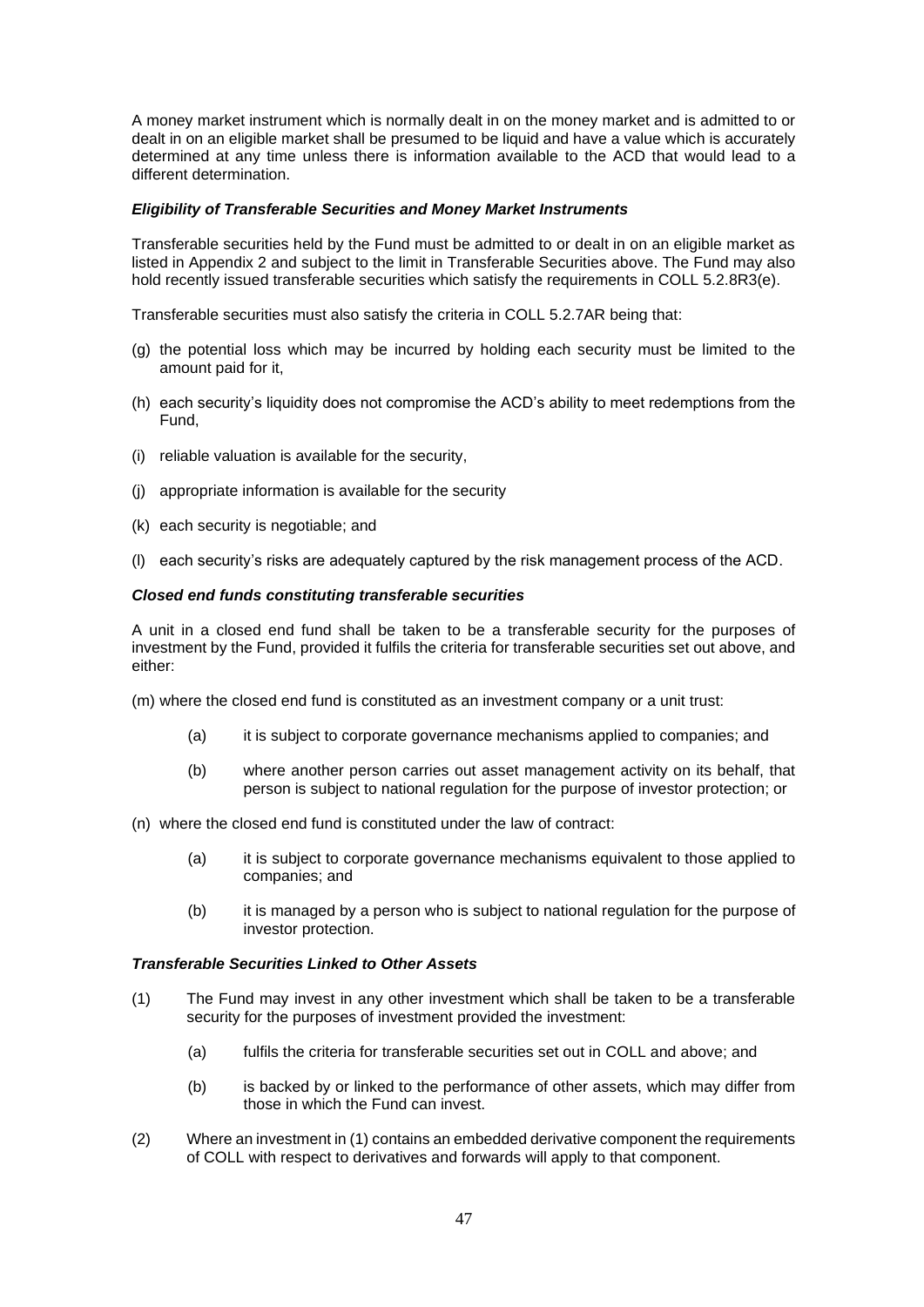# *Warrants*

Not more than 5% in value of the scheme property attributable to the Fund may consist of warrants. Securities on which any sum is unpaid may be held provided that it is reasonably foreseeable that the amount of any existing and potential call for any sum unpaid could be paid by the Fund at any time when the payment is required without contravening COLL.

#### *Cash and Near Cash*

In accordance with COLL, the property of the Fund may consist of cash or near cash to enable:

- (a) the pursuit of the Fund's investment objective;
- (b) the redemption of units; or
- (c) the efficient management of the Fund in accordance with its objectives or for any other purposes which may reasonably be regarded as ancillary to the objective of the Fund.

Cash which forms part of the property of the Fund may be placed in any current or deposit account with the Depositary, the ACD or the Investment Manager or any associate of any of them provided it is an eligible institution or approved bank and the arrangements are at least as favourable to the Fund as would be the case for any comparable arrangement affected on normal commercial terms negotiated at arms length between two independent parties.

During the initial offer period the scheme property of the Fund may consist of cash and near cash without limitation.

# *Government and Public Securities*

Up to 100% of the scheme property attributable to the Fund may consist of government and public securities provided no more than 35% in value of the scheme property attributable to the Fund is invested in such securities issued by any one body. There is no limit on the amount which may be invested in such securities or in any one issue.

#### *Covered bonds*

In general a covered bond is a bond that is issued by a credit institution which has its registered office in an EEA State and is subject by law to special public supervision designed to protect bondholders and in particular protection under which sums deriving from the issue of the bond must be invested in conformity with the law in assets which, during the whole period of validity of the bond, are capable of covering claims attaching to the bond and which, in the event of failure of the issuer, would be used on a priority basis for the reimbursement of the principal and payment of the accrued interest, and which may be collateralised.

#### *Efficient Portfolio Management*

Whilst the Company may invest in derivatives and forward transactions for investment purposes, the Fund may invest in derivatives and forward transactions for the purposes of efficient portfolio management (including "hedging") only. Efficient portfolio management enables the Fund to invest in derivatives and forward transactions (including futures and options) in accordance with COLL using techniques which relate to transferable securities and approved money market instruments (as defined in COLL) and which fulfil the following criteria:

- (a) they are economically appropriate in that they are realised in a cost effective way;
- (b) the exposure on the transaction is fully covered in accordance with the applicable rules of COLL; and
- (c) they are entered into for one or more of the following specific aims;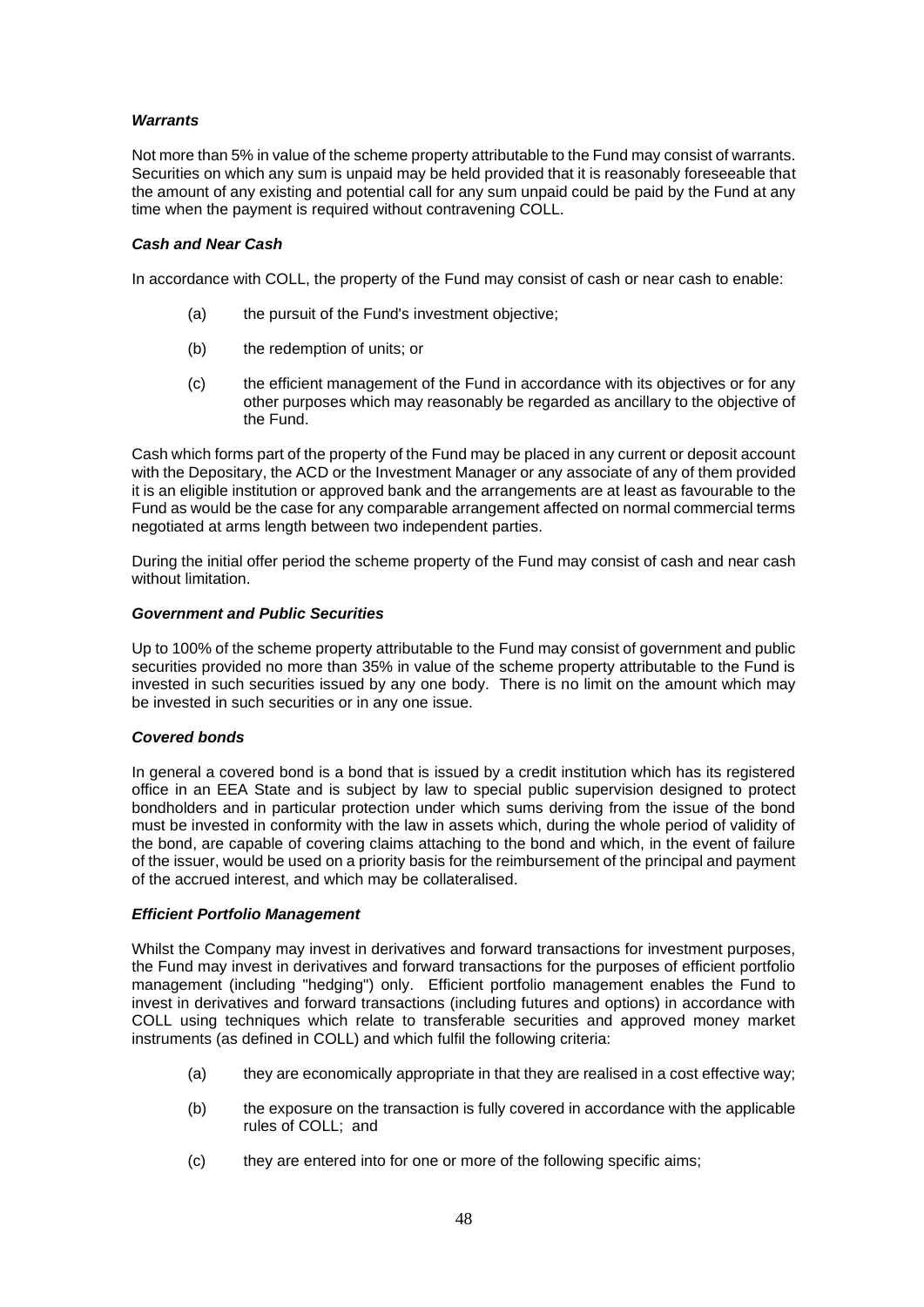- (i) reduction of risk;
- (ii) reduction of cost; and/or
- (iii) generation of additional capital or income for the Fund with a risk level which is consistent with the risk profile of the Fund and the risk diversification rules in COLL.

# **Where derivatives are used for efficient portfolio management purposes, this will not alter the risk profile of the Fund.**

#### *Deposits*

The property of the Fund may consist of deposits (as defined in COLL) but only if it:

- (o) is with an approved bank;
- (p) is repayable on demand or has the right to be withdrawn; and
- (q) matures in no more than 12 months.

#### *Gold*

Whilst the Company may invest in gold it is currently not intended that the Fund will invest in gold.

#### *Spread - General*

In applying any of the restrictions referred to above:

- (r) not more than 20% in value of the Fund's property is to consist of deposits with a single body;
- (s) not more than 10% in value of the Fund's property is to consist of transferable securities or money market instruments issued by any single body (subject to COLL 5.6.23R), except for covered bonds where the limit is raised to 25% in value of the Fund's property;
- (t) the exposure to any one counterparty is an over-the-counter derivative transaction must not exceed 10% in value of the Fund's property; and
- (u) not more than 35% of in value of the Fund is to consist of units/shares in any one collective investment scheme.

#### *Borrowing*

Subject to the Company's investment of incorporation and COLL (as it relates to Non-UCITS Retail Schemes), the Company may borrow money for the purposes of achieving the objective of the Fund on terms that such borrowings are to be repaid out of the scheme property of the Fund. The ACD does not anticipate significant use of this borrowing power. Such borrowing may only be made from an eligible institution or approved bank (as defined in COLL). The borrowing of the Fund must not, on any Business Day, exceed 10% of the value of the property of the Fund.

The above provisions on borrowing do not apply to "back to back" borrowing for hedging purposes, being an arrangement under which an amount of currency is borrowed from an eligible institution and an amount in another currency at least equal to the amount of currency borrowed is kept on deposit with the lender (or their agent or nominee).

Borrowings may be made from the Depositary, the ACD or the Investment Manager or any associate of any of them provided that such lender is an eligible institution or approved bank and the arrangements are at least as favourable to the Company as would be those of any comparable arrangements effected on normal commercial terms negotiated at arm's length between two independent parties.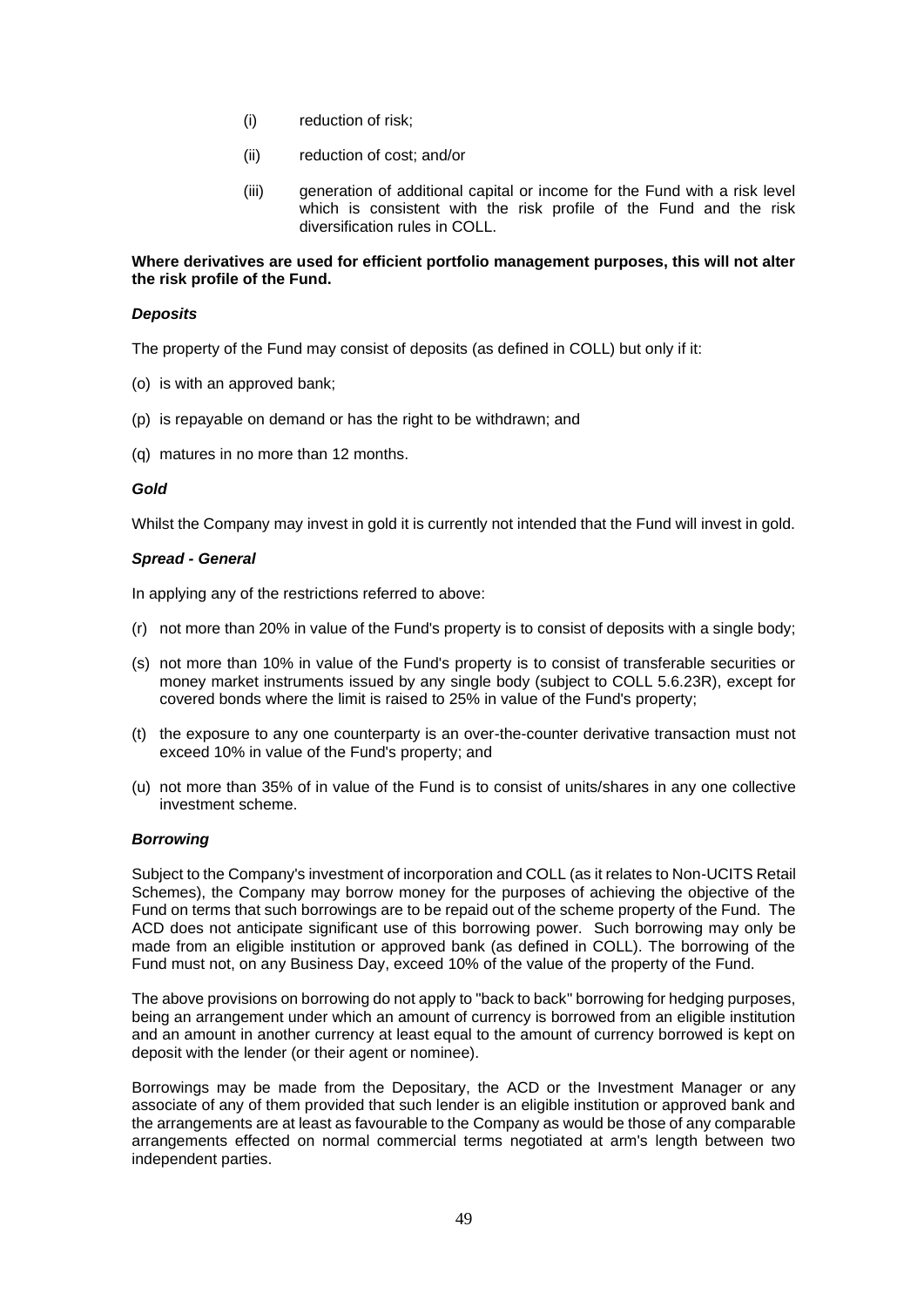# *Leverage*

The ACD will not employ Leverage in respect of its management of the Funds save where it undertakes certain derivatives and forward transactions for the limited purposes described in this section and subject at all times to the requirements and restrictions set out in the Regulations insofar as they relate to Non-UCITS Retail Schemes. Therefore the Company will not be regarded as a type of fund using Leverage on a substantial basis (as described in the UK AIFM Regime).

# *Types and sources of Leverage and circumstances in which Leverage may be used*

The Funds may incur Leverage (whether through borrowing of cash or transferable securities, or embedded in derivative positions) in the circumstances, and subject to the provisions, which are set out in this Prospectus.

The Funds will not enter into any collateral and asset reuse arrangements.

# *Calculation of Leverage*

The UK AIFM Regime prescribes two methodologies for calculating overall exposure of a Fund: the "commitment method" and the "gross method". These are described briefly below.

The commitment method takes account of the hedging and netting arrangements employed by a Fund at any given time. This calculation includes exposure through the use of derivatives, reinvesting cash borrowings, through securities lending or securities borrowing arrangements, or by such other means as may be permitted pursuant to that Fund's investment objectives and policies as set out in this Prospectus. This calculation also includes cash and cash equivalents in the Fund currency.

The gross method calculates exposure in a very similar way to the commitment method but by contrast, it does not take account of the netting or hedging arrangements employed by a Fund. It also excludes from the calculation, cash and cash equivalents in the Fund currency.

#### *Maximum level of Leverage*

The Funds are subject to a maximum level of incremental leverage of 10 per cent (or 1:10) under the commitment method and 60 per cent (or 0.6:1) under the gross method.

For clarification, under the UK AIFM Regime this means the maximum level of leverage is 110 per cent (or 1.1:1) under the commitment approach and 160 per cent (or 1.6:1) under the gross method.

A leverage ratio of 1 or below indicates a fund is unleveraged whereas a leverage ratio of above 1 means the fund is leveraged.

#### *Risk Management*

The ACD uses a risk management process enabling it to monitor and measure frequently as appropriate the risk of the Company's positions and their contribution to the overall risk profile of the Company and the Fund.

# *Stock lending*

The Company or the Depositary may enter into a repo contract, or a stock lending arrangement of the kind described in section 263B of the Taxation of Chargeable Gains Act 1992 but only if:

- (a) all the terms of the agreement under which securities are to be reacquired by the Depositary for the account of the Fund are in a form which is acceptable to the Depositary and are in accordance with good market practice;
- (b) the counterparty is an authorised person, a person authorised by a home state regulator or otherwise acceptable in accordance with COLL; and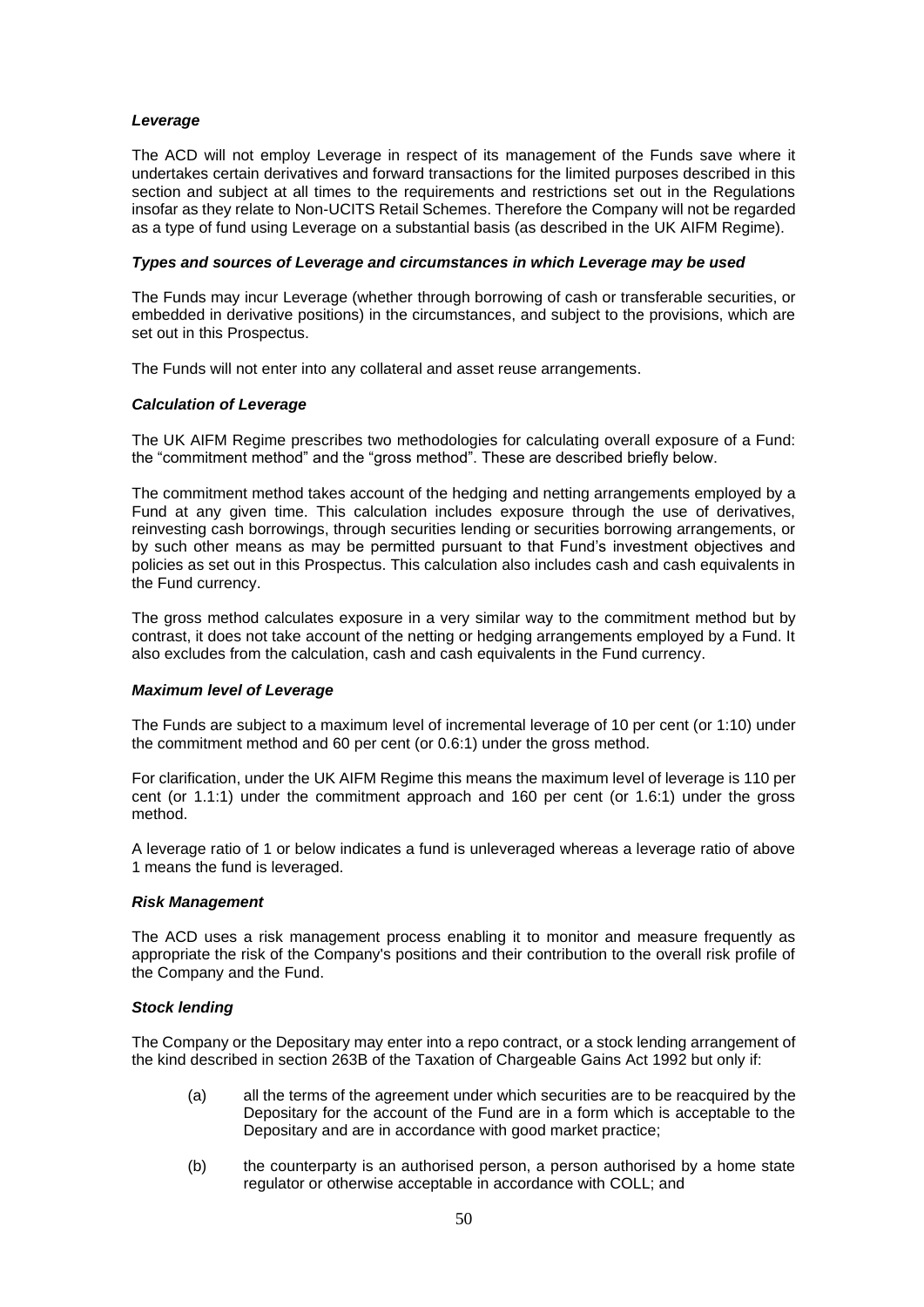(c) collateral is obtained to secure the obligation of the counterparty under the terms referred to in (a) above, and is acceptable to the Depositary and must also be adequate and sufficiently immediate as set out in COLL. These requirements do not apply to a stock lending transaction made through Euroclear Bank SA/NV's Securities Lending and Borrowing Programme.

The ACD has no intention to enter into repo contracts or stock lending arrangements at the present time.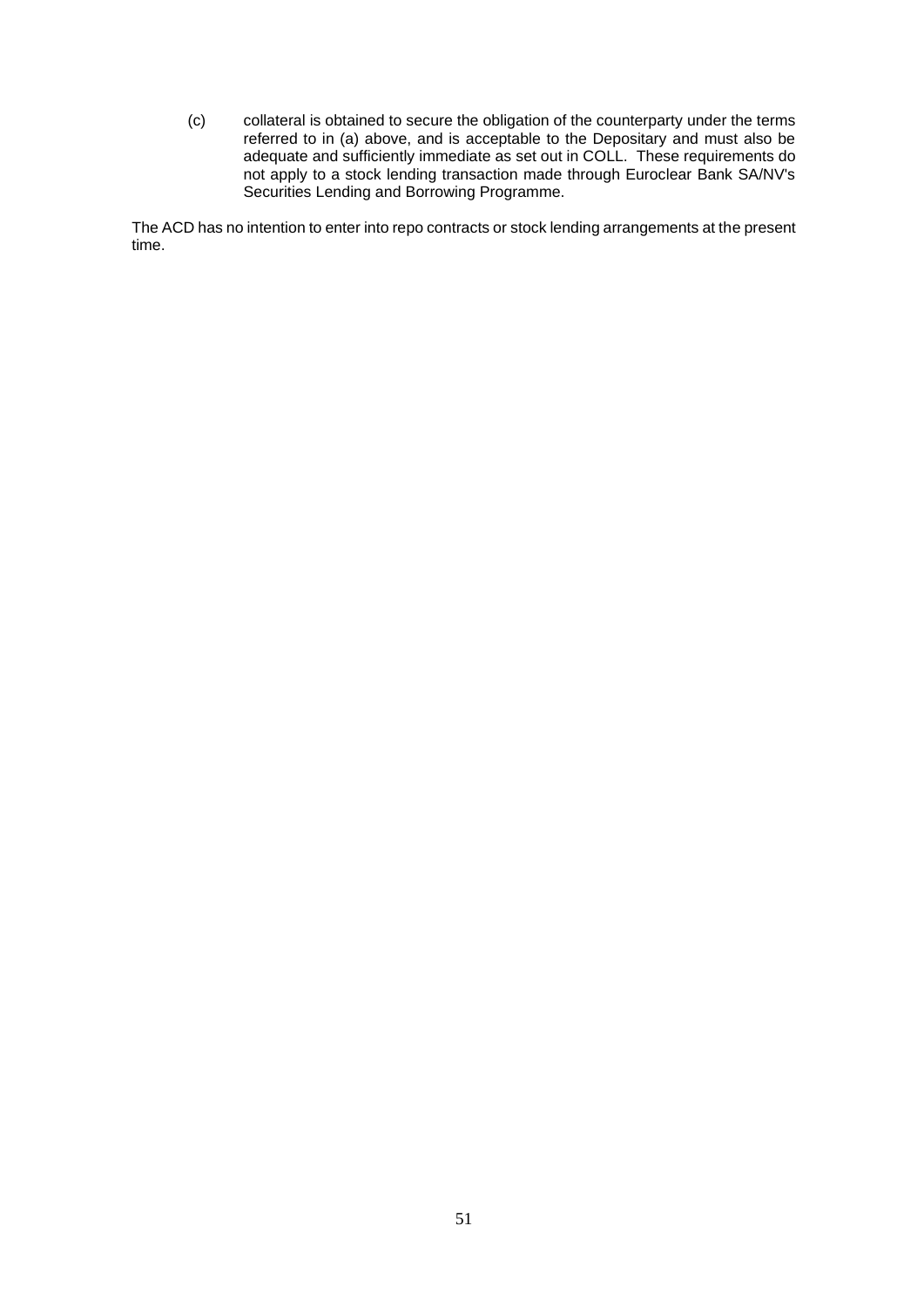#### **Appendix 2 - Eligible Markets**

<span id="page-52-0"></span>Set out below are the securities markets through which the Company may invest or deal in approved securities on account of the Fund (subject to the investment objective and policy of the Fund):

- (a) a "regulated market" as defined in COLL;
- (b) a securities market established in any EEA State (which as at the date of this Prospectus includes Austria, Belgium, Bulgaria, Croatia, Cyprus, Czech Republic, Denmark, Estonia, Finland, France, Germany, Greece, Hungary, Iceland, Ireland, Italy, Latvia, Liechtenstein, Lithuania, Luxembourg, Malta, Netherlands, Norway, Poland, Portugal, Romania, Slovakia, Slovenia, Spain and Sweden) which is regulated, operates regularly and is open to the public; or
- (c) the principal or only market established under the rules of any of the following investment exchanges:

| <b>Country</b>    | <b>Market</b>                                                                                                          |
|-------------------|------------------------------------------------------------------------------------------------------------------------|
| United Kingdom    | London Stock Exchange<br>The Alternative Investment Market of the London<br>Stock Exchange (AIM)                       |
| The United States | <b>NYSE MKT</b><br><b>NYSE</b><br>NASDAQ Stock Exchange<br><b>NYSE Arca</b><br>NASDAQ OMX BX<br>Chicago Stock Exchange |

#### Eligible Derivatives Markets

Set out below are the derivatives markets through which the Company may deal on account of the Fund (subject to the instrument of incorporation of the Company, this Prospectus and COLL as it applies to Non-UCITS Retail Schemes):

| <b>Country</b>                  | <b>Market</b>               |
|---------------------------------|-----------------------------|
| The United States of<br>America | Chicago Mercantile Exchange |
| Europe                          | Euronext Amsterdam          |
| United Kingdom                  | <b>ICE Futures Europe</b>   |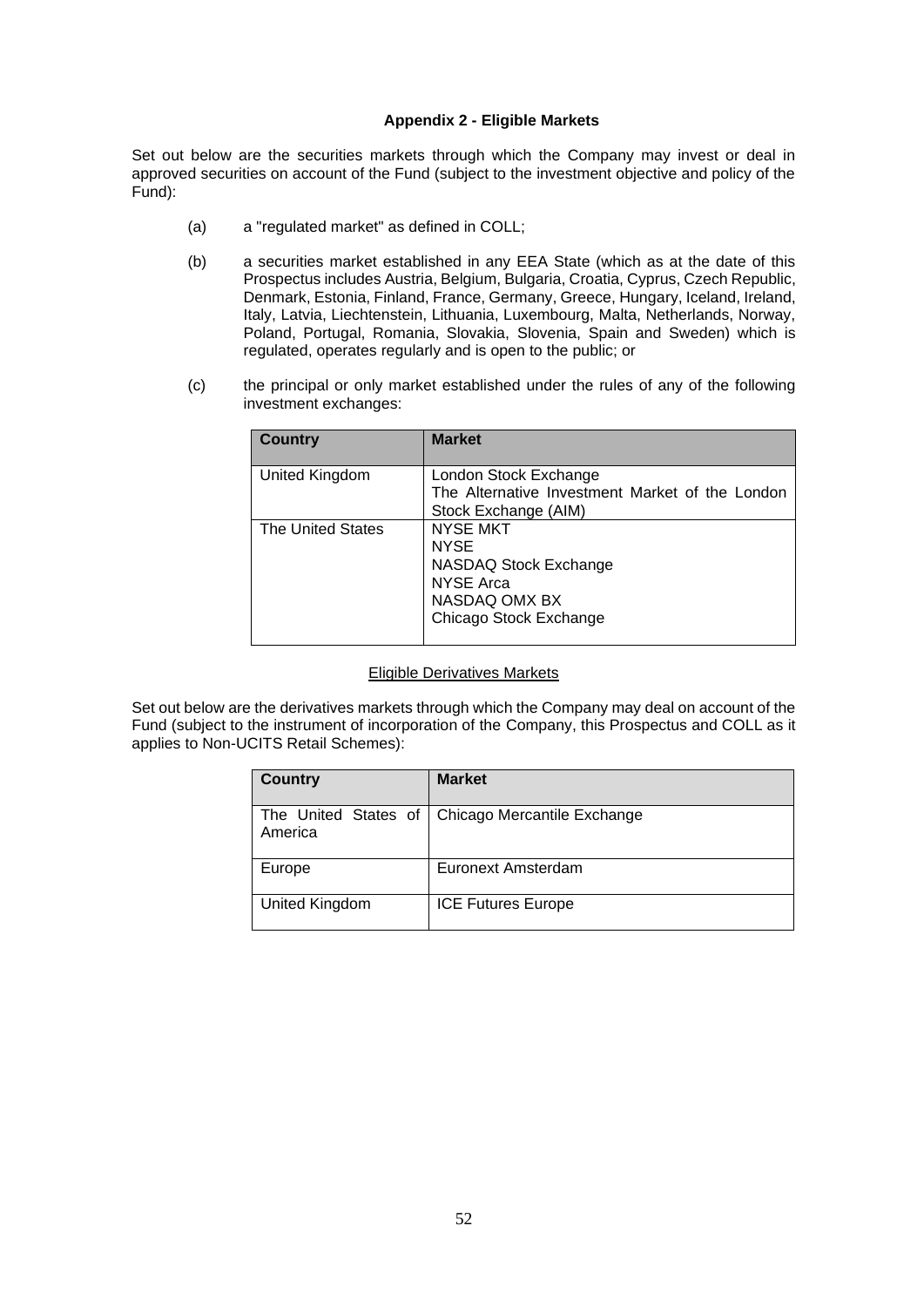# **Appendix 3 - Performance Information**

<span id="page-53-0"></span>As the IFSL Marlborough Conservative Fund launched on 18<sup>th</sup> January 2021, no past performance information is currently available.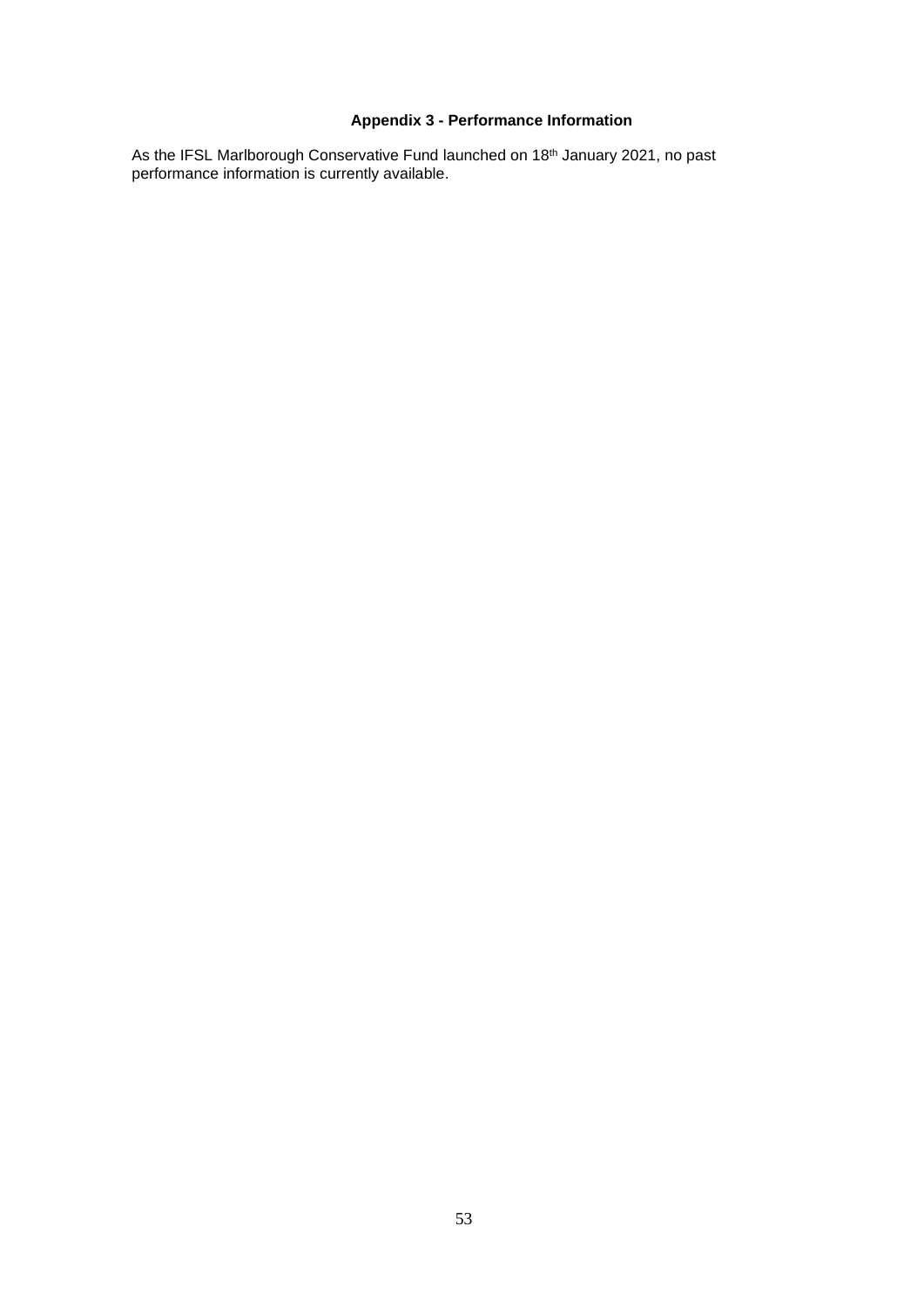# **Appendix 4 - Further Information**

<span id="page-54-0"></span>Investment Fund Services Limited acts as authorised corporate director or authorised unit trust manager in respect of the following OEICs and unit trusts:

- ACUMEN OEIC
- IFSL AMR OEIC
- **IFSL Avellemy OEIC**
- IFSL Avellemy Multi-Manager OEIC
- **IFSL Bowland Fund**
- IFSL Brooks Macdonald Fund
- **IFSL CAF Investment Fund**
- **IFSL Equilibrium OEIC**
- **IFSL Hathaway Fund**
- IFSL James Hambro Umbrella Fund
- IFSL Marlborough Balanced Fund
- **IFSL Marlborough Bond Income Fund**
- **IFSL Marlborough Cautious Fund**
- IFSL Marlborough Emerging Markets Trust
- **IFSL Marlborough European Special Situations Fund**
- **IFSL Marlborough Extra Income Fund**
- IFSL Marlborough Global Bond Fund
- **IFSL Marlborough Global Fund**
- IFSL Marlborough Global Innovation Fund
- **IFSL Marlborough High Yield Fixed Interest Fund**
- **IFSL Marlborough Multi-Asset OEIC**
- IFSL Marlborough Multi-Cap Growth Fund
- **IFSL Marlborough No2 OEIC**
- **IFSL Marlborough OEIC**
- **IFSL Marlborough Special Situations Fund**
- IFSL Marlborough UK Micro-Cap Growth Fund
- IFSL Marlborough US Multi-Cap Income Fund
- **IFSL Optima Fund**
- **IFSL Ravenscroft OEIC**
- IFSL Rockhold OEIC
- **IFSL Sanlam OEIC**
- **IFSL Signia OEIC**
- **IFSL SIM Junior Gold & Silver Miners Fund**
- IFSL Tilney Bestinvest Multi Asset Portfolio
- IFSL Tilney Bestinvest Multi Asset Portfolio Series II
- **IFSL Trade Union Unit Trust**
- IFSL RC Brown UK Primary Opportunities Fund
- **IFSL YOU Asset Management Funds**
- Mazarin OEIC